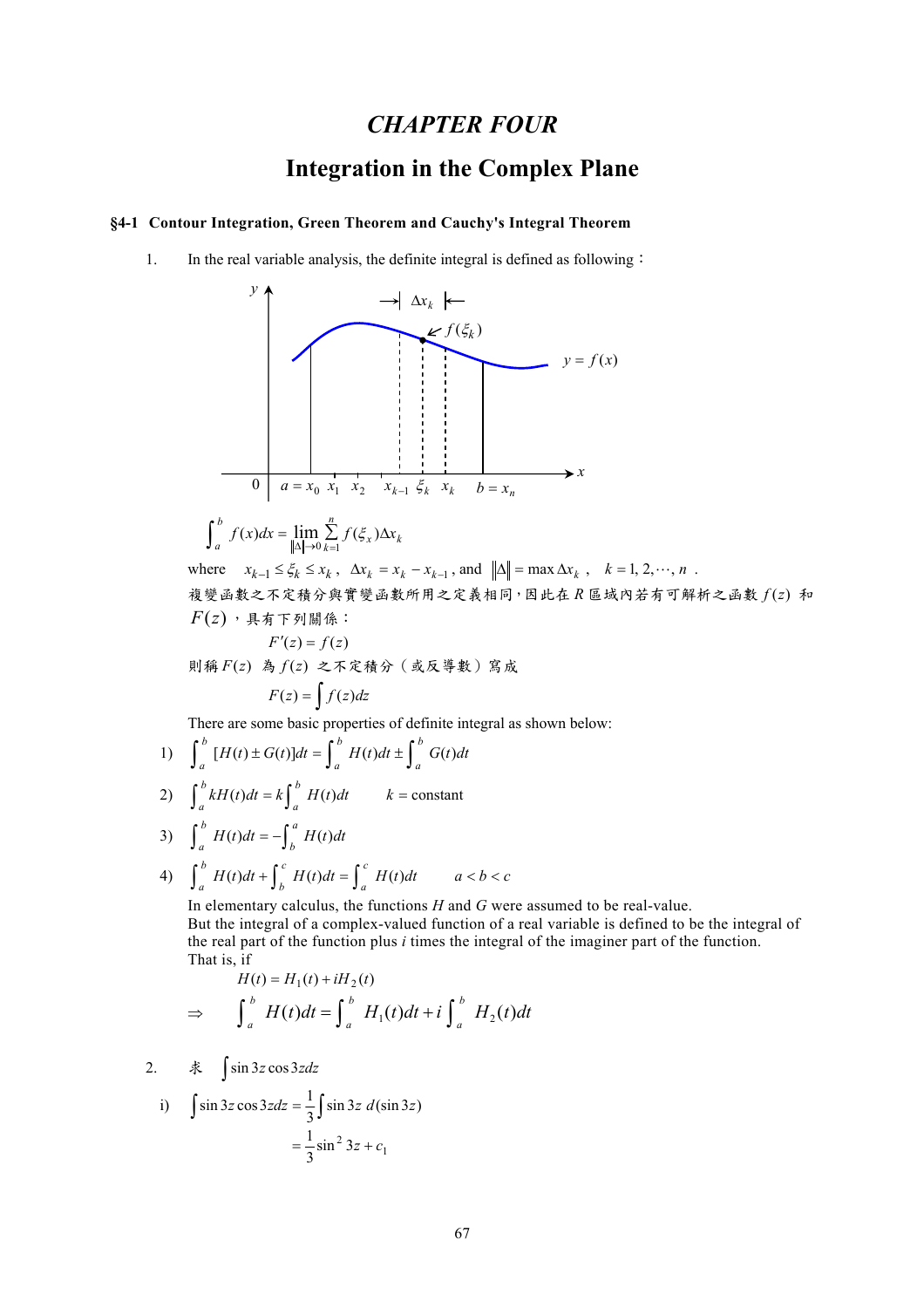ii) 
$$
\int \sin 3z \cos 3z dz = -\frac{1}{3} \int \cos 3z \ d(\cos 3z) = -\frac{1}{6} \cos^2 3z + c_2
$$

因sin<sup>2</sup> 3z + cos<sup>2</sup> 3z = 1, 故sin<sup>2</sup> 3z 和 cos<sup>2</sup> 3z 實際只差一常數而已。

3. Find 
$$
\int z^2 \sin 4z dz
$$
  
\n $\Rightarrow \int z^2 \sin 4z dz$   
\n $= z^2 \left( -\frac{1}{4} \cos 4z \right) - (2z) \left( -\frac{1}{16} \sin 4z \right) + (2) \left( \frac{1}{64} \cos 4z \right) + c$   
\n $= -\frac{1}{4} z^2 \cos 4z + \frac{1}{8} z \sin 4z + \frac{1}{32} \cos 4z + c$ 

寫出之原則:各項中前面括號內之量為自 <sup>2</sup> *z* 開始,然後逐次微分之導數。 而各項後面括號內之量為sin 4*z* 之逐次積分所得之量,並用正、負相間之符號,但常數項恒寫 成正項。

4. Show 
$$
\int \frac{dz}{z^2 + a^2} = \frac{1}{a} \tan^{-1} \frac{z}{a} + c_1 = \frac{1}{2ai} \ln \left[ \frac{z - ai}{z + ai} \right] + c_2
$$
  
\ni) Let  $z = a \tan u \implies u = \tan^{-1} \frac{z}{a}$  and  $dz = a \sec^2 u du$ 

$$
\Rightarrow \int \frac{dz}{z^2 + a^2}
$$
  
\n
$$
= \int \frac{a \sec^2 u du}{a^2 (\tan^2 u + 1)} = \frac{1}{a} \int du
$$
  
\n
$$
= \frac{1}{a} u + c_1 = \frac{1}{a} \tan^{-1} \frac{z}{a} + c_1
$$
  
\nii) Since 
$$
\frac{1}{z^2 + a^2} = \frac{1}{(z + ia)(z - ia)}
$$
  
\n
$$
= \frac{1}{2ai} \left[ \frac{1}{z - ia} - \frac{1}{z + ia} \right]
$$
  
\n
$$
\Rightarrow \int \frac{dz}{z^2 + a^2} = \frac{1}{2ai} \left[ \int \frac{dz}{z - ia} - \int \frac{dz}{z + ia} \right]
$$
  
\n
$$
= \frac{1}{2ai} [\ln(z - ia) - \ln(z + ia)] + c_2
$$
  
\n
$$
= \frac{1}{2ai} \ln \left[ \frac{z - ia}{z + ia} \right] + c_2
$$

5. Line Integrals (Contour Integral) of the Complex Function There are two kinds of line integrals:

\n- i) 
$$
\int_C f(x, y) \, dx
$$
 ⇒  $\notin \mathbb{H}$  & Scalar field
\n- ii)  $\int_C P(x, y) \, dx + Q(x, y) \, dy$  ⇒  $\notin \mathbb{H}$  & Vector field
\n- **For example, let**  $\vec{\phi} = P\vec{i} + Q\vec{j}$   $\vec{r} = x\vec{i} + y\vec{j}$  ⇒  $d\vec{r} = dx\vec{i} + dy\vec{j}$  ⇒  $\vec{\phi} \cdot d\vec{r} = Pdx + Qdy$  In physics, the work is defined as following :
\n

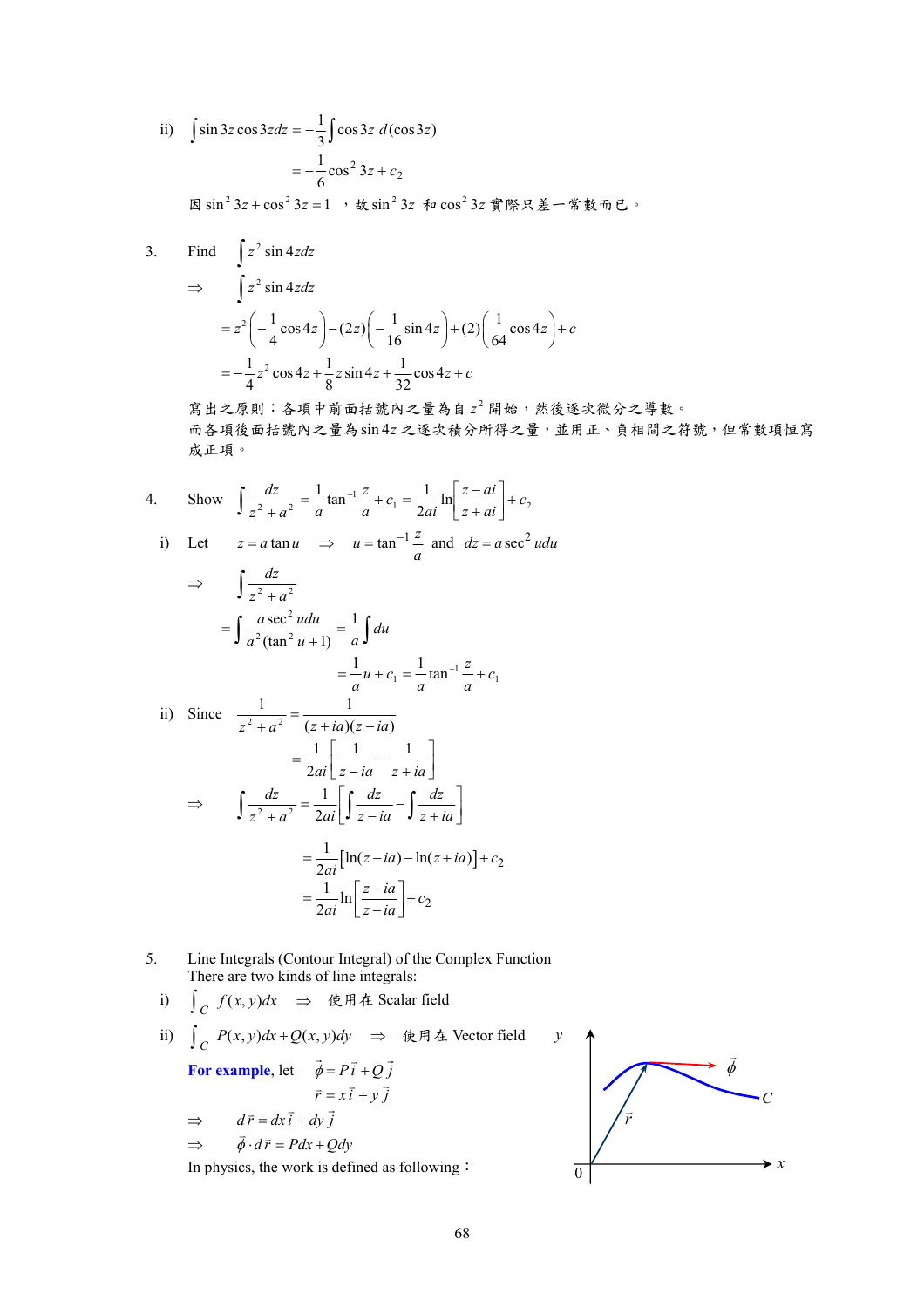$$
w = \int_C \vec{\phi} \cdot d\vec{r} = \int_C P dx + Q dy
$$
以下我 $f$  紭用將分別計論比二類型之積分

6.  $\int_C f(x, y) ds$  *C*: curve, *s*: arc length 參考下列所示之圖,知  $\dot{\mathcal{F}}$  *C*:  $x = (t)$ ,  $y = y(t)$ , and  $\alpha \le t \le \beta$ 



when  $\Delta t \rightarrow 0$ , we can obtain

$$
\frac{\Delta s}{\Delta t} = \frac{ds}{dt}
$$
  
and 
$$
\frac{ds}{dt} = \sqrt{\left(\frac{dx}{dt}\right)^2 + \left(\frac{dy}{dt}\right)^2}
$$

So, equation (1) becomes

$$
\int_C f(x, y)ds = \int_{\alpha}^{\beta} f[(t), y(t)] \sqrt{\left(\frac{dx}{dt}\right)^2 + \left(\frac{dy}{dt}\right)^2} dt
$$

**Example 1** Consider the contour shown in the following figure. Let  $f(x, y) = xy$ . Evaluate (a)  $\int_A^B f(x, y) dx$ , (b)  $\int_A^B f(x, y) dy$ , and (c)  $\int_A^B f(x, y) ds$ . 【本小題摘自: A. David Wunsch, *Complex Variable with Applications***, 3rd ed., Exercise 4.1(**類似題**), Problem 1, Pearson Education, Inc., 2005**.】 **<Sol.>**  (a) *y* 

$$
\int_{A}^{B} f(x, y) dx = \int_{(0,1)}^{(1,0)} xy dx = \int_{(0,1)}^{(1,0)} x(1-x^{2}) dx
$$
\n
$$
= \left[ \frac{x^{2}}{2} - \frac{x^{4}}{2} \right]_{x=0}^{x=1} = \frac{1}{4}
$$
\n
$$
B = (1, 0)
$$

(b)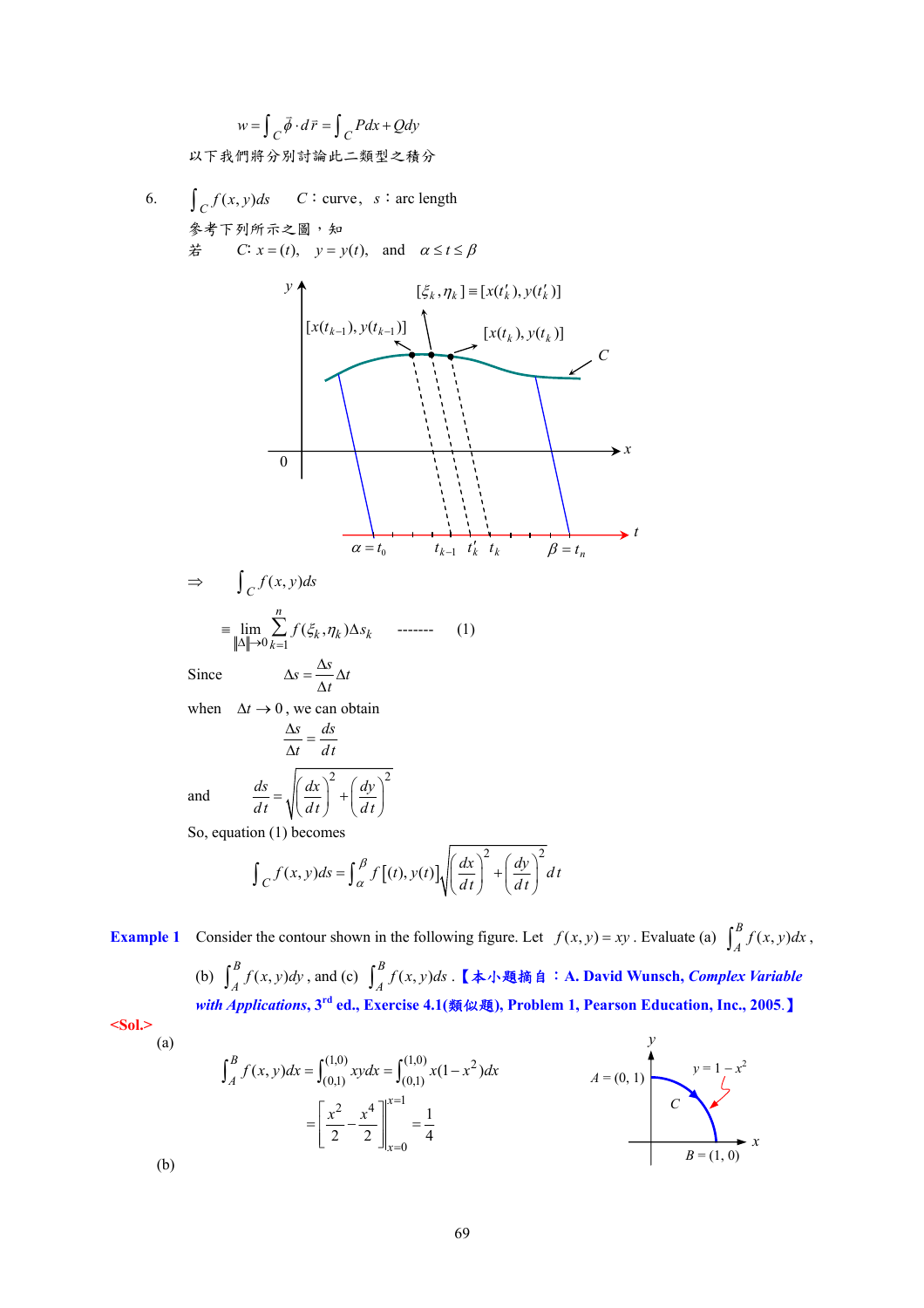$$
\int_A^B f(x, y) dy = \int_{(0,1)}^{(1,0)} y \sqrt{1 - y} dy = -\frac{4}{15}
$$

Alternative method for solving the above line integral:

On *C*, with  $f(x, y) = xy$ ,  $y = 1 - x^2$ , and  $dy/dx = -2x$ , we obtain

$$
\int_{A}^{B} f(x, y) dy
$$
  
=  $\int_{A}^{B} f(x, y) \frac{dy}{dx} dx = \int_{0}^{1} (xy)(-2x) dx = \int_{0}^{1} (-2x^{2} + 2x^{4}) dx = -\frac{4}{15}$ 

(c) Let *C*:  $x = x(t) = t$ ,  $y = y(t) = 1 - t^2$ ,  $1 \ge t \ge 0$ , then

$$
\frac{ds}{dt} = \sqrt{\left(\frac{dx}{dt}\right)^2 + \left(\frac{dy}{dt}\right)^2} = \sqrt{1 + (2t)^2}
$$
  
see we have

Hence, we have

$$
\int_{A}^{B} f(x, y) ds = \int_{1}^{0} xy \left(\frac{ds}{dt}\right) dt = \int_{1}^{0} t \left(1 - t^{2}\right) \sqrt{1 + 4t^{2}} dt
$$

Let  $u = 1 + 4t^2$ , we have  $du = 8t dt$  and  $t^2 = \frac{u-1}{4}$  $t^2 = \frac{u-1}{t}$ . Substituting these into the above integral, gives

$$
\int_{1}^{0} t \left(1 - t^{2}\right) \sqrt{1 + 4t^{2}} dt
$$
\n
$$
= \int_{5}^{1} \frac{1}{8} \left(1 - \frac{u - 1}{4}\right) \sqrt{u} du = \frac{1}{32} \left[\frac{2}{5} u^{5/2} - \frac{5 \times 2}{3} u^{3/2}\right]_{1}^{5} = \frac{1}{32} \left[\frac{50}{5} \sqrt{5} - \frac{50}{3} \sqrt{5} - \frac{2}{5} + \frac{10}{3}\right]
$$
\n
$$
= \frac{1}{32} \times \frac{1}{15} \left(150\sqrt{5} - 250\sqrt{5} + 44\right)
$$

\* 在此應注意:我們所取者為微弦長 *<sup>k</sup>* ∆*z* 才對,而非微弧長 *<sup>k</sup>* ∆*s* ──在複變函數中應是如此。 i) 若 *f* (*z*) = *u*(*x*, *y*) + *i v*(*x*, *y*) ,其中 *u*,*v* 均為實數,則複變函數之線積分可寫成如下式所示:  $\int_C f(x, y) ds = \int_C (u + iv) (dx + idy)$  $=\int_C [udx-vdy]+i\int_C [vdx+udy]$ ii) 設 $f(z)$  和  $g(z)$  為沿著曲線  $C$  為可積分者,則有

a) [ ( ) ( )] ( ) ( ) *C CC <sup>f</sup> z g z dz f z dz g z dz* ±= ± ∫ ∫∫ b) () () , *C C kf z dz k f z dz* <sup>=</sup> ∫ ∫ *<sup>k</sup>* 為常數 c) ∫ <sup>=</sup> −∫ <sup>⇒</sup> *<sup>a</sup> b b a f* (*z*)*dz f* (*z*)*dz* 指線積分之端點為 *a* 及 *b* 者,左右項積分路線為同一曲線 d) ∫ <sup>=</sup> ∫ <sup>+</sup> ∫ <sup>⇒</sup> *b c b a f* ( *z*)*dz f* (*z*)*dz f* (*z*)*dz c* 點介於起點 *a* 與終點 *b* 之間

**Example 2** (a) Compute 
$$
\int_{0+i}^{1+2i} \overline{z}^2 dz
$$
 taken along the contour  $y = x^2 + 1$  (**Fig. (a)** as shown below).

*c*

*a*

(b) Perform an integration like that in part (a) using the same integrand and limits, but take as a contour the piecewise smooth curve *C* shown in **Fig. (b)**.

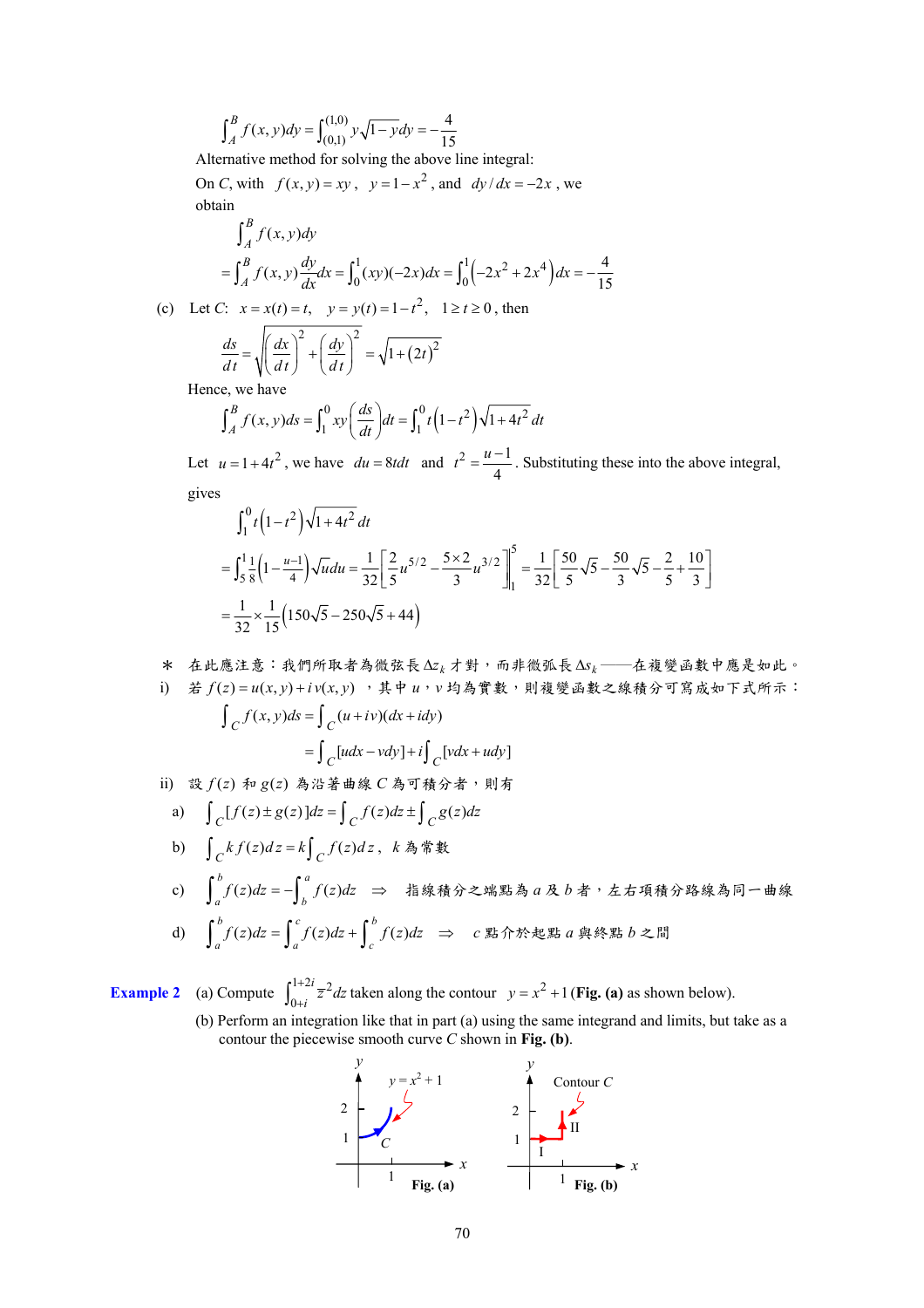**<Sol.>** 

(a) Put 
$$
f(z) = \overline{z}^2 = (x - iy)^2 = x^2 - y^2 - i2xy = u + iv
$$
. Thus, with  $u = x^2 - y^2$ ,  $v = -2xy$ , we have  
\nhave  
\n
$$
\int_{0+i}^{1+2i} \overline{z}^2 dz = \int_{0+i}^{1+2i} (x^2 - y^2) dx + \int_{0+i}^{1+2i} 2xy dy + i \int_{0+i}^{1+2i} (-2xy) dx + i \int_{0+i}^{1+2i} (x^2 - y^2) dy
$$
\n
$$
= \int_{0+i}^{1+2i} (x^2 - y^2) dx + \int_{0+i}^{1+2i} 2xy dy + i \int_{0+i}^{1+2i} (-2xy) dx + i \int_{0+i}^{1+2i} (x^2 - y^2) dy
$$
\n
$$
= \int_{0}^{1} \left( x^2 - (x^2 + 1)^2 \right) dx + \int_{1}^{2} 2\sqrt{y - 1} y dy
$$
\n
$$
+ i \int_{0}^{1} \left( -2x(x^2 + 1) \right) dx + i \int_{1}^{2} \left( \left( \sqrt{y - 1} \right)^2 - y^2 \right) dy
$$
\n
$$
= -\frac{23}{15} + \frac{32}{15} - i \frac{3}{2} - i \frac{11}{6}
$$
\n
$$
= \frac{3}{5} - i \frac{10}{3}
$$

(b) Along **path I**, we have  $y = 1$ , so that  $f(z) = \overline{z}^2 = (x - i)^2 = x^2 - 1 - i2x = u + iv$ . Thus,  $u = x^2 - 1$ ,  $v = -2x$ . Since  $y = 1$ ,  $dy = 0$ . The limits of integration along **path I** are (0, 1) and (1, 1). Hence, we have

$$
\int_I f(z)dz = \int_0^1 (x^2 - 1)dx + i \int_0^1 (-2x)dx = -\frac{2}{3} - i
$$
  
Along **path II**,  $x = 1$ ,  $dx = 0$ , so that  $f(z) = \overline{z}^2 = (1 - iy)^2 = 1 - y^2 - i2y = u + iv$ . Thus,  
 $u = 1 - y^2$ ,  $v = -2y$ . The limits of integration along **path II** are (1, 1) and (1, 2). Hence, we have

$$
\int_{II} f(z)dz = \int_{1}^{2} 2y dy + i \int_{1}^{2} (1 - y^2) dy = 3 - i \frac{4}{3}
$$

The value of the integral along *C* is obtained by summing the contributions from **I and II**. Thus,

$$
\int_C \overline{z}^2 dz = -\frac{2}{3} - i + 3 - \frac{4}{3}i = \frac{7}{3} - \frac{7}{3}i
$$

- **H.W. 1** Evaluate  $\int_C z^2 dz$ , where *C* is the parabolic arc  $y = x^2$ ,  $1 \le x \le 2$ . The direction of integration is from (1, 1) to (2, 4). 【本題摘自:**A. David Wunsch,** *Complex Variable with Applications***, 3rd ed., Example 3, Section 4.2, Pearson Education, Inc., 2005.**】  $\angle$ **Ans.>**  $\int_C z^2 dz = -\frac{86}{3} - 6i$
- **H.W. 2** Perform the following integrations:
	- (a)  $\int_{0}^{-1}$  $\int_{1}^{-1} \frac{1}{z} dz$ *z*  $\int_{1}^{-1} \frac{1}{z} dz$  along  $|z| = 1$ , upper half plane (b)  $\int_{1}^{-1}$  $\int_{1}^{-1} \frac{1}{z} dz$ *z*  $\int_{1}^{-1} \frac{1}{z} dz$  along  $|z| = 1$ , lower half plane (c)  $\int_{1}^{1} \overline{z}^{4}$  $\int_1^i \overline{z}^4 dz$  along  $|z|=1$ , first quadrant

【本題摘自:**A. David Wunsch,** *Complex Variable with Applications***, 3rd ed., Problem 8-10, Exercise 4.2, Pearson Education, Inc., 2005.**】

$$
\textbf{} \quad \text{(a)} \ \ \int_{1}^{-1} \frac{1}{z} \, dz = \pi i \ \text{; (b)} \ \ \int_{1}^{-1} \frac{1}{z} \, dz = -\pi i \ \text{; (c)} \ \ \int_{1}^{i} \overline{z}^{\, 4} \, dz = \frac{1 - i}{3}
$$

**H.W. 3** (a) Find a parametric representation of the shorter of the two arcs lying along  $(x-1)^2 + (y-1)^2 = 1$ that connects  $z = 1$  and  $z = i$ .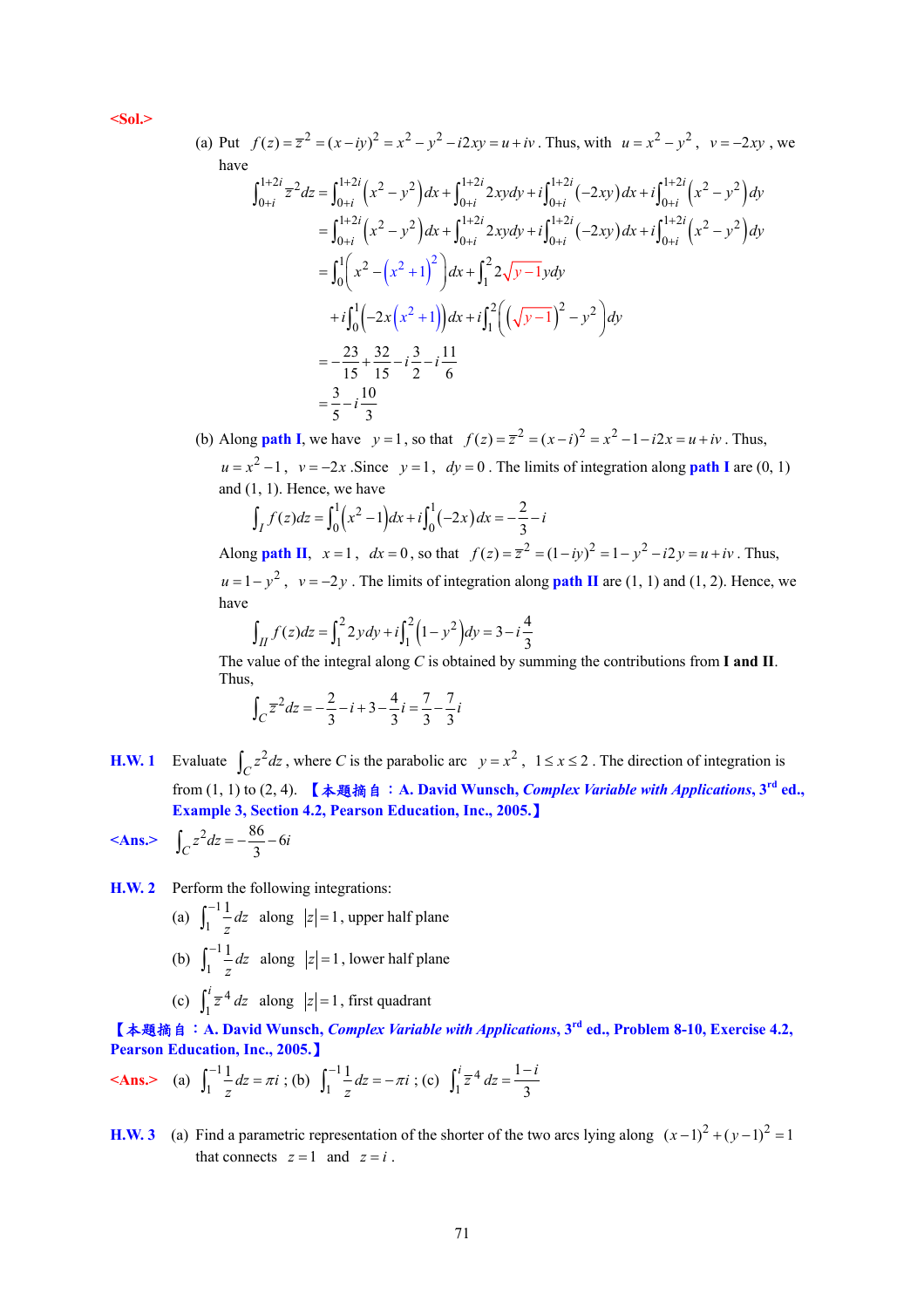(b) Find  $\int_1^i \overline{z} dz$  along the arc of (a), using the parametrization you have found.

【本題摘自:**A. David Wunsch,** *Complex Variable with Applications***, 3rd ed., Problem 13, Exercise 4.2, Pearson Education, Inc., 2005.**】

**Ans.** (a) 
$$
z = 1 + i + e^{it}
$$
,  $-\pi/2 \le t \le -\pi$ ; (b)  $\int_1^i \overline{z} \, dz = i \left( 2 - \frac{\pi}{2} \right)$ 

7. **ML Inequality:**

 $\int_C f(z)dz$  ≤ ML → 其中  $|f(z)|$  ≤ M → 即 M 為曲線 C 上  $|f(z)|$  之上界值, 而 L 為曲線 C 之長度。

 $\langle$ pf.>

$$
\mathbb{E} \left| \sum_{K=1}^{n} z_K \right| \leq \sum_{K=1}^{n} |z_K|
$$
\n
$$
\mathbb{E} \left| \sum_{K=1}^{n} f(\xi_K) \Delta z_K \right| \leq \sum_{K=1}^{n} |f(\xi_K) \Delta z_K|
$$
\n
$$
= \sum_{K=1}^{n} |f(\xi_K)| |\Delta z_K|
$$
\n
$$
\mathbb{E} \mathfrak{H} \left| \int_C f(z) dz \right| \leq \int_C |f(z) dz|
$$
\n
$$
= \int_C |f(z)| |dz|
$$
\n
$$
= \int_C \sqrt{u^2 + v^2} \sqrt{dx^2 + dy^2}
$$
\n
$$
= \int_C \frac{\sqrt{u^2 + v^2}}{|f(z)|} dz
$$

 $B$ 此,若  $f(z)$ 在曲線  $C$ 上為有界函數,亦即  $|f(z)|$ ≤ $M$ ,而且曲線  $C$  的長度為 $L$ 時, 則有

$$
\left| \int_C f(z)dz \right| \le M \int_C ds = ML \quad \text{if } k \notin \mathbb{S}.
$$

 $1)$  若 $f(z) = k =$  constant, 並令  $C$  為連接 $z_0$  及 $z_n$  之任意曲線。利用線積分之原始定義, 首先寫出

$$
s_n = \sum_{k=1}^n k \Delta z_k = k[(z_1 - z_0) + (z_2 - z_1) + \dots + (z_n - z_{n-1})]
$$
  
=  $k(z_n - z_0)$ 

而得

$$
\int_C k \, dz = \lim_{\Delta z_k \to 0} s_n = k(z_n - z_0)
$$

可見線積分只與起點  $z_0$ 及終點  $z_n$  有關,而與該線積分之路線無關。 若該曲線為封閉曲線則  $z_0 = z_0$ , 而有

$$
\oint_C k \, dz = \lim_{\Delta z_k \to 0} s_n = k(z_n - z_0) = 0 \quad \text{or} \quad \oint_C dz = 0
$$

 $2)$  若 $f(z) = z$ , 並令 $C$ 為連接 $z_n$ 及 $z_0$ 之曲線。利用線積分之原始定義,首先寫出

$$
S_n = \sum_{k=1}^n \xi_k \Delta z_k
$$
  
\n
$$
\not\equiv \Re \xi_k = z_k \, \not\equiv \xi_k = z_{k-1} \quad \text{iff} \quad \exists k
$$
  
\n
$$
S_{n1} = \sum_{k=1}^n z_k \Delta z_k \quad \text{........ } \xi_k = z_k \, \text{iff} \quad \exists k
$$
  
\n
$$
= z_1(z_1 - z_0) + z_2(z_2 - z_1) + \dots + z_n(z_n - z_{n-1})
$$
  
\n
$$
\exists k
$$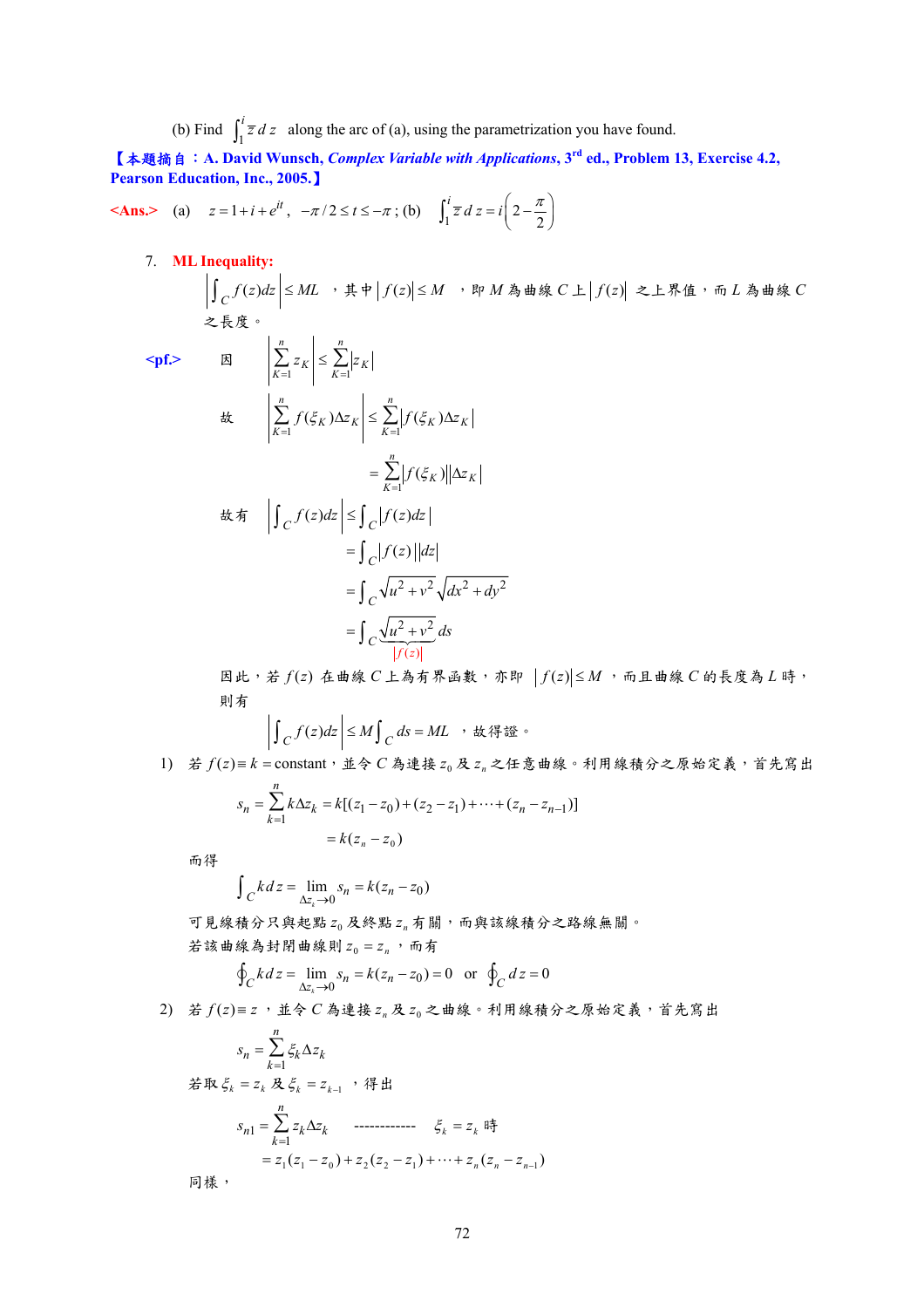$$
s_{n2} = \sum_{k=1}^{n} z_{k-1} \Delta z_{k} \quad \text{........}
$$
\n
$$
\xi_{k} = z_{k-1} \quad \text{if} \quad z_{k-1} = z_{k-1} \quad \text{if} \quad z_{k-1} = z_{k-1} \quad \text{if} \quad z_{k-1} = z_{k-1} \quad \text{if} \quad z_{k-1} = z_{k-1} \quad \text{if} \quad z_{k-1} = z_{k-1} \quad \text{if} \quad z_{k-1} = z_{k-1} \quad \text{if} \quad z_{k-1} = z_{k-1} \quad \text{if} \quad z_{k-1} = z_{k-1} \quad \text{if} \quad z_{k-1} = z_{k-1} \quad \text{if} \quad z_{k-1} = z_{k-1} \quad \text{if} \quad z_{k-1} = z_{k-1} \quad \text{if} \quad z_{k-1} = z_{k-1} \quad \text{if} \quad z_{k-1} = z_{k-1} \quad \text{if} \quad z_{k-1} = z_{k-1} \quad \text{if} \quad z_{k-1} = z_{k-1} \quad \text{if} \quad z_{k-1} = z_{k-1} \quad \text{if} \quad z_{k-1} = z_{k-1} \quad \text{if} \quad z_{k-1} = z_{k-1} \quad \text{if} \quad z_{k-1} = z_{k-1} \quad \text{if} \quad z_{k-1} = z_{k-1} \quad \text{if} \quad z_{k-1} = z_{k-1} \quad \text{if} \quad z_{k-1} = z_{k-1} \quad \text{if} \quad z_{k-1} = z_{k-1} \quad \text{if} \quad z_{k-1} = z_{k-1} \quad \text{if} \quad z_{k-1} = z_{k-1} \quad \text{if} \quad z_{k-1} = z_{k-1} \quad \text{if} \quad z_{k-1} = z_{k-1} \quad \text{if} \quad z_{k-1} = z_{k-1} \quad \text{if} \quad z_{k-1} = z_{k-1} \quad \text{if} \quad z_{k-1} = z_{k-1} \quad \text{if} \quad z_{k-1} = z_{k-1} \quad \text{if} \quad z_{k-1} = z_{k-1}
$$

**Example 3** Find an upper bound on the absolute value of  $\int_{-\infty}^{0+i1} e^{1/x} dx$  $\boldsymbol{0}$  $i$ <sup>1</sup>  $\frac{1}{2}$  $\int_{i+i0}^{0+i1} e^{1/z} dz$ , where the integral is taken along the contour *C*, which is the quarter circle  $|z| = 1$ ,  $0 \le \arg(z) \le \pi/2$ .

【本題摘自:**A. David Wunsch,** *Complex Variable with Applications***, 3rd ed., Example 4, Section 4.2, Pearson Education, Inc., 2005.**】 **<Sol.>**  *y* 

Let us first find *M*, an upper bound on  $|e^{1/z}|$ . We require that on *C* 

$$
\left|e^{1/z}\right| \leq M \quad \cdots \qquad (A)
$$

Notice that  
\n
$$
e^{1/z} = e^{1/(x+iy)} = e^{x/(x^2+y^2) - iy/(x^2+y^2)} = e^{x/(x^2+y^2)}e^{i(-y)/(x^2+y^2)}
$$

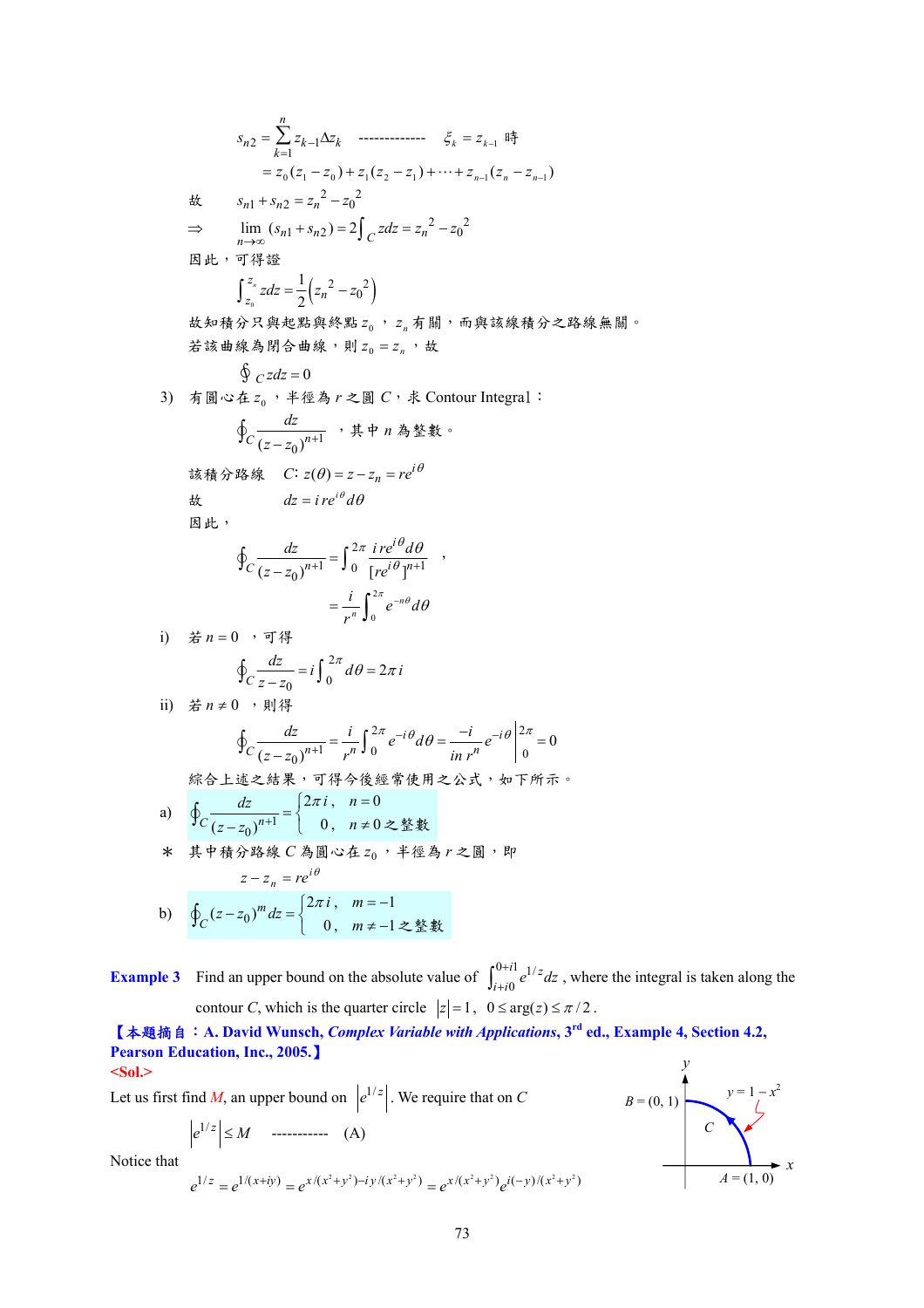Hence  

$$
\left|e^{1/z}\right| = \left|e^{x/(x^2+y^2)}\right| \left|e^{i(-y)/(x^2+y^2)}\right| = e^{x/(x^2+y^2)}
$$

Since  $e^{x/(x^2 + y^2)}$  is always positive, we can drop the magnitude sign on the right side of the preceding equation. On contour C,  $x^2 + y^2 = 1$ . Thus,

$$
\left|e^{1/z}\right| = e^x \quad \text{on } C.
$$

The maximum value achieved by  $e^x$  on the given quarter circle occurs when *x* is maximum, that is, at  $x = 1$ ,  $y = 0$ . On *C*, therefore,  $e^x \le e$ . Thus,

$$
\left|e^{1/z}\right| = e
$$
 on the given contour.

A glance at Eq. (A) now shows that we can take *M* equal to *e*. The length *L* of the path of integration is simply the circumference of the quarter circle, namely,  $\pi/2$ . Thus, applying the *ML* inequality,

$$
\left| \int_{i+i0}^{0+i1} e^{1/z} dz \right| \le e \frac{\pi}{2}
$$

**H.W. 2** Consider  $I = \int_1^i e^{i \text{Ln}(\bar{z})} dz$  taken along the parabola  $y = 1 - x^2$ . Without doing the integration, show that  $|I| \leq 1.479 e^{\pi/2}$ .

【本題摘自:**A. David Wunsch,** *Complex Variable with Applications***, 3rd ed., Problem 16, Exercise 4.2, Pearson Education, Inc., 2005.**】

8. 椤愛西數之線積分的第二類型  
\n
$$
\int_{C} P(x, y)dx + Q(x, y)dy
$$
\n可改成 1) 定積分 ⇒ 非封開曲線時使用之。  
\na)定積分型  
\nC: x = (t), y = y(t), α ≤ t ≤ β  
\n⇒ 
$$
\int_{C} P(x, y)dx + Q(x, y)dy
$$
\n
$$
= \int_{\alpha}^{\beta} \{P[x(t), y(t)]\frac{dx}{dt} + Q[x(t), y(t)]\frac{dy}{dt}\}dt
$$
\nb)  $\tilde{=}\n\quad\n\[\n\[\n\[\n\[\n\[\n\[\n\]\n\[\n\]\n\[\n\]\n\[\n\]\n\[\n\[\n\]\n\[\n\[\n\]\n\[\n\]\n\[\n\[\n\]\n\[\n\[\n\]\n\[\n\[\n\]\n\[\n\]\n\[\n\[\n\]\n\[\n\]\n\[\n\[\n\]\n\[\n\[\n\]\n\[\n\[\n\]\n\[\n\]\n\[\n\[\n\]\n\[\n\[\n\]\n\[\n\]\n\[\n\[\n\]\n\[\n\[\n\]\n\[\n\]\n\[\n\[\n\]\n\[\n\[\n\]\n\[\n\]\n\[\n\[\n\]\n\[\n\[\n\]\n\[\n\[\n\]\n\[\n\]\n\[\n\[\n\]\n\[\n\[\n\]\n\[\n\]\n\[\n\[\n\]\n\[\n\[\n\]\n\[\n\[\n\]\n\[\n\[\n\]\n\[\n\[\n\]\n\[\n\]\n\[\n\[\n\]\n\[\n\[\n\]\n\[\n\[\n\]\n\[\n\[\n\]\n\[\n\[\n\]\n\[\n\[\n\]\n\[\n\[\n\]\n\[\n\[\n\]\n\[\n\[\n\]\n\[\n\[\n\]\n\[\n\[\n\]\n\[\n\[\n\]\n\[\n\[\n\]\n\[\n\[\n\]\n\[\n\[\n\]\n\[\n\[\n\]\n\[\n\[\n\]\n\[\n\[\n\]\n\[\n\[\n\]\n\[\n\[\n\[\n\]\n\[\n\[\n\]\n\[\n\[\n\]\n\[\n\[\n\]\n\[\n\[\n\]\n\[\n\[\n\]\n\[\n\[\n\]\n\[\n\[\n\$ 

\* 『以用被数表示法,如ト所延・

\n設有在置線 C上及其區城 R内之連領画数

\n
$$
B(z,\overline{z}) = P(x,y) + iQ(x,y)
$$

$$
\begin{aligned} \n\text{#} \quad & \oint_C B(z, \overline{z}) \, dz \\ \n&= \oint_C (P + iQ)(dx + i dy) \\ \n&= \oint_C (P dx - Q dy) + i \oint_C (Q dx + P dy) \n\end{aligned}
$$

*x*

*C*

*R*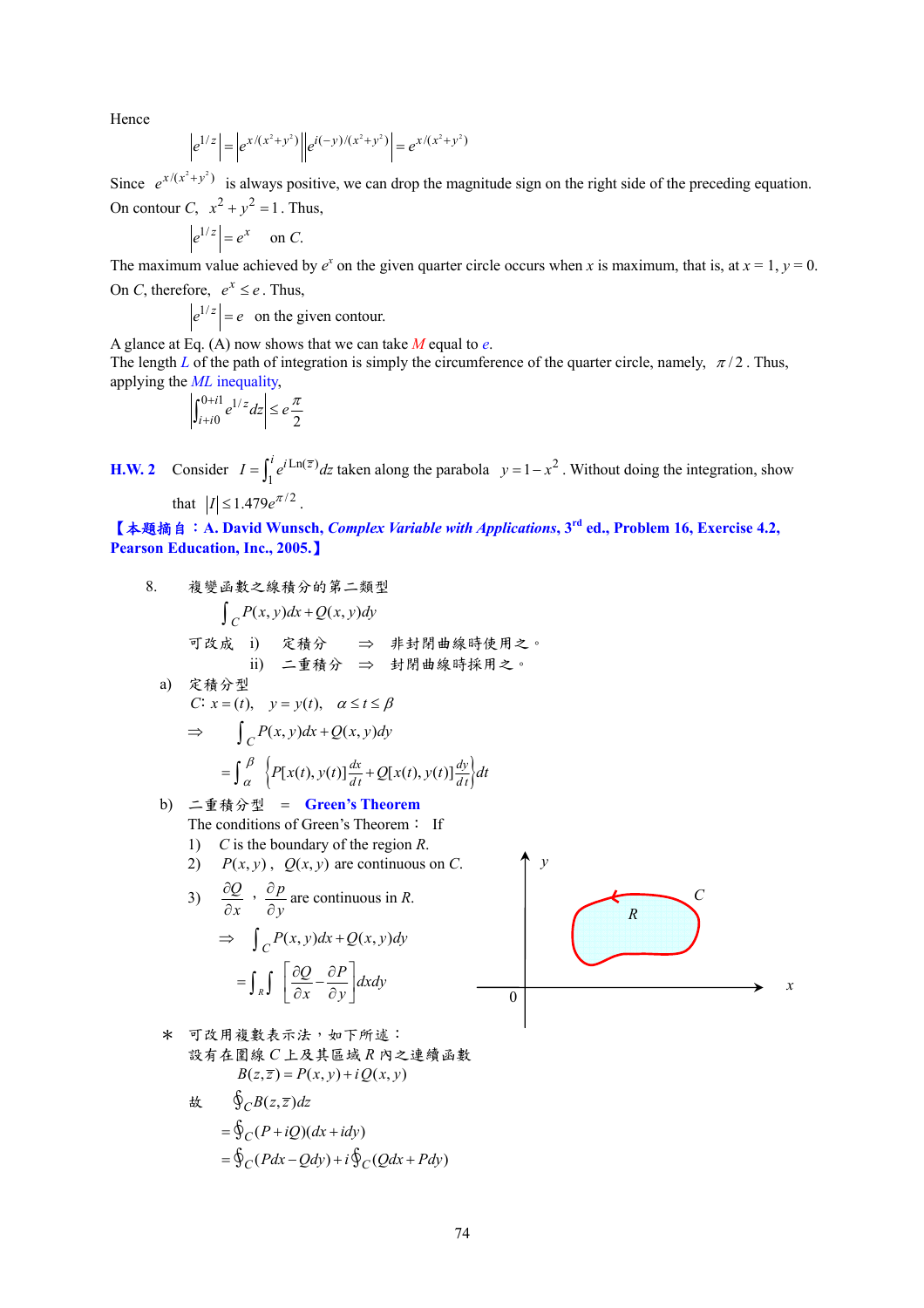$$
= -\int_{R} \int \left[ \frac{\partial Q}{\partial x} - \frac{\partial P}{\partial y} \right] dxdy + i \int_{R} \int \left[ \frac{\partial P}{\partial x} - \frac{\partial Q}{\partial y} \right] dxdy
$$

$$
= i \int_{R} \int \left\{ \left[ \frac{\partial P}{\partial x} - \frac{\partial Q}{\partial y} \right] + i \left[ \frac{\partial P}{\partial y} + \frac{\partial Q}{\partial x} \right] \right\} dxdy
$$

$$
= 2i \int_{R} \int \frac{\partial B}{\partial z} dxdy
$$

因此,可得 Green 氏平面定理之複數表示法:

$$
\oint_C B(z,\overline{z})dz = 2i \int_R \int \frac{\partial B}{\partial z} dxdy
$$

$$
= 2i \int_R \int \frac{\partial B}{\partial z} ds \quad \text{............} \tag{1}
$$

其中,*ds* 代表微面積元素 *dxdy*。

\* 若函數  $B(z,\overline{z})$  及  $A(z,\overline{z})$  在區域  $R$  及其周界  $C$  上為連續且具有連續之偏導數,則有另一型式之表 示法:

$$
\oint_C [B(z,\overline{z})dz + A(z,\overline{z})d\overline{z}] = 2i \int_R \int (\frac{\partial B}{\partial \overline{z}} - \frac{\partial A}{\partial z})ds \quad \text{............}
$$
 (4)

\* 若 *C* 為簡單封閉曲線,所圍成之面積為 *A*,求證

\n
$$
\begin{aligned}\n 0 & A &= \frac{1}{2i} \oint_C \overline{z} \, dz \\
 0 & A &= \frac{1}{4i} \oint_C (\overline{z} \, dz - z \, d\overline{z})\n \end{aligned}
$$
\n

<pf.> 1 利用式(1), 知

$$
\oint_C \overline{z} \, dz = 2i \int_R \int \frac{\partial \overline{z}}{\partial \overline{z}} \, ds = 2i \int_R \int ds = 2i A
$$

\n 
$$
A = \frac{1}{2i} \oint_C \overline{z} \, dz
$$
\n \n 
$$
A = \frac{1}{2i} \oint_C \overline{z} \, dz
$$
\n \n 
$$
A = \frac{1}{2i} \oint_C \overline{z} \, dz
$$
\n

$$
\oint_C (\overline{z} \, dz - z \, d\overline{z}) = 2i \int_R \int \left(\frac{\partial \overline{z}}{\partial \overline{z}} + \frac{\partial z}{\partial z}\right) ds
$$
\n
$$
= 4i \int_R \int ds = 4iA
$$

$$
\mathsf{d} \mathsf{L} \mathsf{f} \mathsf{d} \mathsf{d} \mathsf{d} \mathsf{d} \mathsf{d} \mathsf{d} \mathsf{d} \mathsf{d} \mathsf{d} \mathsf{d} \mathsf{d} \mathsf{d} \mathsf{d} \mathsf{d} \mathsf{d} \mathsf{d} \mathsf{d} \mathsf{d} \mathsf{d} \mathsf{d} \mathsf{d} \mathsf{d} \mathsf{d} \mathsf{d} \mathsf{d} \mathsf{d} \mathsf{d} \mathsf{d} \mathsf{d} \mathsf{d} \mathsf{d} \mathsf{d} \mathsf{d} \mathsf{d} \mathsf{d} \mathsf{d} \mathsf{d} \mathsf{d} \mathsf{d} \mathsf{d} \mathsf{d} \mathsf{d} \mathsf{d} \mathsf{d} \mathsf{d} \mathsf{d} \mathsf{d} \mathsf{d} \mathsf{d} \mathsf{d} \mathsf{d} \mathsf{d} \mathsf{d} \mathsf{d} \mathsf{d} \mathsf{d} \mathsf{d} \mathsf{d} \mathsf{d} \mathsf{d} \mathsf{d} \mathsf{d} \mathsf{d} \mathsf{d} \mathsf{d} \mathsf{d} \mathsf{d} \mathsf{d} \mathsf{d} \mathsf{d} \mathsf{d} \mathsf{d} \mathsf{d} \mathsf{d} \mathsf{d} \mathsf{d} \mathsf{d} \mathsf{d} \mathsf{d} \mathsf{d} \mathsf{d} \mathsf{d} \mathsf{d} \mathsf{d} \mathsf{d} \mathsf{d} \mathsf{d} \mathsf{d} \mathsf{d} \mathsf{d} \mathsf{d} \mathsf{d} \mathsf{d} \mathsf{d} \mathsf{d} \mathsf{d} \mathsf{d} \mathsf{d} \mathsf{d} \mathsf{d} \mathsf{d} \mathsf{d} \mathsf{d} \mathsf{d} \mathsf{d} \mathsf{d} \mathsf{d} \mathsf{d} \mathsf{d} \mathsf{d} \mathsf{d} \mathsf{d} \mathsf{d} \mathsf{d} \mathsf{d} \mathsf{d} \mathsf{d} \mathsf{d} \mathsf{d} \mathsf{d} \mathsf{d} \mathsf{d} \mathsf{d} \mathsf{
$$

★ 
$$
x \neq \pi \mathbb{B}
$$
  $m \neq 0$ 

\ni)  $A = \int_{a}^{b} [g(x) - f(x)] dx$ 

\nii)  $A = \int_{R}^{b} \int_{R}^{b} f(x) \, dx$ 

\niii)  $A = \oint_{C} x \, dy = -\oint_{C} y \, dx$   $\Rightarrow$  Line Integral.

\niv)  $A = \oint_{C} x \, dy = -\oint_{C} y \, dx$   $\Rightarrow$  Line Integral.

\nvi)  $A = \oint_{C} x \, dy = -\oint_{C} y \, dx$   $\Rightarrow$   $\int_{C} x \, dy = \int_{R} \int_{R} dx \, dy = A$ 

\niv)  $y = g(x)$ 

\nvi)  $B = \oint_{C} x \, dy = \oint_{R} \int_{R} dx \, dy = A$ 

\nvi)  $B = \oint_{C} y \, dx = -\oint_{R} \int_{R} dx \, dy = -A$ 

\nvi)  $B = \oint_{C} y \, dx = -\oint_{R} \int_{R} dx \, dy = -A$ 

\nvi)  $B = \oint_{C} y \, dx = -\oint_{C} y \, dx$ 

\* 此種方法最適合於 *C* 之 parameter form。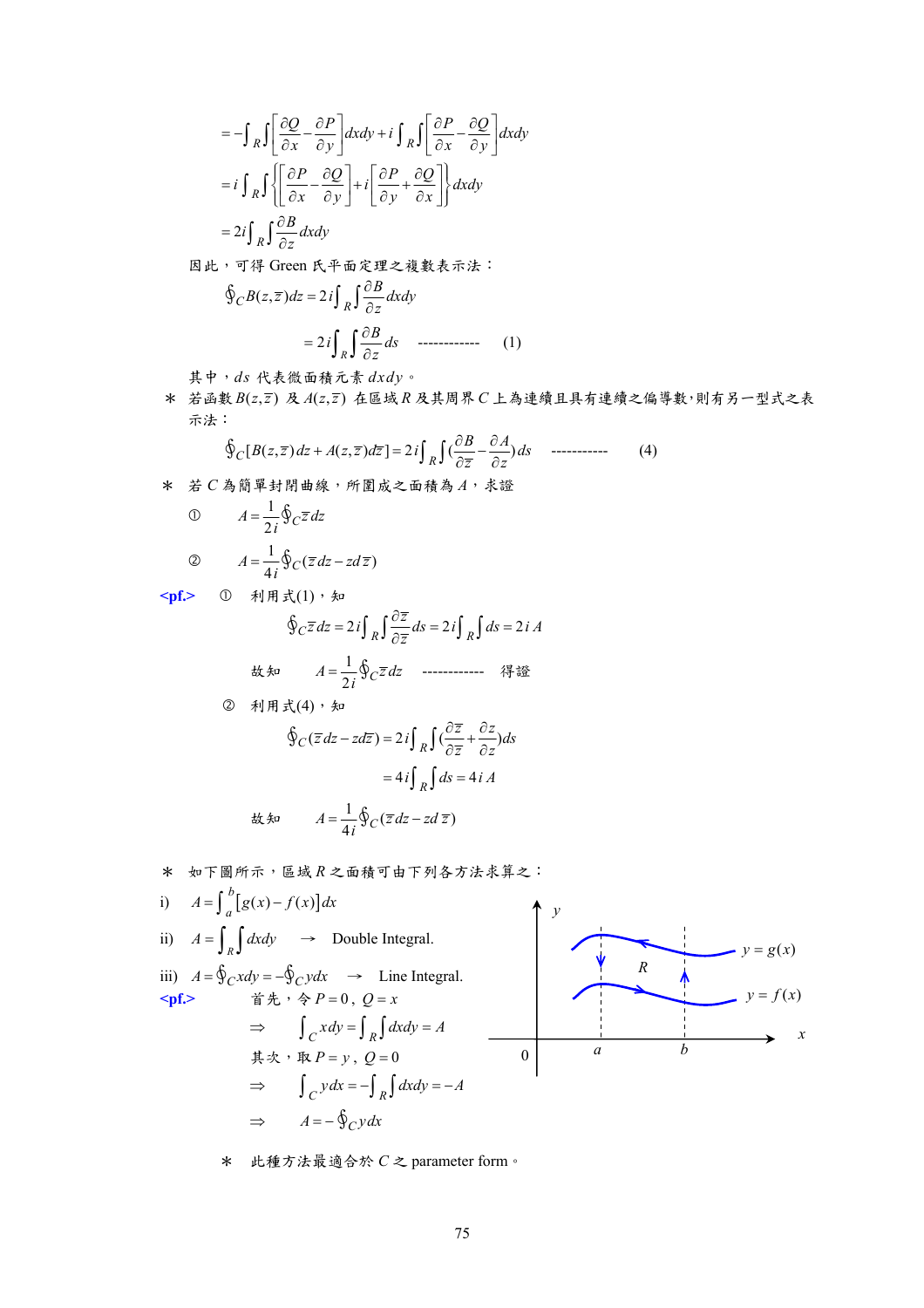- 8. If  $C: x = 2\cos t$ ,  $y = 3\sin t$ ,  $0 \le t \le 2\pi$ , find the area bounded by *C*.
	- 1) 若用定積分,則  $\text{B}$   $9x^2 + 4y^2 = 36$  $\Rightarrow y = \frac{\sqrt{36 - 9x^2}}{2}$ tx  $A = \int_{-2}^{2} 2 \cdot \frac{\sqrt{36-2}}{2}$ 2  $A = \int_{-2}^{2} 2 \cdot \frac{\sqrt{36 - 9x^2}}{2} dx$  $\sqrt[2]{36-9}$  $=\int_{-2}^{2} \sqrt{36-9x^2} dx$

\n
$$
\begin{aligned}\n &= 6\pi \\
 2) & \ddot{\hat{\pi}} \mathbb{H} - \hat{\mathbb{F}} \hat{\pi} \hat{\pi} \hat{\pi} \\
 &= \int_R \int dx \, dy\n \end{aligned}
$$
\n



*y*

 $|0\rangle$ 

*x*

 $y = 3v$  $x = 2u$ 

 $\frac{1}{4} + \frac{y}{9} = 1$ 2 ...2  $\frac{x^2}{2} + \frac{y^2}{2} =$ 

在此我們可以利用 Jacobian 積分來簡化問題, 其處理過程中所用之 Jacobian 積分變換公式如下所示: When  $x = x(u, v)$ ,  $y = y(u, v)$ 

$$
\Rightarrow \qquad \int_{R_{xy}} \int f(x, y) dx dy
$$

$$
= \int_{R_{uv}} \int f[x(u, v), y(u, v)] |J| dudv
$$

where

$$
J = \frac{\partial(x, y)}{\partial(u, v)} = \begin{vmatrix} \frac{\partial x}{\partial u} & \frac{\partial x}{\partial v} \\ \frac{\partial y}{\partial u} & \frac{\partial y}{\partial v} \end{vmatrix}
$$

因此,

$$
A = \iint_{\frac{x^2}{4} + \frac{y^2}{9} = 1} dxdy \qquad \qquad \text{---} \qquad (1)
$$

如圖所示:

$$
J_1 = \frac{\partial(x, y)}{\partial(u, v)} \qquad J_2 = \frac{\partial(u, v)}{\partial(x, y)}
$$
  
\n
$$
= \begin{vmatrix} 2 & 0 \\ 0 & 3 \end{vmatrix} \text{ and } = \begin{vmatrix} \cos \theta & -r \sin \theta \\ \sin \theta & r \cos \theta \end{vmatrix}
$$
  
\n
$$
= 6 \qquad = r
$$
  
\n
$$
\frac{dx(1)}{x} \Rightarrow A = \iint_{u^2 + v^2 \le 1} 6 du dv
$$
  
\n
$$
= \int_0^{2\pi} \int 6 dr d\theta = 6\pi
$$

- 3) 若用 Line Integral 法  $C: x = 2\cos t$ ,  $y = 3\sin t$ ,  $0 \le t \le 2\pi$ 
	- $\Rightarrow$   $A = \int_C x dy = \int_0^{2\pi} 2\cos t \cdot 3\cos t dt$  $\frac{2\pi}{0}$  = 6 $\pi$  $6 \int_{0}^{2\pi} \cos$  $=3(t+\frac{\sin 2t}{2})\bigg|_0^{2\pi}$ 0  $= 6 \int_0^{2\pi} \cos^2 t \, dt$

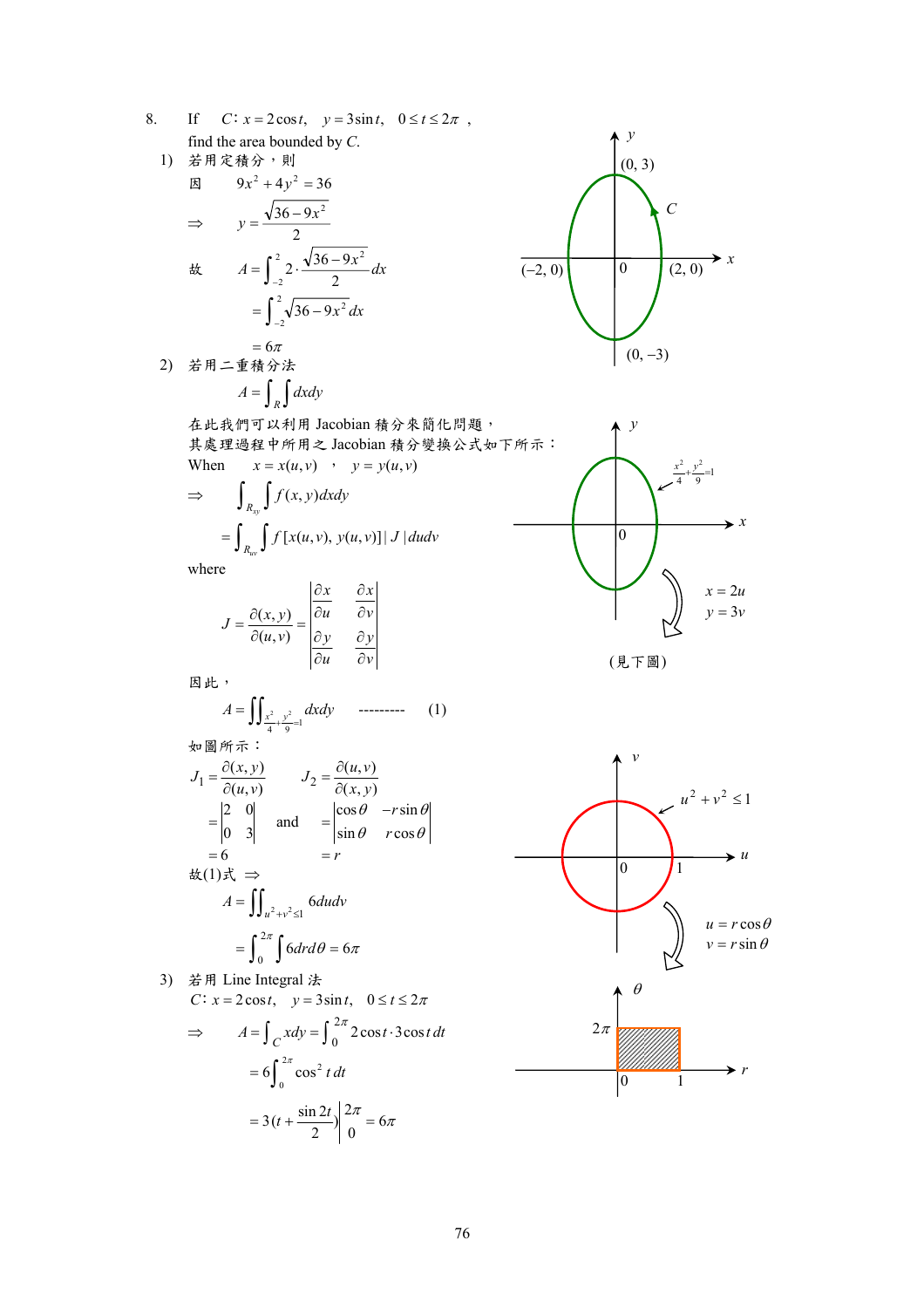9. 由前面所述之定義知



ii) 
$$
\int_a^b [f(t) + ig(t)]dt = \int_a^b f(t)dt + i \int_a^b g(t)dt
$$

iii) If  $f(z)$  is continuous on *C*, and  $z(t) = x(t) + iy(t)$ ,  $\alpha \le t \le \beta$ , and  $x'^2(t) + y'^2(t) \ne 0$ , (except for at finitely point), and *x'*(*t*), *y'*(*t*) are continuous on the interval  $\alpha \le t \le \beta$ 

$$
\Rightarrow \int_C f(z)dz = \int_{\alpha}^{\beta} f(z(t))z'(t)dt
$$
  
lt,  $\beta$  and  $dz = \frac{dz}{dt} \cdot dt = z'(t)dt$ ,  $\beta$  and  $z'(t) = x'(t) + iy'(t)$ ,  $\forall$  and  $|z'(t)|^2 = x'^2(t) + iy'^2(t)$   
 $\Rightarrow \exists x \in \mathbb{R}^n$ ,  $x'^2(t) + y'^2(t) \neq 0$ ,  $\forall$  and  $\forall$  and  $\forall$  and  $\forall$  and  $\forall$  and  $\forall$  and  $\forall$  and  $\forall$  and  $\forall$  and  $\forall$  and  $\forall$  and  $\forall$  and  $\forall$  and  $\forall$  and  $\forall$  and  $\forall$  and  $\forall$  and  $\forall$  and  $\forall$  and  $\forall$  and  $\forall$  and  $\forall$  and  $\forall$  and  $\forall$  and  $\forall$  and  $\forall$  and  $\forall$  and  $\forall$  and  $\forall$  and  $\forall$  and  $\forall$  and  $\forall$  and  $\forall$  and  $\forall$  and  $\forall$  and  $\forall$  and  $\forall$  and  $\forall$  and  $\forall$  and  $\forall$  and  $\forall$  and  $\forall$  and  $\forall$  and  $\forall$  and  $\forall$  and  $\forall$  and  $\forall$  and  $\forall$  and  $\forall$  and  $\forall$  and  $\forall$  and  $\forall$  and  $\forall$  and  $\forall$  and  $\forall$  and  $\forall$  and  $\forall$  and  $\forall$  and  $\forall$  and  $\forall$  and  $\forall$  and  $\forall$  and  $\forall$  and  $\forall$  and  $\forall$  and  $\forall$  and  $\forall$  and  $\forall$  and  $\forall$  and  $\forall$  and  $\forall$  and  $\forall$  and  $\forall$  and  $\forall$  and

#### 10. **Cauchy-Goursat Theorem**

Let *C* be a simple closed contour and let  $f(z)$  be a function that is analytic in the interior of *C* as well as on *C* itself. Then,

$$
\oint_C f(z)dz = 0
$$

### ♣ **Alternative statement of Cauchy-Goursat Theorem**

Let  $f(z)$  be analytic in a simply connected domain *D*. Then, for any simple closed contour *C* in *D*, we have

$$
\oint_C f(z)dz = 0.
$$

1)  $\oint_C z^n dz = 0$ ,  $n = 0, 1, 2, \cdots$ , where *C* is any simple closed contour.

2) 
$$
\oint_C z^n dz = \begin{cases} 0, & n \neq -1 \\ 2\pi i, & n = -1 \end{cases}
$$
, where *C*:  $|z| = r$ .

### 11. **Some Examples**

#### **Example 1**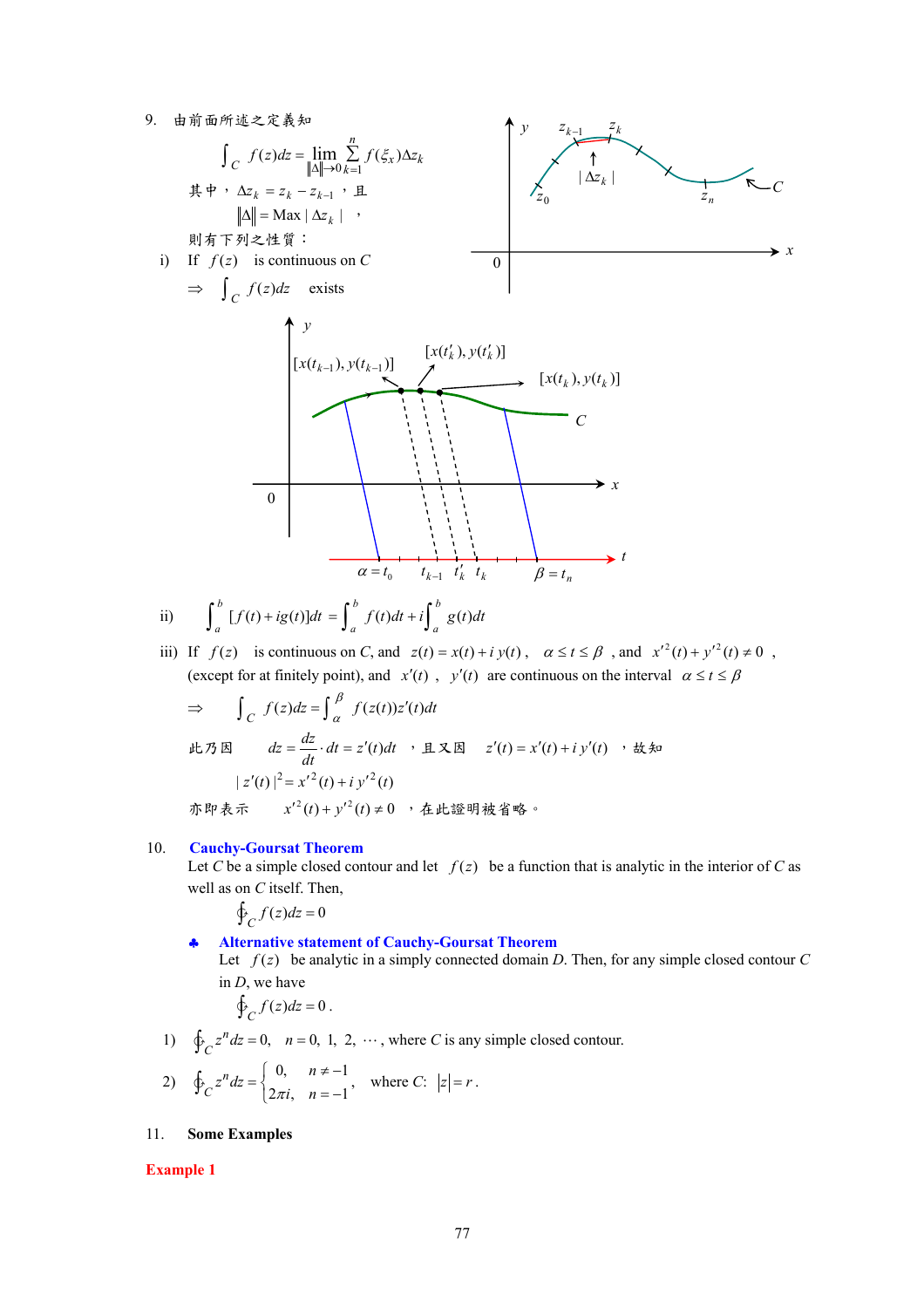Evaluate 
$$
\oint_C \frac{dz}{z - z_0}
$$
, where  $|z - z_0| = 1$ .  
\n $\Leftrightarrow$  **Sol.**  $\Rightarrow$   $\# \neq 1$ :  
\n $C: z(t) = z_0 + \cos t + i \sin t, \quad 0 \le t \le 2\pi$   
\n $\Rightarrow z'(t) = -\sin t + i \cos t$   
\n $\Leftrightarrow \oint_C \frac{1}{z - z_0} dz$   
\n $= \int_0^{2\pi} \frac{1}{\cos t + i \sin t} \cdot (-\sin t + i \cos t) dt$   
\n $= \int_0^{2\pi} \frac{i(\cos t + i \sin t)}{\cos t + i \sin t} dt = 2\pi i$   
\n $\# \neq \Pi$ :  
\n $C: z(t) = z_0 + e^{it}, \quad 0 \le t \le 2\pi$   
\n $\Rightarrow z'(t) = i e^{it}$   
\n $\Leftrightarrow \oint_C \frac{dz}{z - z_0} = \int_0^{2\pi} \frac{i e^{it}}{e^{it}} dt = \int_0^{2\pi} i dt = 2\pi i$ 

### **Example 2**

Find 
$$
\int_C \overline{z} dz
$$
, where C is the line segment from 0 to  $1+i$ .  
\n**Sol.** C:  $z(t) = t + it$ ,  $0 \le t \le 1$   
\n $\Rightarrow z' = 1 + i$   
\n $\& t \Rightarrow$   
\n $\int_C \overline{z} dz$   
\n $= \int_0^1 (t - it)(1 + i) dt = \int_0^1 2t dt = 1$ 

### **Example 3**

Find  $\int_C |z|^2 dz$ , where  $C: z = x + iy$ ,  $y = x^2$ , z is from 0 to 1+*i*.

 $\le$ **Sol.>**  $\qquad$  *C* is

C: 
$$
z(t) = t + it^2
$$
,  $0 \le t \le 1$   
\n $\&$   $\overline{z} = 1 + i2t$   
\n $\mathbb{E} \mathbb{E} \mathbb{E}$ ,  
\n
$$
\int_C |z|^2 dz
$$
\n
$$
= \int_0^1 (t^2 + t^4)(1 + i2t) dt
$$
\n
$$
= \frac{8}{15} + \frac{5}{6}i
$$



### **Example 4**

Find  $\int_0^{1+2i}$  Im( $z^2 + 1$ ) dz where *C* is the polygonal line from 0 to 1 to  $1+i$ . **<Sol.>**   $C_1$ :  $z_1(t) = t$ ,  $0 \le t \le 1$  $C_2$   $: z_2(t) = 1 + i2t$ ,  $0 \le t \le 1$ Then, we have  $z'_1(t) = 1$ , and  $z'_2(t) = 2i$ So,

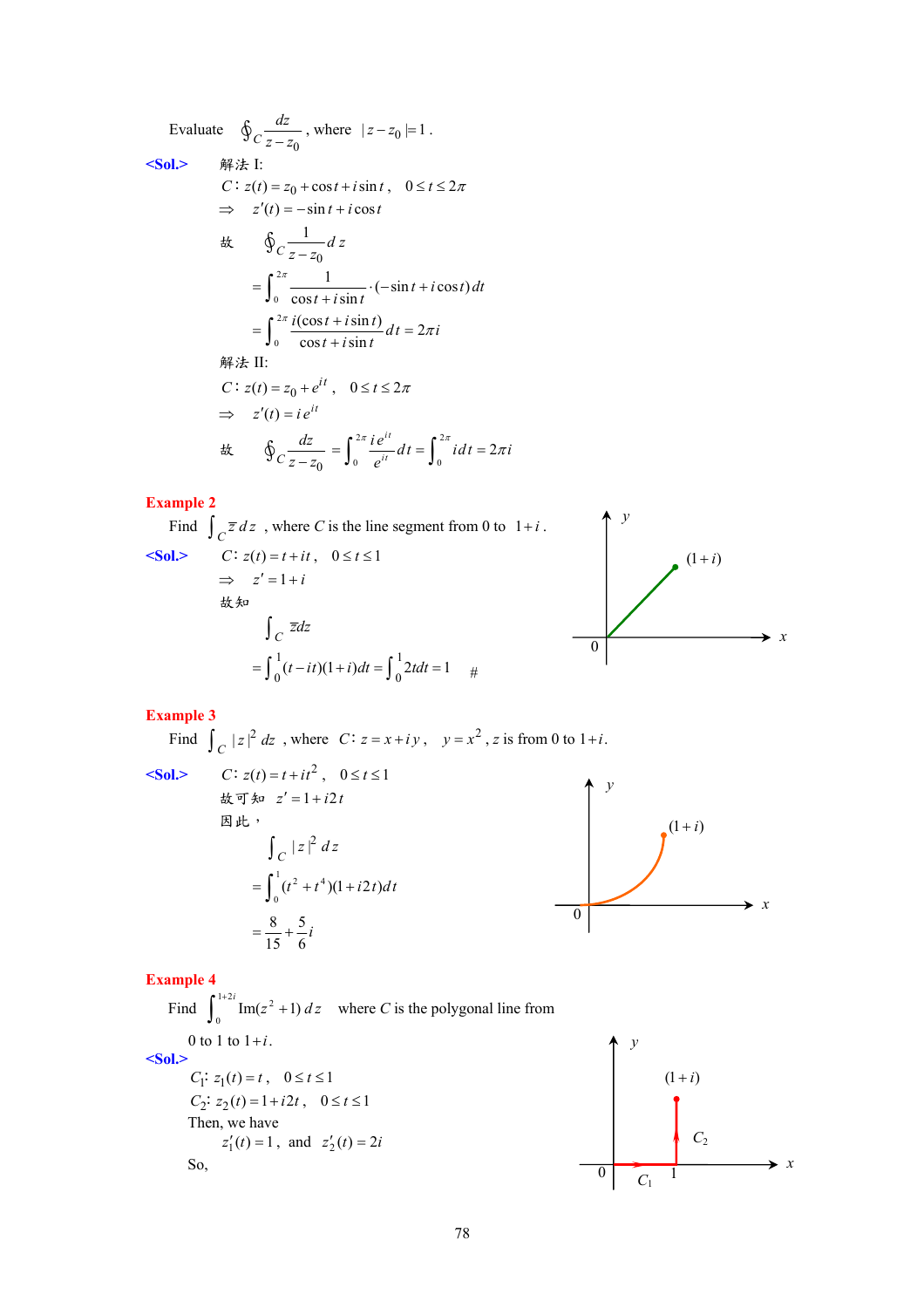$$
\int_0^{1+2i} \text{Im}(z^2 + 1) dz
$$
  
= 
$$
\int_{C_1} \text{Im}(z^2 + 1) dz + \int_{C_2} \text{Im}(z^2 + 1) dz
$$
  
= 
$$
\int_0^1 \text{Im}(t^2 + 1) \cdot 1 \cdot dt + \int_0^{1+2i} \text{Im}(1 + 4ti - 4t^2 + 1) \cdot 2i dt
$$
  
= 
$$
0 + \int_0^1 4t \cdot 2i dt
$$
  
= 
$$
4i + \frac{4}{5}
$$

12. Conditions of Contour:

 $\text{Contour} = \text{piecewise regular curve}.$ If the contour *C*:  $z(t) = x(t) + iy(t)$ ,  $\alpha \le t \le \beta$ , where the conditions of the contour *C* are described as following:

- i)  $x'(t)$ ,  $y'(t)$  are continuous, and
- ii)  $x'^2(t) + y'^2(t) \neq 0$ , except for at  $t = \alpha$ , and  $t = \beta$ . Here, let us find the values of the integral 2  $\int_C z^2 dz$

according to the integral paths shown below:

1) When the contour *C* is the contour *OB* from  $z = 0$  to  $z = 1 + i$ ;

 $^{1}$ <sub>+2</sub>

 $i) \int_{0}^{1} t^2 dt$ 

∫

 $(-2+2i)\int_0^1$ 

 $=(-2 +$ 

2) When the contour *C* is the contour *OAB*;

3) When the contour 
$$
C
$$
 is simple closed contour  $OABO$ .

$$
\begin{array}{lll}\n\text{Sol.} & 1) & C: z(t) = t + it, \quad 0 \le t \le 1 \\
\text{We have } z'(t) = 1 + i\n\end{array}
$$

Then,  
\n
$$
\int_C z^2 dz
$$
\n
$$
= \int_0^1 (t + it)^2 (1 + i) dt
$$
\n
$$
= \int_0^1 t^2 (+i)^2 (1 + i) dt
$$

$$
D: (1+i)
$$
\n
$$
D: (0,0)
$$
\n
$$
A: (1,0)
$$
\n
$$
x
$$

 $\sim$  100  $\pm$ 

<sup>1</sup> ( 2 2) 3 *i* = −+ \* 本例亦可由直接法求之: 1 2 3 1 0 0 1 1 ( 2 2) 3 3 *<sup>i</sup> <sup>i</sup> z dz z i* <sup>+</sup> <sup>+</sup> = = −+ ∫ 2) <sup>222</sup> *C OA AB z dz z dz z dz* = + ∫∫ ∫ *<sup>i</sup>* 3 2 3 <sup>2</sup> <sup>=</sup> <sup>−</sup> <sup>+</sup> 3) 2 2 *C OA AB BO z dz z dz* + + <sup>=</sup> ∮ ∫ 2 2 22 22 1 <sup>2</sup> ( 2 2) 33 33 3 *BO i z dz i i* =− + − =− + − − + ∫ *OA AB BO z dz z dz* <sup>+</sup> = + ∫ ∫

### **Example 5**

Find  $\oint_C |z^2 - 1|^2 |dz|$ , where the contour *C*:  $|z| = 2$  described in the counterclockwise direction.  $\leq$ Sol.> In this problem,  $|dz|$  means *ds*, that is, *s* is the arc length. Then, we have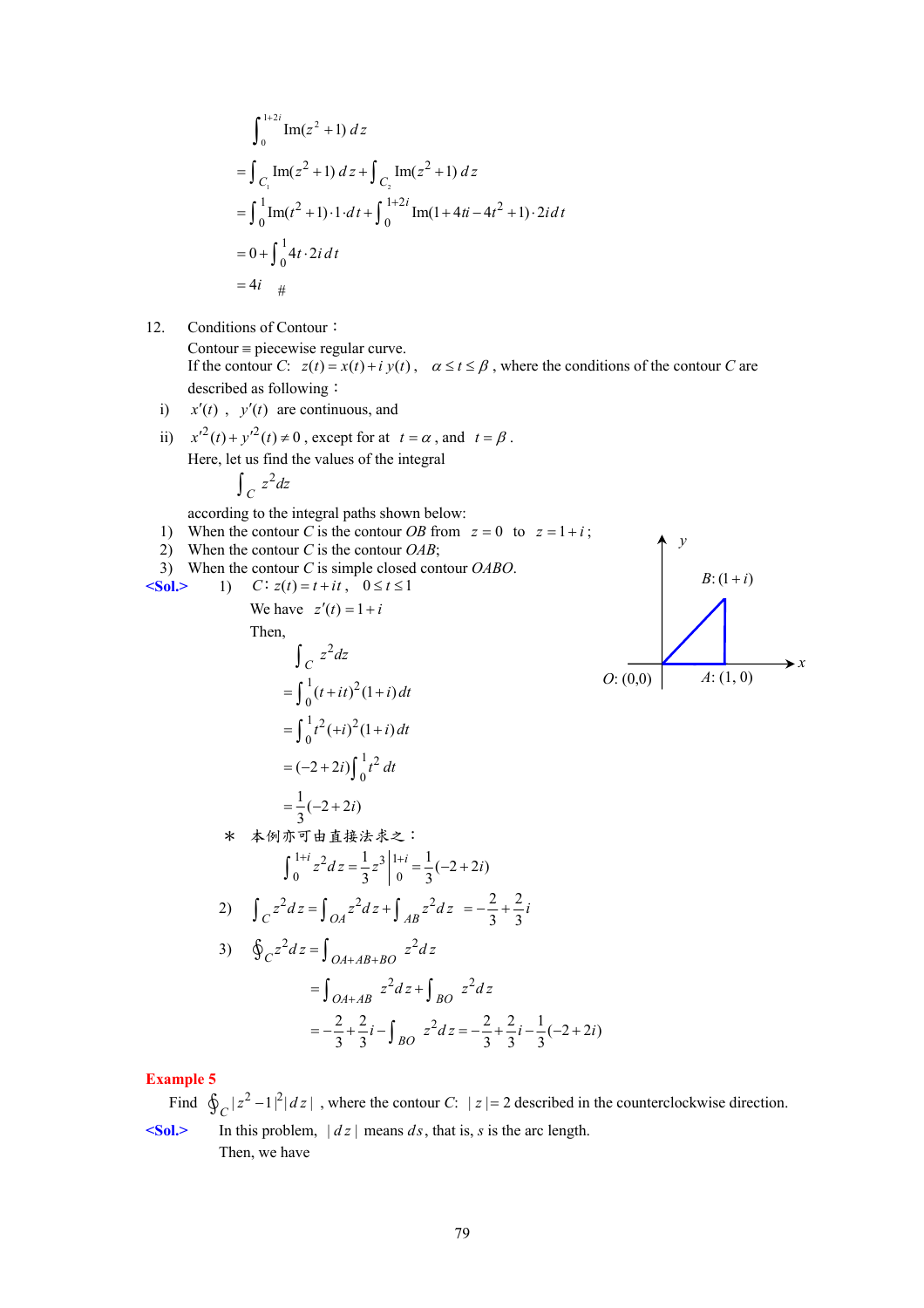$$
\frac{ds}{dt} = \sqrt{\left(\frac{dx}{dt}\right)^2 + \left(\frac{dy}{dt}\right)^2}
$$

$$
\Rightarrow \quad ds = \sqrt{\left(\frac{dx}{dt}\right)^2 + \left(\frac{dy}{dt}\right)^2} dt
$$

And let  $C: z(t) = 2(\cos t + i \sin t)$ ,  $0 \le t \le 2\pi$ Hence, we have

$$
|z^{2} - 1| = |4\cos^{2} t + 8i\sin t \cos t - 4\sin^{2} t - 1|^{2}
$$
  
= |4\cos 2t + i4\sin 2t - 1|<sup>2</sup>  
= (4\cos 2t - 1)<sup>2</sup> + (4\sin 2t)<sup>2</sup>  
= 17 - 8\cos 2t

and the arc length *ds* is

$$
|dz| = ds = \sqrt{\left(\frac{dx}{dt}\right)^2 + \left(\frac{dy}{dt}\right)^2} dt
$$
  

$$
= \sqrt{(-2\sin t)^2 + (2\cos t)^2} dt
$$
  

$$
= 2dt
$$
  

$$
\Rightarrow \oint_C |z^2 - 1|^2 |dz|
$$
  

$$
= \int_0^{2\pi} (17 - 8\cos 25) dt
$$



**Example 6** 

Find the value of the integral

$$
\int_C \cos z \, dz
$$

where *C* is the polygonal line connecting, in the given order, the points  $z = 0$ ,  $z = \pi$ ,

 $= 68\pi$  #

and 
$$
z = \pi + \frac{\pi}{2}i
$$
.

 $\leq$ **Sol.**> Since  $f(z) = \cos z$  is analytic in the entire complex plane

$$
\Rightarrow \int_C \cos z dz
$$
  
=  $\sin z \Big|_{0}^{\pi + \frac{\pi}{2}i}$   
=  $\sin(\pi + \frac{\pi}{2}i)$   
=  $-\sin \frac{\pi}{2}i = -\sinh \frac{\pi}{2}$ 



### **§4-3** 一些有關曲線,區域名稱之定義

【本節相關內容摘自:**Dennis G. Zill and Patrick D. Shanahan, A First Course in** *Complex Analysis with Applications***, Ch.1 and Ch. 4, Jones and Bartlett, Inc., 2003.**】

- 1. **Definition of Piecewise Smooth Curve (Contour)** A *piecewise smooth curve* is a path made up of a finite number of smooth arcs connected end to end.
- 2. **Definition of Simple Closed Contour (Jordan Contour)** A *simple closed contour* is a contour that creates two domains, a bounded one and an unbounded one;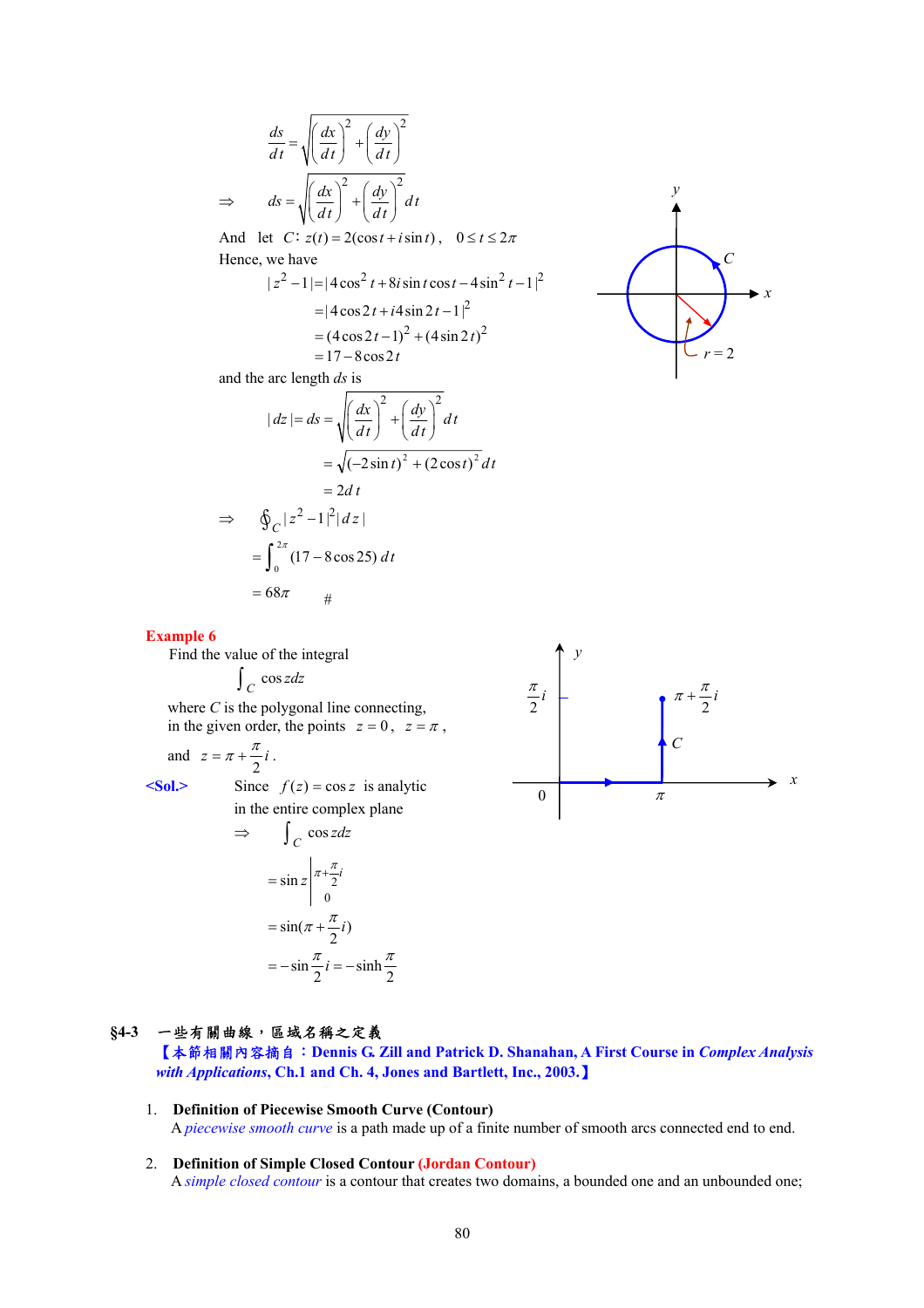each domain has the contour for its boundary. The bounded domain is said to be the interior of the contour.

♣ The integration is said to be performed in the *positive sense* around the contour if the interior of the contour is on our **left** as we move along the contour in the direction of integration.

#### 3. **Terminology**

Suppose a curve *C*:  $z(t) = x(t) + iy(t)$ ,  $a \le t \le b$ , where  $x(t)$  and  $y(t)$  are continuous real function. Let the initial and terminal points of *C* be  $A(x(a), y(a))$  and  $B(x(b), y(b))$ .

- We say a curve *C* in the complex plane is **smooth** if  $z'(t) = x'(t) + iy'(t)$  is continuous and never zero in the interval  $a \le t \le b$ .
- A curve *C* in the complex plane is said to be a **simple** if  $z(t_1) \neq z(t_2)$  for  $t_1 \neq t_2$ , except possibly for  $t = a$  and  $t = b$ .
- $\triangle$  *C* is a **closed curve** if  $z(z) = z(b)$ .
- 1) *C* is a *smooth curve* if  $x'$  and  $y'$  are continuous on the closed interval [a, b] and simultaneously zero on the open interval  $(a, b)$ .
- 2) *C* is a *piecewise smooth curve* if it consists of a finite number of smooth curves  $C_1, C_2, ..., C_n$ jointed end to end, that is, the terminal point of one curve  $C_k$  coinciding with the initial point of the next curve  $C_{k-1}$ .
- 3) *C* is a *simple curve* if the curve *C* does not cross itself except possibly at  $t = a$  and  $t = (b)$ .
- 4) *C* is a *closed curve* if  $A = B$ .
- 5) *C is simple closed* curve if the curve *C* does not cross itself and except possible  $A = B$ , hat is, *C* is simple and closed.



#### 4. **Annulus, Domain, and Regions**

1) **Annulus** The set  $S_1$  of points satisfying the inequality  $\rho_1 < |z - z_0|$  lie exterior to the circle of

radius  $\rho_1$  centered at  $z_0$ , whereas the set  $S_2$  of the points satisfying  $|z - z_0| < \rho_2$ lies interior to the circle of radius  $\rho_2$  centered at  $z_0$ . Thus, if  $0 < \rho_1 < \rho_2$ , the set of points satisfying the simultaneous inequality

1 02 <sup>ρ</sup> <− < *z z* <sup>ρ</sup> ---------- (A)

is the intersection of the sets  $S_1$  and  $S_2$ . The set defined in (A) is called an open circular annulus.

2) **Domain** If any pair of points  $z_1$  and  $z_2$  in a set *S* can be connected by a polygonal line that consists of a finite number of line segments jointed end to end that lies entirely in the set, then the set *S* is said to be **connected**. An open connected set is called a **domain**.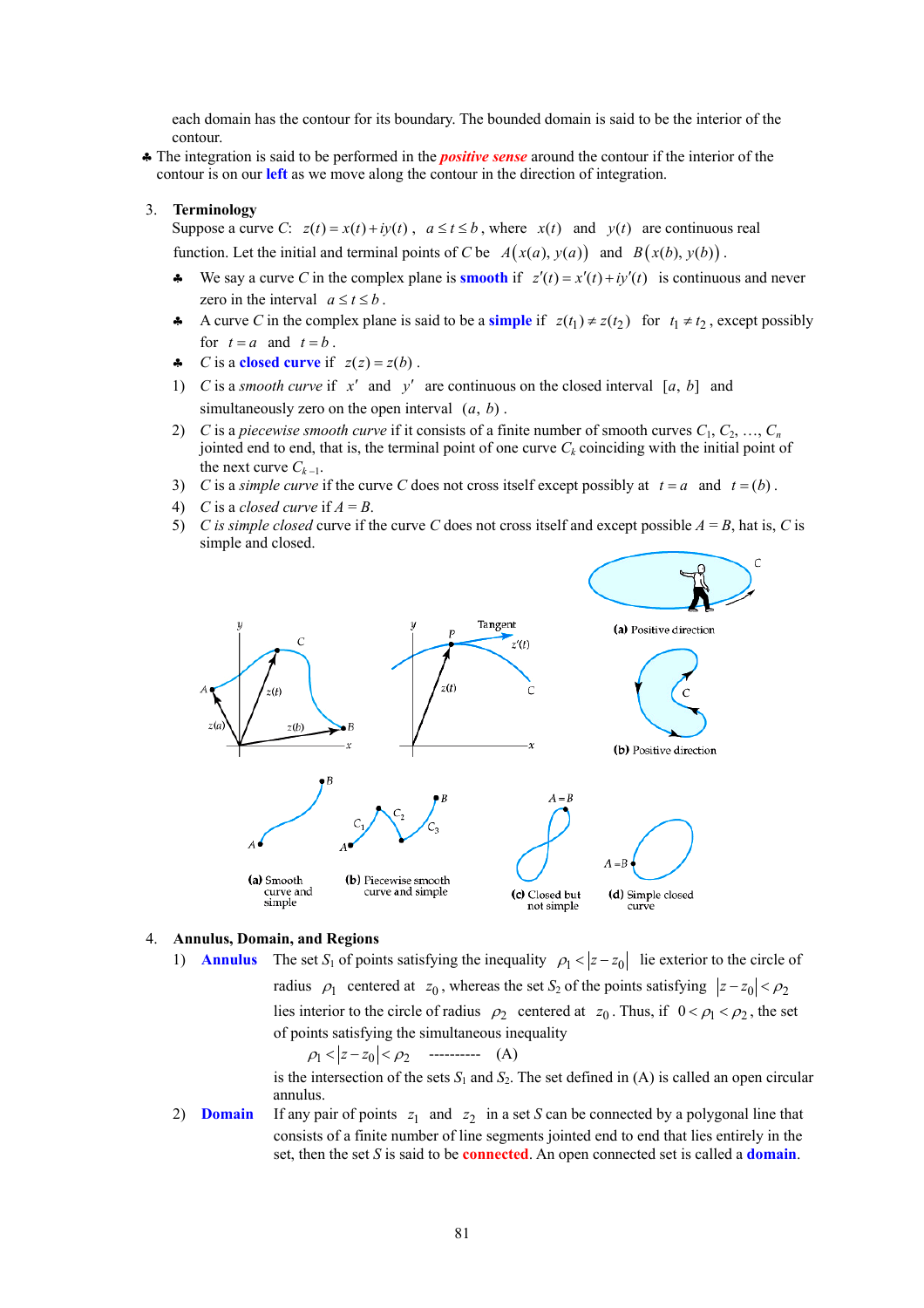

3) **Regions** A region is a set of points in the complex plane with all, some or none of its boundary points. Since an *open set* does not contain any boundary points, it is automatically a **region**. A region that contains all its boundary points is said to be **closed**.

*y*

#### **§4-4 Cauchy's Integral Theorem and Its Some Lemma**

- 1. Cauchy's Integral Theorem
	- If 1)  $f(z)$  is analytic in simply connected domain *D.* 
		- 2) *C* is a simple closed curve in *D*.

$$
\Rightarrow \quad \oint_C f(z)dz = 0
$$

**<pf.>** 在此處,這個定理之證明並不是很嚴密: Let  $f(z) = u(x, y) + i v(x, y)$ . Since  $f(z)$  is analytic in *D*, then

$$
\Rightarrow \qquad \frac{\partial u}{\partial x} = \frac{\partial v}{\partial y} \quad \text{and} \quad \frac{\partial v}{\partial x} = -\frac{\partial u}{\partial y}
$$

在點(*x*, *y*) ∈ *D* 時均成立。 Furthermore,

$$
\frac{\partial u}{\partial x}, \frac{\partial v}{\partial y}, \frac{\partial v}{\partial x}, \frac{\partial u}{\partial y}
$$

are continuous in *D*,

$$
\Rightarrow \oint_C f(z)dz = \oint_C (u+iv)(dx+idy)
$$
  
\n
$$
= \oint_C [udx-vdy] + i \oint_C [vdx+udy]
$$
  
\n
$$
= \iint_R (-\frac{\partial v}{\partial x} - \frac{\partial u}{\partial y})dxdy - i \iint_R (\frac{\partial u}{\partial x} - \frac{\partial v}{\partial y})dxdy
$$
  
\n
$$
= \iint_R 0 \cdot dxdy + i \iint_R 0 \cdot dxdy
$$
  
\n
$$
= 0
$$

$$
\begin{array}{c}\n\begin{pmatrix}\nC \\
C\n\end{pmatrix} & \\
\downarrow \\
\downarrow \\
\downarrow\n\end{array}
$$

- \* 注意,此種使用 Green's Theorem 之證法,其逆證並不真確。
- 2. 由 Cauchy's Theorem 所得出之幾個之重要理論 1) 若 *f* (*z*) 在簡連區域 *R* 內為單值且可解析之函 數,則簡連區域 *R* 內兩點 *a*,*b* 之曲線 *C*  而作線積分  $\int_C f(z) dz$ 與積分路線無關。 **<pf.>** From Cauchy's Theorem, we see that  $\oint_{AFBDA} f(z) dz = 0$ or  $\int_{AEB} f(z)dz + \int_{BDA} f(z)dz = 0$ *y x* 0 *D E R A a B b C*1 *C*<sup>2</sup>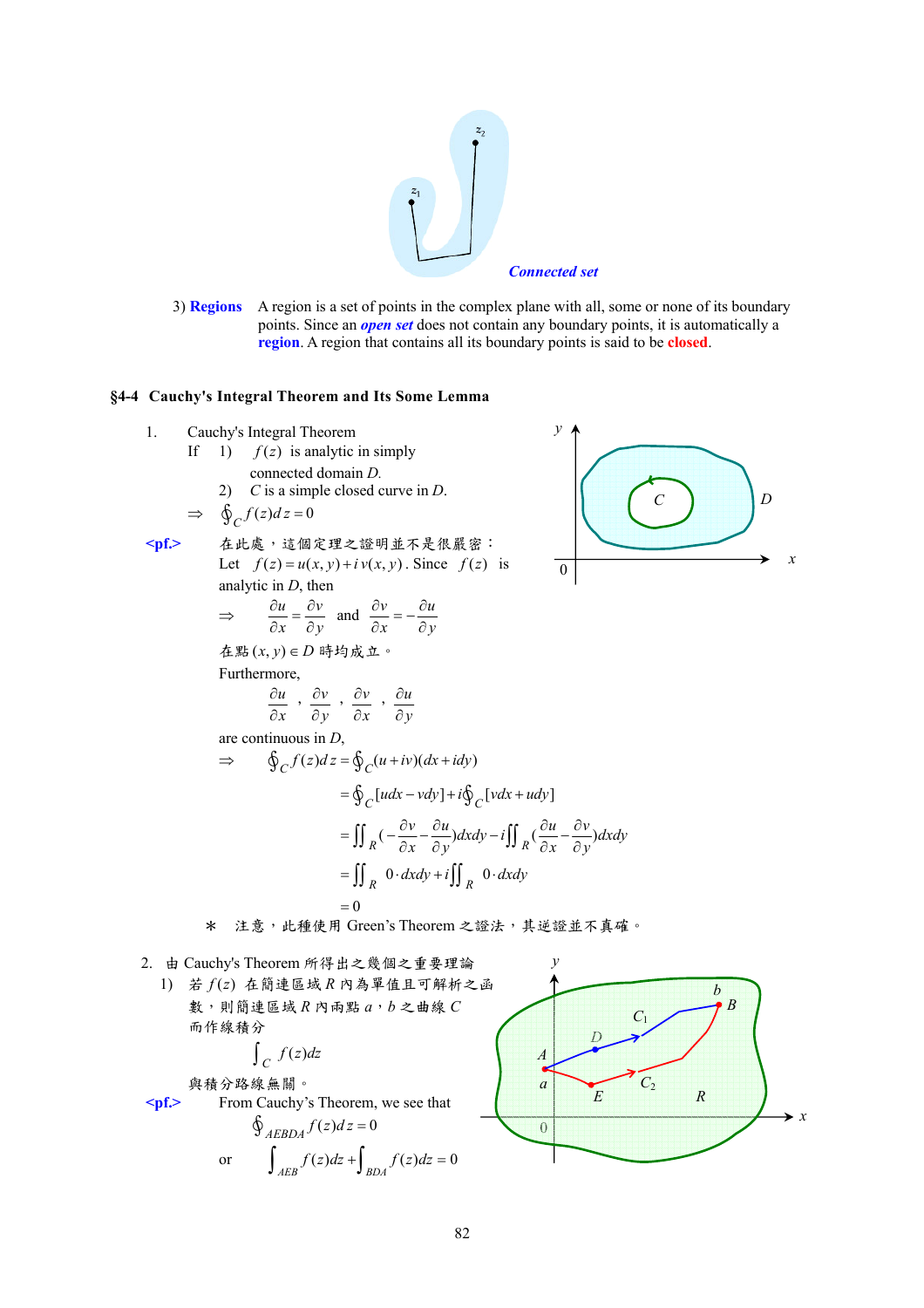Hence,

$$
\int_{AEB} f(z)dz = -\int_{BDA} f(z)dz = \int_{ADB} f(z)dz
$$

So, we obtain

$$
\int_{C_1} f(z)dz = \int_{C_2} f(z)dz
$$

故知此種積分,只起點 *a* 及終點 *b* 有關,而與路線無關。

\* 又 *C*2可認為 *C*1經由連續變形而成,只要在變形時不通過任意 *f* (*z*) 不可解之點(奇異點) 時,則上述推論仍屬成立,故此推論稱為路線變形原理。

#### **Example 1**

求線積分  $\int_C (12z^2 - 4iz) dz$ 其積分路線 *C* 為自(1, 1)至(2, 3)之曲線  $z(t) = (t+1) + i(2t^2 + 1), \quad 0 \le t \le 1$ **<Sol.>** 



$$
dz = dx, \quad dy = 0
$$
  
\n
$$
\Box E
$$
  
\n
$$
\int_{C_2} (12z^2 - 4iz)dz
$$
  
\n
$$
= \int_{1}^{2} [12(x + i)^2 - 4i(x + i)]dz
$$
  
\n
$$
= 20 + 30i
$$
  
\n
$$
\Box_{3} : z = 2 + i y
$$
  
\n
$$
\Box_{4} z
$$
  
\n
$$
dz = i dy, \quad dx = 0
$$
  
\n
$$
\Box_{4} z
$$
  
\n
$$
\int_{C_3} (12z^2 - 4iz)dz
$$
  
\n
$$
= \int_{1}^{3} [12(2 + iy)^2 - 4i(2 + iy)]i dy
$$
  
\n
$$
= -176 + 8i
$$
  
\n
$$
\Box_{C_1} (12z^2 - 4iz)dz
$$
  
\n
$$
= \int_{C_2}^{2} + \int_{C_3} (12z^2 - 4iz)dz = -156 + 38i
$$



 $2)$  若  $f(z)$  在 simple connected 區域  $R$  內為單值且可解析之函數, 取  $R$  內兩點  $a$  及  $z$  作線積分

$$
\int_C f(z)dz \quad \text{-----} \tag{1}
$$

則可寫出

 $F(z) = \int_{a}^{z} f(\xi) d\xi$  ------------ (2) 此種寫法說明積分變數局限於所指定之 積分路線,而 *F*(*z*) 在該區域 *R* 內為 Analytic, 且  $F'(z) = f(z)$  -------------- (3)



**<pf.>**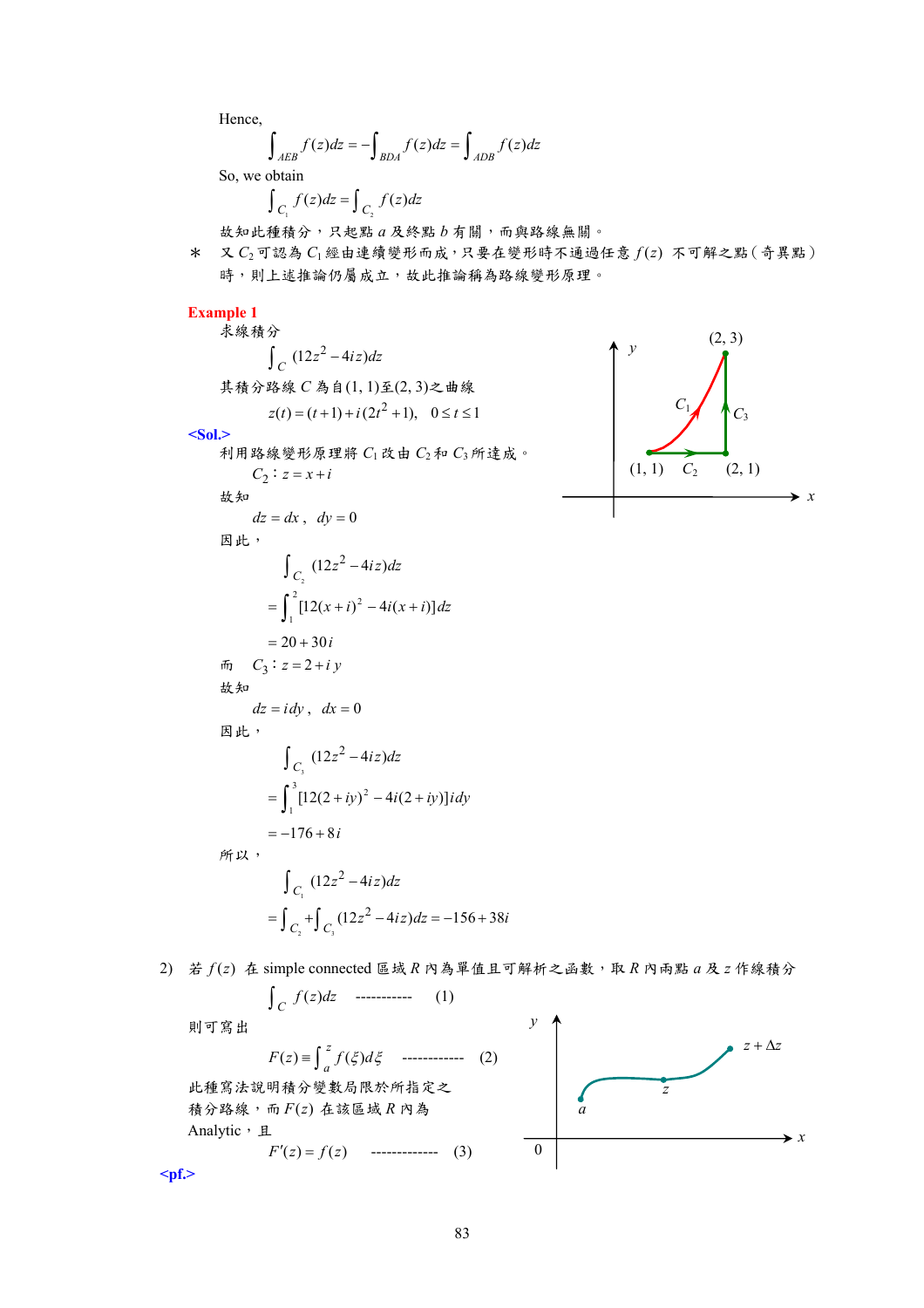Since  $f(z)$  is analytic, then the line integral

$$
\int_a^z f(\xi)d\xi
$$

與積分路徑無關,而純由起點與終點 *a*,*z* 所決定,*a* 為定點,*z* 為變點,則積分所得為 *z* 之函 數,可寫成如(2)式。 則用(2)式可寫出

$$
\frac{F(z+\Delta z)}{\Delta z}
$$
\n
$$
= \frac{1}{\Delta z} \Bigg[ \int_{a}^{z+\Delta z} f(\xi) d\xi - \int_{a}^{z} f(\xi) d\xi \Bigg]
$$
\n
$$
= \frac{1}{\Delta z} \Bigg[ \int_{a}^{z} f(\xi) d\xi + \int_{a}^{z+\Delta z} f(\xi) d\xi - \int_{a}^{z} f(\xi) d\xi \Bigg]
$$
\n
$$
= \frac{1}{\Delta z} \int_{z}^{z+\Delta z} f(\xi) d\xi
$$
\n
$$
= \frac{1}{\Delta z} \int_{z}^{z+\Delta z} [f(\xi) - f(z) + f(z)] d\xi
$$
\n
$$
= \frac{1}{\Delta z} \Bigg[ f(z) \int_{z}^{z+\Delta z} d\xi \Bigg] + \frac{1}{\Delta z} \int_{z}^{z+\Delta z} [f(\xi) - f(z)] d\xi \Bigg]
$$
\n
$$
\int_{z}^{z+\Delta z} d\xi = \Delta z
$$

$$
\frac{F(z + \Delta z) - F(z)}{\Delta z}
$$
\n
$$
= f(z) + \frac{1}{\Delta z} \int_{z}^{z + \Delta z} [f(\xi) - f(z)] d\xi
$$
\n
$$
\hat{z} + \hat{z} + \hat{z} \hat{z} + \hat{z} \hat{z}
$$

$$
M = |f(\xi) - f(z)|_{\text{max}}
$$

則

$$
\left|\frac{1}{\Delta z}\int_{z}^{z+\Delta z} [f(\xi)-f(z)]d\xi\right| \leq M
$$

又因 *f* (*z*) 具連續性,故當 ∆*z* → 0 , *M* → 0 。 即

$$
\lim_{\Delta z \to 0} \frac{1}{\Delta z} \int_{z}^{z+\Delta z} [f(\xi) - f(z)] d\xi = 0
$$

故

$$
\lim_{\Delta z \to 0} \frac{1}{\Delta z} \int_{z}^{z+\Delta z} \frac{F(z+\Delta z) - F(z)}{\Delta z} = f(z)
$$
\n
$$
\text{A} \& \Delta z \to 0 \& \Delta z \& \text{A} \& \text{B} \& \text{A} \& \text{B} \& \text{B} \& \text{B} \& \text{C} \& \text{D} = \int_{a}^{z+\Delta z} f(\xi) d\xi \quad \text{A} \& \text{B} \& \text{B} \& \text{C} \& \text{D} = f(z) \quad \text{B} \& \text{A} \& \text{B} \& \text{A} \& \text{B} \& \text{A} \& \text{B} \& \text{A} \& \text{B} \& \text{A} \& \text{B} \& \text{A} \& \text{B} \& \text{A} \& \text{B} \& \text{A} \& \text{B} \& \text{B} \& \text{B} \& \text{B} \& \text{C} \& \text{D} = f(z) \quad \text{A} \& \text{A} \& \text{B} \& \text{C} \& \text{D} \& \text{A} \& \text{A} \& \text{A} \& \text{A} \& \text{A} \& \text{A} \& \text{A} \& \text{A} \& \text{A} \& \text{A} \& \text{A} \& \text{A} \& \text{A} \& \text{A} \& \text{A} \& \text{A} \& \text{A} \& \text{A} \& \text{A} \& \text{A} \& \text{A} \& \text{A} \& \text{A} \& \text{A} \& \text{A} \& \text{A} \& \text{A} \& \text{A} \& \text{A} \& \text{A} \& \text{A} \& \text{A} \& \text{A
$$

$$
-\#
$$

### **Example 2**

故得證

- (a) Find the antiderivative of  $ze^{z}$ .
- (b) Use the result of (a) to find  $\int_i^z we^w d w$ .
- (c) Verify the above-mentioned theorem for the integral in part (b).
- (d) Use the result of (a) to find  $\int_1^1 ze^z$  $\int_i^1 ze^z dz$ .

**<Sol.>** 

(a) Using the integration by part, we have

$$
\int ze^z\,dz = ze^z - e^z + C = F(z)
$$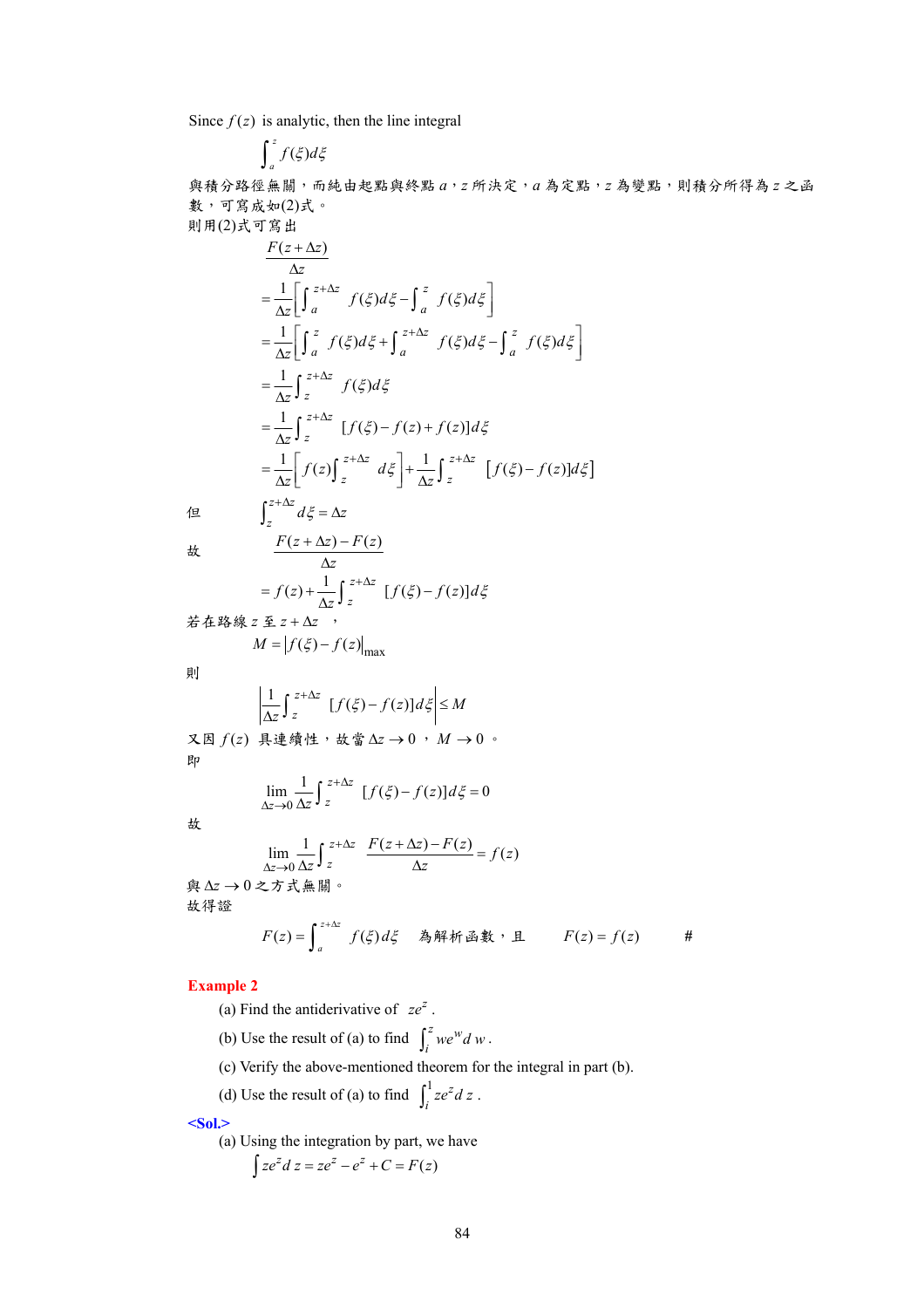(b) Using the result of (b), we have

$$
\int_i^z we^W d\,w = ze^z - e^z + C
$$

We observe that the left side of this equation is zero when  $z = i$ . The right side will agree with the left at  $z = i$  if we put  $C = -ie^{i} + e^{i}$ . Thus,

$$
\int_i^z we^Wd\ w = ze^z - e^z + -ie^i + e^i
$$

(c) The above theorem asserts that

$$
\frac{d}{dz}\left(\int_i^z we^w d w\right) = \frac{d}{dz}\left(ze^z - e^z + -ie^i + e^i\right) = ze^z
$$

- (d) With  $F(z) = ze^z e^z + C$ , since  $dF/dz = ze^z$  throughout the *z*-plane, we have  $\int_{a}^{1}$   $\sigma^{2} d\sigma = \sigma^{2}$   $\sigma^{2}$   $\sigma^{1}$   $\sigma^{1}$   $\sigma^{i}$   $\sigma^{i}$  $\int_{i}^{1} ze^{z} dz = ze^{z} - e^{z} + C\Big|_{i}^{1} = -ie^{i} + e^{i}$
- 3) If  $f(z)$  is analytic on  $C_1$  and  $C_2$ , and the *m* is the annulus bounded by  $C_1$  and  $C_2$ .

$$
\Rightarrow \quad \oint_{C_1} f(z)dz = \oint_{C_2} f(z)dz
$$

$$
\text{Spf.} \qquad \text{Let} \qquad C = C_1 + AB - C_2 + BA
$$

⇒ *C* is also a closed curve (see Figure).



From Cauchy's Integral Theorem, we see that

$$
0 = \oint_C f(z)dz
$$
  
= 
$$
\oint_{C_1} f(z)dz + \int_{AB} f(z)dz - \oint_{C_2} f(z)dz + \int_{BA} f(z)dz
$$

Hence, we obtained that

$$
\oint_{C_1} f(z)dz = \oint_{C_2} f(z)dz
$$

此一定理又可稱為圍線變形原理,擇要述之如下: 解析函數  $f(z)$  沿任意封閉曲線  $C_1$ 之圍線積分,與沿其他由  $C_1$ 連續變形而得之封閉曲 線 *C*2之圍線積分值完全相等,只要變形時並未通過 *f* (*z*) 之異點者。

*y* 

 $(-1, -1)$ 

*x*

*C*

### **Example 3**

What is the value of  $\oint_C dz/z$ , where the contour C is the square shown in the figure?

### **<Sol.>**

Using the principle of deformation of contours, we have  $\oint_C dz$  / z  $=\oint_{C'} dz / z = 2\pi i$  $(1, 1)$ *C'*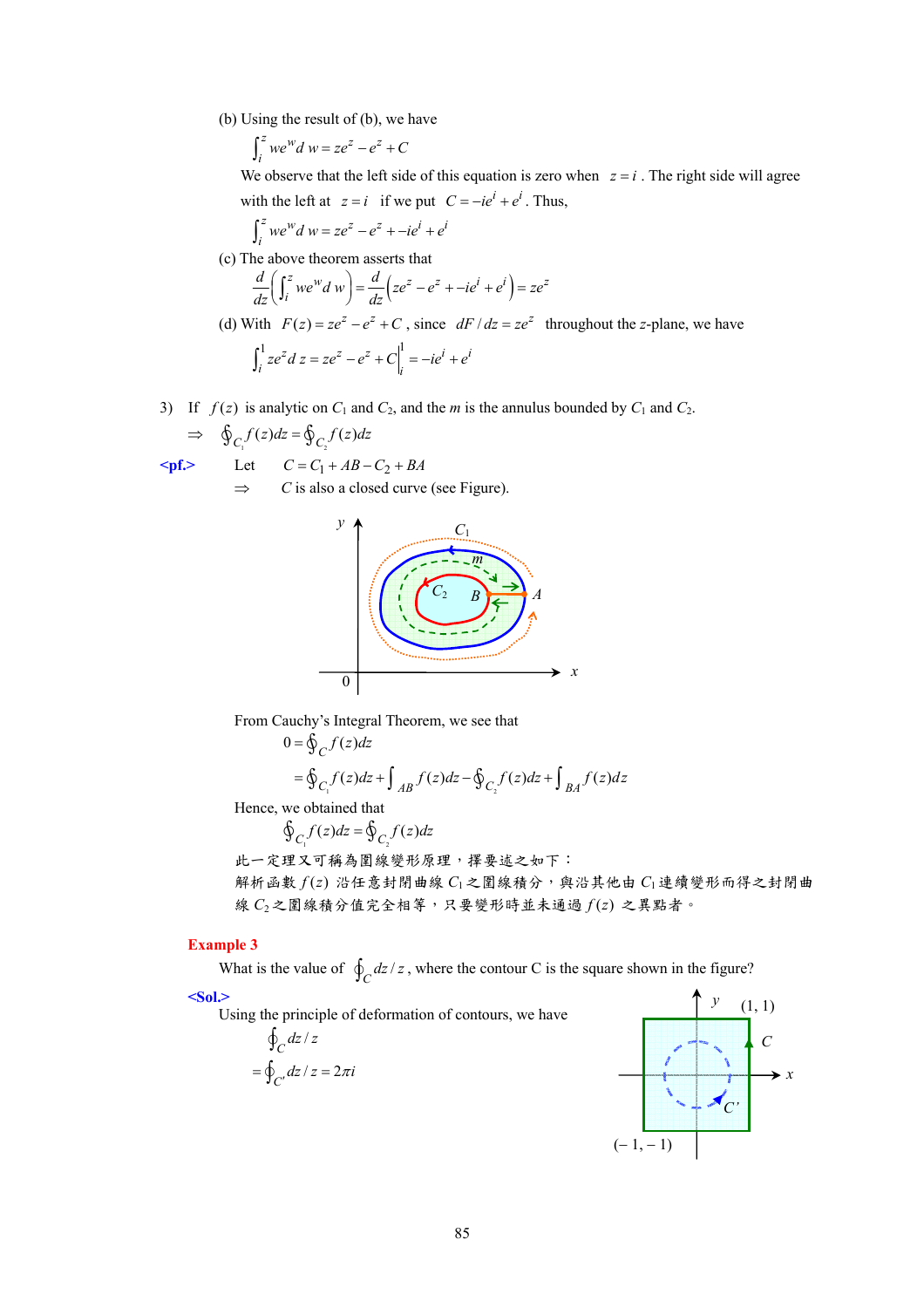4) If  $f(z)$  is analytic on *C*,  $C_1$ ,  $C_2$ , in the region *R*.



 $\leq$ **pf.>** Let  $C' = C + AB - C_1 + BA + EF - C_2 + FE$  $\Rightarrow$  *C'* is a closed curve (see the above Figure) From Cauchy's Integral Theorem, we see that  $=\oint_C f(z)dz + \int_{AB} f(z)dz - \oint_{C_1} f(z)dz + \oint_{BA} f(z)dz$  $0 = \oint_{C'} f(z) dz$ 

$$
\Rightarrow \qquad \oint_C f(z)dz = \oint_{C_1} f(z)dz + \oint_{C_2} f(z)dz
$$

 $+\oint_{EF} f(z)dz - \oint_{C_2} f(z)dz + \oint_{FE} f(z)dz$ 

3. Some important Examples

#### **Example 1**

# Evaluate  $\oint_C \frac{dz}{z-1}$ where  $C: z(t) = 3\cos t + i\sin t$ ,  $0 \le t \le 2\pi$ .

 $\leq S_0$ **l**,  $\geq$  Let  $C': z(t) = 1 + e^{it}$ ,  $0 \leq t \leq 2\pi$ 

$$
\Rightarrow \oint_C \frac{dz}{z-1}
$$
  
= 
$$
\oint_{C_1} \frac{dz}{z-1}
$$
  
= 
$$
\int_0^{2\pi} \frac{ie^{it}}{e^{it}} dt
$$
  
= 
$$
2\pi i
$$



#### **Example 2**

Show that

$$
\oint_{\Gamma} \frac{\cos z + \cosh \frac{z}{2}}{(z^2 + 16)(z^2 - 25)} dz = 0
$$

where the simple closed contour  $\Gamma$  :  $|z| = 2$ .

**<pf.>** 

Since the function

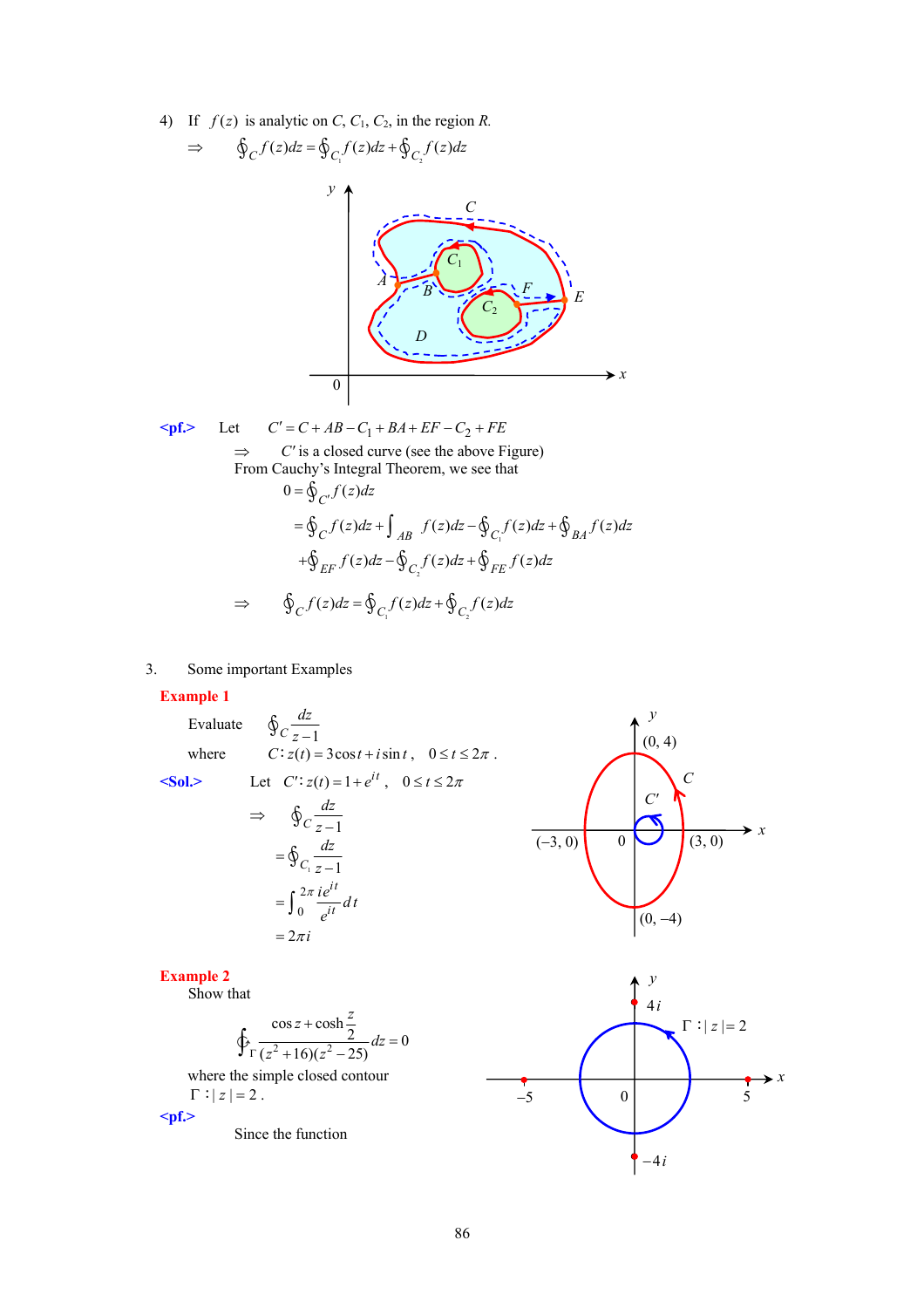$$
f(z) = \frac{\cos z + \cosh \frac{z}{2}}{(z^2 + 16)(z^2 - 25)}
$$

is analytic for every point in the region of  $|z| \leq 2$ ,

$$
\Rightarrow \oint_{\Gamma} \frac{\cos z + \cosh \frac{z}{2}}{(z^2 + 16)(z^2 - 25)} dz = 0
$$

### **Example 3**

Show that  $\oint_{\Gamma} \frac{\sinh z}{\cos^2 z} dz = 0$ cos  $\oint_{\Gamma} \frac{\sinh z}{\cos^2 z} dz =$ 

where the simple closed contour  $\Gamma : |z| = 1$ .

 $\epsilon$ **pf.>** Since  $\cos z = 0$ ,

$$
\Rightarrow z = \frac{\pi}{2} + n\pi, \quad n = 0, \pm 1, \pm 2, \quad \cdots
$$
  
\n
$$
\Rightarrow f(z) = \frac{\sinh z}{\cos^2 z} \text{ is analytic on } \Gamma \text{ and the inside of } \Gamma.
$$
  
\nBy the Cauchy's Integral Theorem, we see that  
\n
$$
\oint_{\Gamma} \frac{\sinh z}{\cos^2 z} dz = 0
$$

### **Example 4**

Evaluate  $\oint_{C} \frac{dz}{z+1} = ?$  $\oint_C \frac{dz}{z+1} = ?$  where  $c: |z-1| = 1$ .

**<Sol.>** Since

 $f(z) = \frac{1}{z^2 + 1}$ 

is analytic in the region of  $|z-1| \leq 1$ ,

by the Cauchy's Integral Theorem we see that

$$
\oint_C \frac{dz}{z^2 + 1} = 0
$$

**Example 5** 

Evaluated  $\oint_C \frac{z^2 + 4}{z^2}$  $\oint_C \frac{z^2 + 4}{z} dz$ , where  $C: |z| = 1$ .

 $\langle$ Sol.> Sin

$$
\begin{aligned}\n\text{c} &= C: z(t) = e^{it} \,, \quad 0 \le t \le 2\pi \,,\n\end{aligned}
$$

we have  
\n
$$
\oint_C \frac{z^2 + 4}{z} dz
$$

$$
\begin{aligned}\n&= \int_0^{2\pi} \frac{e^{i2t} + 4}{e^{it}} \cdot i e^{it} dt \\
&= i \int_0^{2\pi} (e^{i2t} + 4) dt \\
&= i \left[ \int_0^{2\pi} (\cos 2t + i \sin 2t + 4) dt \right] \\
&= i \left[ \frac{\sin 2t}{2} \right]_0^{2\pi} - i \frac{\cos 2t}{2} \left| \frac{2\pi}{0} + 4t \right|_0^{2\pi} \\
&= 8\pi i\n\end{aligned}
$$

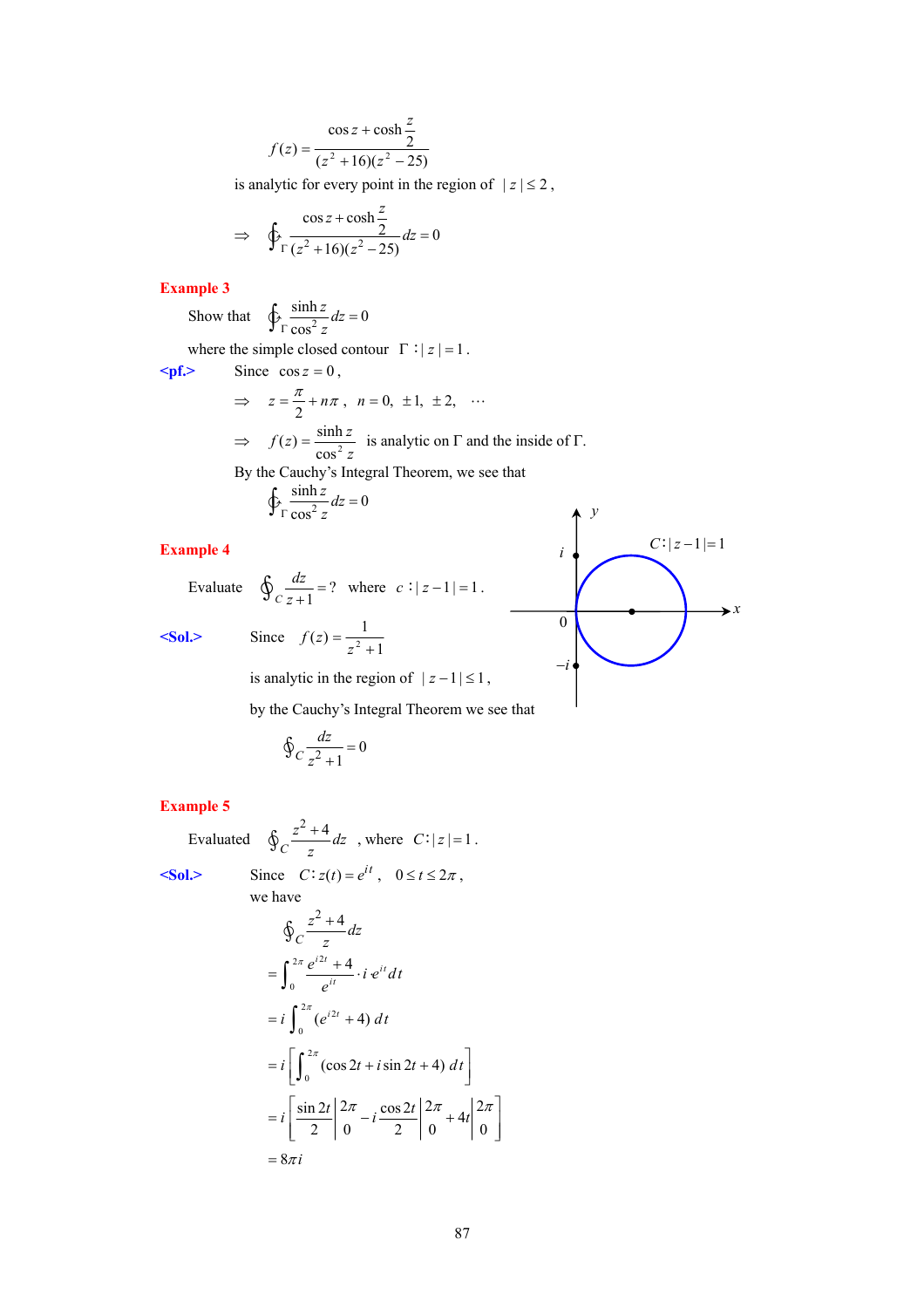#### **Example 6**

Evaluate 
$$
\oint_C \frac{dz}{(z^2 + 1)(z^2 + 4)}
$$
, where  $C: |z| = \frac{3}{2}$ .  
\n
$$
\oint_C \frac{dz}{(z^2 + 1)(z^2 + 4)}
$$
\n
$$
= \frac{1}{3} \oint_C \left[ \frac{-1}{z^2 + 4} + \frac{1}{z^2 + 1} \right] dz
$$
\n
$$
= \frac{1}{3} \oint_C \frac{dz}{z^2 + 1} - \frac{1}{3} \oint_C \frac{dz}{z^2 + 4}
$$
\nthus, we have  
\n
$$
\frac{1}{3} \oint_C \frac{dz}{z^2 + 1} + \frac{1}{3} \oint_C \frac{dz}{z^2 + 1}
$$
\n
$$
= \frac{1}{3} \oint_C \frac{dz}{z^2 + 1} + \frac{1}{3} \oint_C \frac{dz}{z^2 + 1}
$$
\n
$$
= \frac{1}{3} \left[ \oint_C \frac{dz}{z^2 + 1} - \frac{1}{z + i} \right] dz + \oint_C \frac{1}{2i} \left( \frac{1}{z - i} - \frac{1}{z + i} \right) dz
$$
\n
$$
= \frac{1}{6i} \left[ \oint_C \frac{dz}{z - i} - \oint_C \frac{dz}{z + i} \right]
$$
\n
$$
= \frac{1}{6i} [2\pi i - 2\pi i] = 0
$$
\nHence,

$$
\oint_C \frac{dz}{(z^2 + 1)(z^2 + 4)}
$$
  
=  $\frac{1}{3} \oint_C \frac{dz}{z^2 + 1} - \frac{1}{3} \oint_C \frac{dz}{z^2 + 4}$   
= 0

**H.W. 1** (a) Find  $\oint_C e^z dz$ , where *C*:  $|z|=1$ .

(b) Show that 
$$
\int_0^{2\pi} e^{\cos\theta} \left[ \cos(\sin\theta + \theta) \right] d\theta = 0 \text{ and } \int_0^{2\pi} e^{\cos\theta} \left[ \sin(\sin\theta + \theta) \right] d\theta = 0
$$
  
(c) Show that 
$$
\int_0^{2\pi} e^{\sin n\theta} \cos(\theta - \cos n\theta) d\theta = 0 \text{ and } \int_0^{2\pi} e^{\sin n\theta} \sin(\theta - \cos n\theta) d\theta = 0
$$

【本題摘自:**A. David Wunsch,** *Complex Variable with Applications***, 3rd ed., Problems 12-15, Section 4.3, Pearson Education, Inc., 2005.**】

$$
\langle \mathbf{Ans.} \rangle \quad \text{(a)} \ \oint_C e^z \, dz = 0
$$

**H.W. 2** The contour is the square centered at the origin with the corners at  $\pm(2 \pm 2i)$ . Find

(a) 
$$
\oint_C \frac{dz}{(z-i)^4}
$$
; (b)  $\oint_C \frac{(z+1)^m}{z^m} dz$ , where  $m \ge 0$  is an integer; (c)  $\oint_C \frac{z^m}{(z-1)^m} dz$ , where  $m \ge 0$  is an integer

【本題摘自:**A. David Wunsch,** *Complex Variable with Applications***, 3rd ed., Problems 19 and 21-22, Section 4.3, Pearson Education, Inc., 2005.**】

$$
\textbf{
$$

4. Special Topics

【本小節相關內容摘自:**James Ward Brown and Ruel V. Churchill,** *Complex Variable and Applications***, 7th ed., Sec. 79, McGraw-Hill, Inc., 2004.**】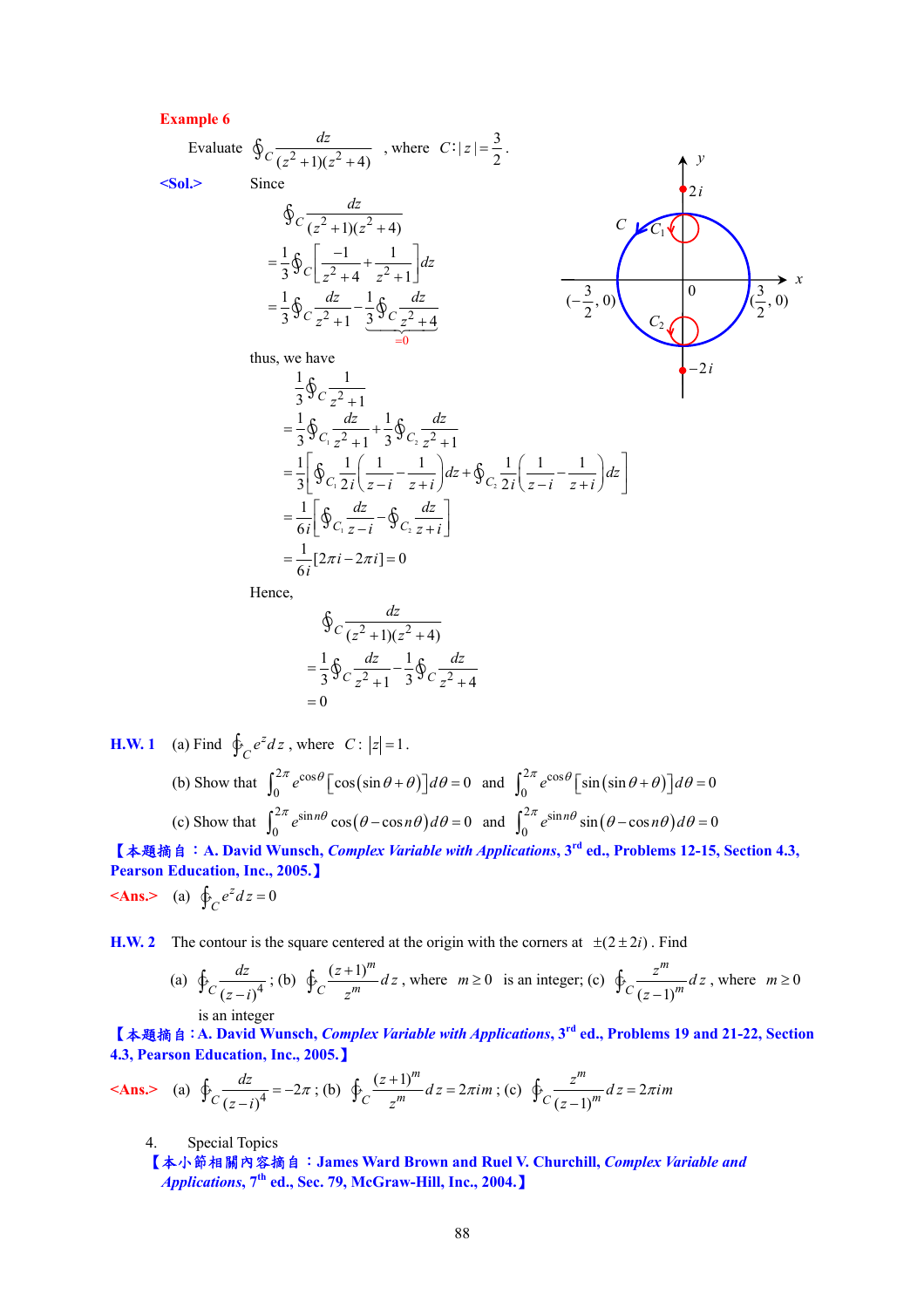- $\clubsuit$  A function  $f(z)$  is said to be meromorphic in a domain *D* if it is analytic throughout *D* except for poles.
- 1) Basic concept:

Consider a function  $f(z)$  that is analytic and nonzero everywhere on a simple closed contour *C*. Assume that  $f(z)$  is analytic in the domain inside C, except possibly at a finite number of pole singularity.

2) Suppose we write

 $f(z) = |f(z)| e^{i(\arg f(z))}$  ---------- (1)

3) Define  $\Delta_C \arg f(z) =$  the increase in argument of  $f(z)$  (final minus initial value) as the contour *C* is negotiated once in the positive sense.

#### **Principle of the argument:**

- Suppose that (a) a function  $f(z)$  is meromorphic in the domain interior to a positively oriented simple closed contour *C*;
	- (b)  $f(z)$  is analytic and nonzero on *C*;
	- (c) counting multiplicities, *Z* is the number of zeros and *P* is the number of poles of  $f(z)$  inside *C*.

Then

$$
\frac{1}{2\pi} \Delta_C \arg f(z) \equiv Z - P = \frac{1}{2\pi i} \oint_C \frac{f'(z)}{f(z)} dz
$$

**≤pf.>** Let  $z = z(t)$ ,  $a ≤ t ≤ b$  be a parametric representation for *C*, so that

$$
\oint_C \frac{f'(z)}{f(z)} dz = \int_a^b \frac{f'[z(t)]z'(t)}{f[z(t)]} dt
$$

Since, under the transformation  $w = f(z)$ , the image  $\Gamma$  of *C* never passes through the origin in the w-plane, the image of any point  $z = z(t)$  on *C* can be expressed in exponential form as  $w = \rho(t) \exp[i\phi(t)]$ . Thus,

$$
f[z(t)] = \rho(t) \exp[i\phi(t)], \quad a \le t \le b
$$
  
\n
$$
\Rightarrow \qquad f'[z(t)]z(t) = \frac{d}{dz}f[z(t)] = \frac{d}{dz}\{\rho(t) \exp[i\phi(t)]\} = \rho'(t)e^{i\phi(t)} + i\rho(t)e^{i\phi(t)}\phi'(t)
$$
  
\n
$$
\Rightarrow \qquad \oint_C \frac{f'(z)}{f(z)} dz = \int_a^b \frac{\rho'(t)}{\rho(t)} dt + i \int_a^b \phi'(t) dt = \ln \rho(t) \Big|_a^b + i\phi(t) \Big|_a^b
$$

But

 $\rho(a) = \rho(b)$  and  $\phi(b) - \phi(a) = \Delta_C \arg f(z)$ 

Hence

$$
\oint_C \frac{f'(z)}{f(z)} dz = i\Delta_C \arg f(z) \quad \text{............} \quad (2)
$$

If  $f(z)$  has a zero of order  $m_0$  at  $z_0$ , then

$$
f(z) = (z - z_0)^m g(z)
$$

where  $g(z)$  is analytic and nonzero at  $z_0$ . Hence

$$
f'(z_0) = m_0(z - z_0)^{m_0 - 1} g(z) + (z - z_0)^{m_0} g'(z)
$$
  
\n
$$
\Rightarrow \qquad \frac{f'(z)}{f(z)} = \frac{m_0}{z - z_0} + \frac{g'(z)}{g(z)} \qquad \qquad (3)
$$

Since  $g'(z)/g(z)$  is analytic at  $z_0$ , it ahs a Taylor series representation about that point; Eq. (3) tell us that  $f'(z)/f(z)$  has a simple pole at  $z_0$  with residue  $m_0$ . If  $f(z)$  has a pole of order  $m_p$  at  $z_0$ , then

$$
f(z) = (z - z_0)^{-m_p} \phi(z) \quad \text{---} \quad (4)
$$

where  $\phi(z)$  is analytic and nonzero at  $z_0$ . Similarly, in this case  $f'(z)/f(z)$  has a simple pole at  $z_0$  with residue  $-m_p$ . Applying the residue theorem, then, we find that

$$
\oint_C \frac{f'(z)}{f(z)} dz = i(Z - P)
$$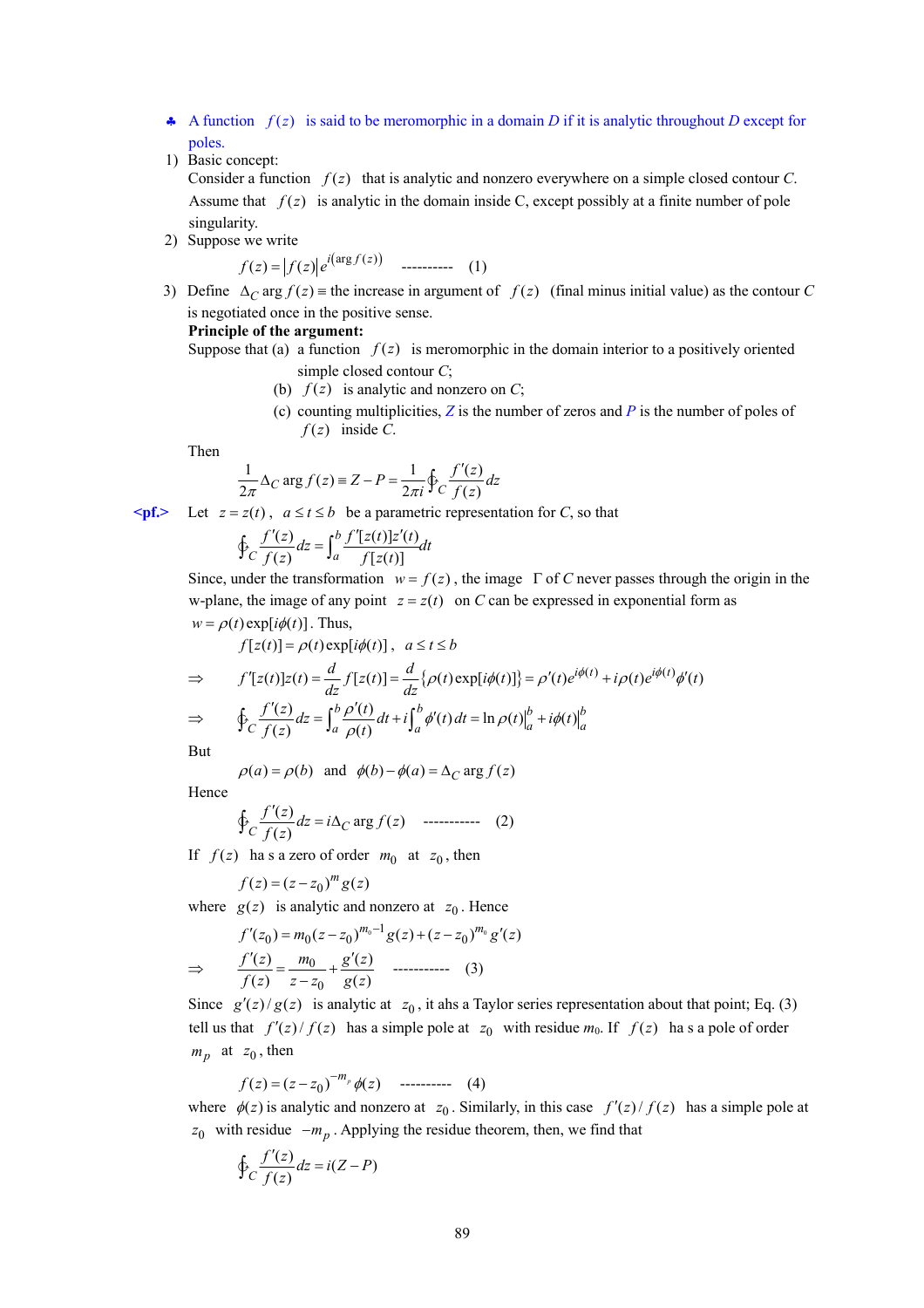$$
\Rightarrow \qquad \frac{1}{2\pi} \Delta_C \arg f(z) \equiv Z - P = \frac{1}{2\pi i} \oint_C \frac{f'(z)}{f(z)} dz
$$

### **§4-5 Cauchy's Integral Formulas**

- 1. *Cauchy's Integral Formula* If
	- 1) *f* (*z*) is analytic in simply connected domain *D.*
	- 2) *C* is a simple closed curve in *D*.
	- 3)  $z_0$  is an interior point of *C*

$$
\Rightarrow \quad \oint_C \frac{f(z)}{z - z_0} dz = 2\pi i f(z_0)
$$

**<pf.>** Since

$$
\frac{f(z)}{z - z_0} = \frac{f(z) - f(z_0)}{z - z_0} + \frac{f(z_0)}{z - z_0}
$$
  
\n
$$
\Rightarrow \quad \oint_C \frac{f(z)}{z - z_0} dz
$$
  
\n
$$
= \oint_C \frac{f(z) - f(z_0)}{z - z_0} dz + \oint_C \frac{f(z_0)}{z - z_0} dz
$$
  
\n
$$
= \oint_C \frac{f(z) - f(z_0)}{z - z_0} dz + 2\pi i f(z_0)
$$



Here, we need to prove that

$$
\oint_C \frac{f(z) - f(z_0)}{z - z_0} dz = 0
$$

Since  $f(z)$  is analytic at  $z = z_0$ , then

 $\Rightarrow$  *f*(*z*) is continuous at  $z = z_0$ 

 $\Rightarrow$  For every  $\epsilon > 0$ , there exists  $\delta > 0$  such that

$$
\mid\! z-z_0\!mid<\! \delta
$$

We have

$$
|f(z) - f(z_0)| < \epsilon
$$

Then, we take a circle whose radius is  $\rho$ , and let  $0 < \rho < \delta$ 

Hence,  $\Rightarrow$   $C'$  :  $|z - z_0| = \rho$ 

$$
\Rightarrow \oint_C \frac{f(z) - f(z_0)}{z - z_0} dz
$$

$$
= \oint_C \frac{f(z) - f(z_0)}{z - z_0} dz
$$

$$
\Rightarrow \left| \oint_C \frac{f(z) - f(z_0)}{z - z_0} dz \right|
$$

$$
= \left| \oint_C \frac{f(z) - f(z_0)}{z - z_0} dz \right|
$$

$$
\leq \frac{\epsilon}{\rho} \cdot 2\pi\rho = 2\pi\epsilon
$$

Since  $\epsilon$  is an arbitrary small constant, and  $f(z)$  is continuous, we can take  $\epsilon \to 0$ , such that

$$
\oint_C \frac{f(z) - f(z_0)}{z - z_0} dz = 0
$$

Therefore, we obtain that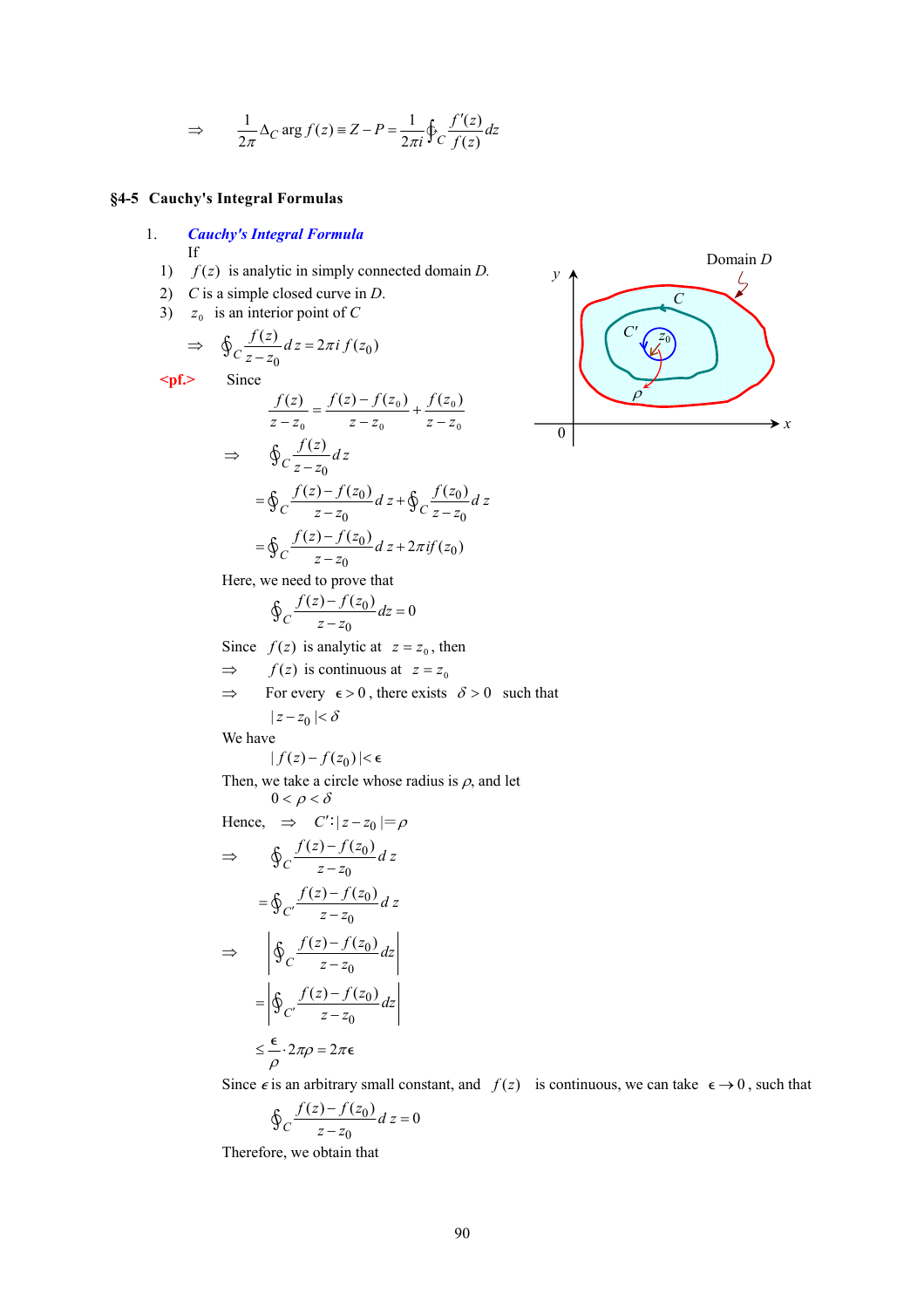$$
\oint_C \frac{f(z)}{z - z_0} dz
$$
\n
$$
= \oint_C \frac{f(z) - f(z_0)}{z - z_0} dz + \oint_C \frac{f(z_0)}{z - z_0} dz
$$
\n
$$
= 0 + 2\pi i f(z_0) = 2\pi i f(z_0)
$$
\nt is,

That

$$
f(z_0) = \frac{1}{2\pi i} \oint_C \frac{f(z)}{z - z_0} dz
$$

### 2. **Some Examples**

**Example 1** 

Show that  $\oint_C \frac{2\sinh^2 z + 3\cosh 3z}{z} dz = 6\pi i$ ,

where *C* is a simple closed contour having  $z = 0$  in its interior.

 $\epsilon_{\text{pf}}$  Since  $f(z) = 2 \sinh^2 z + 3 \cosh 3z$  is analytic in the entire complex plane, from Cauchy's integral formula we see that

$$
\oint_C \frac{2\sinh^2 z + 3\cosh 3z}{z} dz
$$
  
=  $2\pi i \cdot f(z_0) = 2\pi i \cdot 3 = 6\pi i$ 

**Example 2** 

**Example 2**  
\nShow that 
$$
\oint_C \frac{9z^2 - iz + 4}{z(z^2 + 1)} dz = 18\pi i
$$
,  
\nwhere  $C: |z| = 2$ .  
\nSince  
\n $\frac{9z^2 - iz + 4}{z(z^2 + 1)} = \frac{9z^2 - iz + 4}{z(z + i)(z - i)}$   
\n $= \frac{4}{z} + \frac{3}{z + i} + \frac{2}{z - i}$   
\n $\Rightarrow \oint_C \frac{9z^2 - iz + 4}{z(z^2 + 1)} dz$   
\n $= \oint_C \frac{4}{z} dz + \oint_C \frac{3}{z + i} dz + \oint_C \frac{2}{z - i} dz$   
\n $= (4 + 3 + 2) \cdot 2\pi i$   
\n $= 18\pi i$   
\n**Example 2**  
\n $\Rightarrow \oint_C \frac{9z^2 - iz + 4}{z(z^2 + 1)} dz$   
\n $= \oint_C \frac{4}{z} dz + \oint_C \frac{2}{z - i} dz$   
\n $= (4 + 3 + 2) \cdot 2\pi i$   
\n $= 18\pi i$   
\n**Example 3**  
\n $= 18\pi i$   
\n**Example 4**  
\n $= (4 + 3 + 2) \cdot 2\pi i$   
\n $= 18\pi i$   
\n**Example 5**  
\n $\Rightarrow 18\pi i$   
\n $\frac{3s + 1}{(s - 1)^2 (s - 2)}$   
\n $= \frac{A}{s - 1} + \frac{B}{(s - 1)^2} + \frac{C}{s - 2}$  ......... (1)  
\n $\Rightarrow B = \left[\frac{3s + 1}{s - 2}\right]_{s = 1} = -4$   
\n $C = \left[\frac{3s + 1}{(s - 1)^2}\right]_{s = 2} = 7$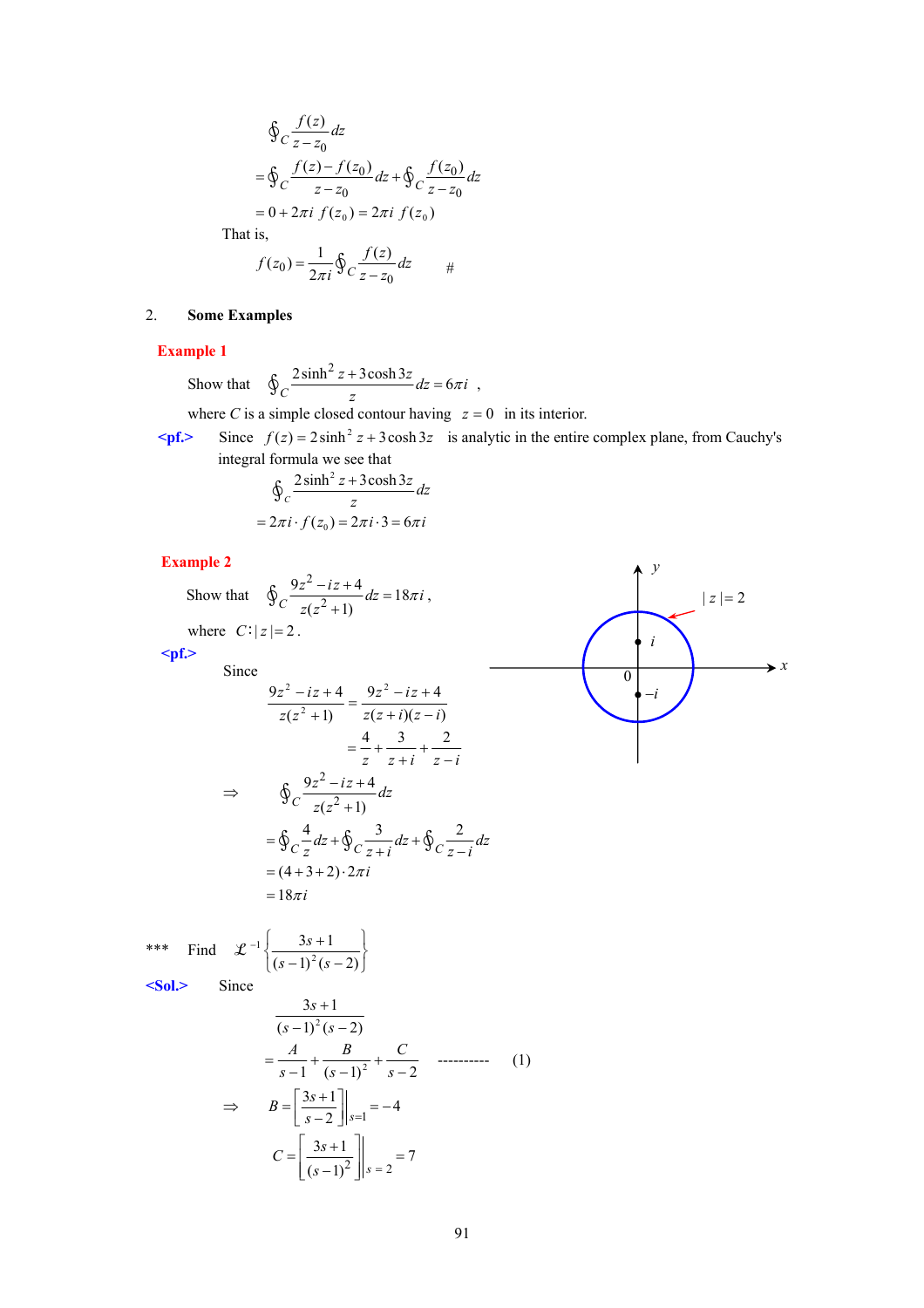but  $A = \frac{a}{ds} \left| \frac{3s+1}{s-2} \right|_{s=1}$  $3s + 1$  $A = \frac{d}{ds} \left[ \frac{3s+1}{s-2} \right] \bigg|_{s=0}$ 2  $\vert s=1$  $(s-2) \cdot 3 - (3s+1) \cdot 1$  $(s-2)^2$  |s  $=-7$  $(s-2) \cdot 3 - (3s)$  $=\frac{(s-2)\cdot3-(3s+1)\cdot1}{(s-2)^2}$  s =

Here, we can also use another method to find *A*. When we find *A*, we can multiply by  $(s - 1)$  in both sides of equation (1) and then let  $s \to \infty$ . Hence,

$$
\frac{3s+1}{(s-1)^2(s-2)}\Big|s \to \infty = A + \frac{B}{s-1} + \frac{C(s-1)}{s-2}\Big|s \to \infty
$$
  
\n
$$
\Rightarrow A = -C = -7
$$
  
\n
$$
\frac{B}{(s-1)^2(s-2)}
$$
  
\n
$$
= \mathcal{L}^{-1}\left\{\frac{-7}{(s-1)^2(s-2)}\right\}
$$
  
\n
$$
= -7e^t - 4te^t + 7e^{t2t}
$$

### **Example 3**

Let  $C: z = e^{i\theta}$  be the unit circle, where  $-\pi \le \theta \le \pi$ . a) Show that

$$
\oint_C \frac{e^{Kz}}{z} dz = 2\pi i \quad , \quad K \in R
$$

b) Using the result of part (a), show that

$$
\int_{0}^{\pi} e^{K \cos \theta} \cdot \cos(K \sin \theta) d\theta = \pi
$$

$$
<
$$

a) Since  $f(z) = e^{kz}$  is analytic in the entire complex plane and  $z = 0$  is an interior point of *C*. By Cauchy's integral formula, we see that

$$
\oint_C \frac{e^{Kz}}{z} dz = 2\pi i \cdot \left[e^{Kz}\right] \Big|_{z=0}
$$

$$
= 2\pi i
$$

b) Since

$$
2\pi i = \oint_C \frac{e^{Kz}}{z} dz
$$
  
\n
$$
\Rightarrow \oint_C \frac{e^{Kz}}{z} dz = \int_{-\pi}^{\pi} \frac{e^{K e^{i\theta}}}{e^{i\theta}} \cdot ie^{i\theta} d\theta
$$
  
\n
$$
= i \int_{-\pi}^{\pi} e^{K(\cos\theta + i\sin\theta)} d\theta
$$
  
\n
$$
= i \int_{-\pi}^{\pi} e^{K \cos\theta} [\cos(K \sin \theta) + i \sin(K \sin \theta)] d\theta
$$
  
\n
$$
= i \int_{-\pi}^{\pi} e^{K \cos\theta} \cdot \cos(K \sin \theta) d\theta - \int_{-\pi}^{\pi} e^{K \cos\theta} \cdot \sin(K \sin \theta) d\theta
$$

Since  $sin(K sin \theta)$  is an odd function, and  $e^{K cos \theta}$  is an even function, hence

$$
e^{K\cos\theta}\cdot\sin(K\sin\theta)
$$

is an odd function still. Thus, we have

$$
\int_{-\pi}^{\pi} e^{K\cos\theta} \cdot \sin(K\sin\theta) d\theta = 0
$$

Then,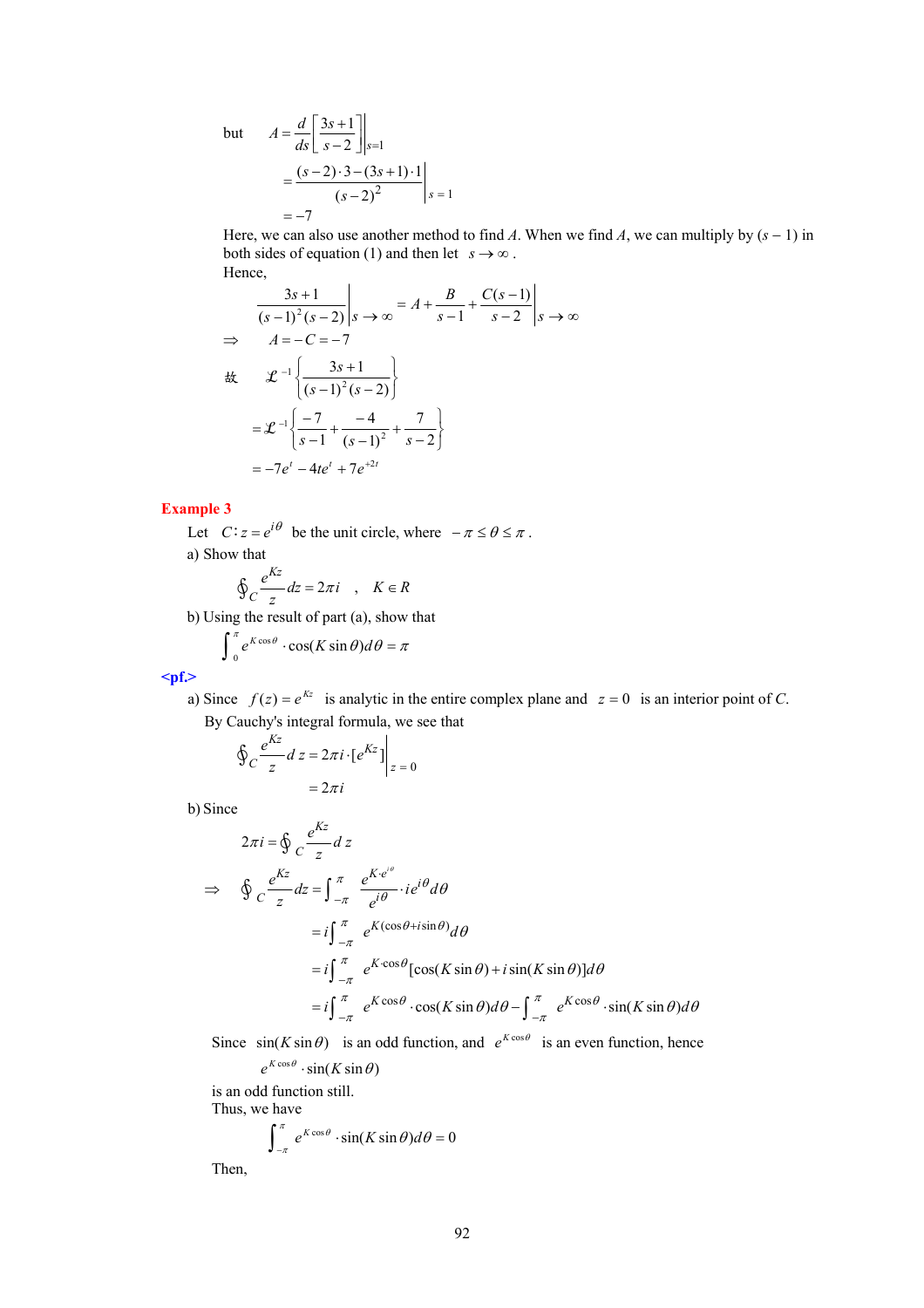$$
\Rightarrow \qquad \int_{-\pi}^{\pi} e^{K \cos \theta} \cdot \cos(K \sin \theta) d\theta = 2\pi
$$
  
i.e. 
$$
2 \int_{0}^{\pi} e^{K \cos \theta} \cdot \cos(K \sin \theta) d\theta = 2\pi
$$

$$
\Rightarrow \qquad \int_{0}^{\pi} e^{K \cos \theta} \cdot \cos(K \sin \theta) d\theta = \pi
$$

**H.W.1** Evaluate  $\frac{1}{2\pi i} \oint_C \frac{\text{Ln}(z)}{z^2+0}$  $2\pi i \int C_z^2 + 9$ *<sup>z</sup> d z*  $rac{1}{\pi i}$  $\oint_C \frac{\text{Ln}(2)}{z^2 + 9} dz$  around  $|z - 4i| = 3$ .

【本題摘自:**A. David Wunsch,** *Complex Variable with Applications***, 3rd ed., Problem 7, Exercise 4.5, Pearson Education, Inc., 2005.**】

**<Ans.>**  $\frac{1}{2\pi i} \oint_C \frac{\text{Ln}(z)}{z^2 + 0} dz = \frac{\pi}{12} - i \frac{1}{6} \text{Ln} 3$  $2\pi i \int C_z^2 + 9$  12 6  $\frac{z}{z}$  *d*  $z = \frac{\pi}{12} - i$ *i z*  $\frac{1}{\pi i} \oint_C \frac{\text{Ln}(z)}{z^2 + 9} dz = \frac{\pi}{12} -$ 

### **§4-6 Derivatives of Analytic Functions**

- 1. If
	- i) *f* (*z*) is analytic in a simply connected Domain *D*.
	- ii) *C* is a simple closed curve in *D*.
	- iii)  $z_0$  is an interior point of *C*.

$$
\Rightarrow f^{(n)}(z_0) = \frac{n!}{2\pi i} \oint_C \frac{f(z)}{(z - z_0)^{n+1}} dz
$$

證明此定理時須使用到下述之定理,即

If 
$$
F(z) = \int_C f(z, \xi) d\xi \implies F'(z) = \int_C \left[ \frac{\partial}{\partial z} f(z, \xi) \right] d\xi
$$

 $\leq$  **Since**  $f(z)$  is analytic in a simply connected domain and  $z_0$  is an interior point of *C*, where *C* is a simple closed curve in *D*. By Cauchy's integral formula,

$$
\Rightarrow f(z_0) = \frac{1}{2\pi i} \oint_C \frac{f(z)}{z - z_0} dz
$$
  

$$
\Rightarrow f'(z_0) = \frac{1}{2\pi i} \oint_C \frac{\partial}{\partial z_0} \left[ \frac{f(z)}{z - z_0} \right] dz
$$
  

$$
= \frac{1}{2\pi i} \oint_C \frac{f(z)}{(z - z_0)^2} dz
$$
  

$$
\Rightarrow f''(z_0) = \frac{2!}{2\pi i} \oint_C \frac{f(z)}{(z - z_0)^3} dz
$$
  

$$
f'''(z_0) = \frac{3!}{2\pi i} \oint_C \frac{f(z)}{(z - z_0)^4} dz
$$
  

$$
\vdots
$$
  

$$
f^{(n)}(z_0) = \frac{n!}{2\pi i} \oint_C \frac{f(z)}{(z - z_0)^{n+1}} dz
$$

\*\* 以上之證明缺乏數學上之嚴密性,只能算是一個說明而已,請參閱課本說明。

#### 2. **Some Examples**

**Example 1** 

Show that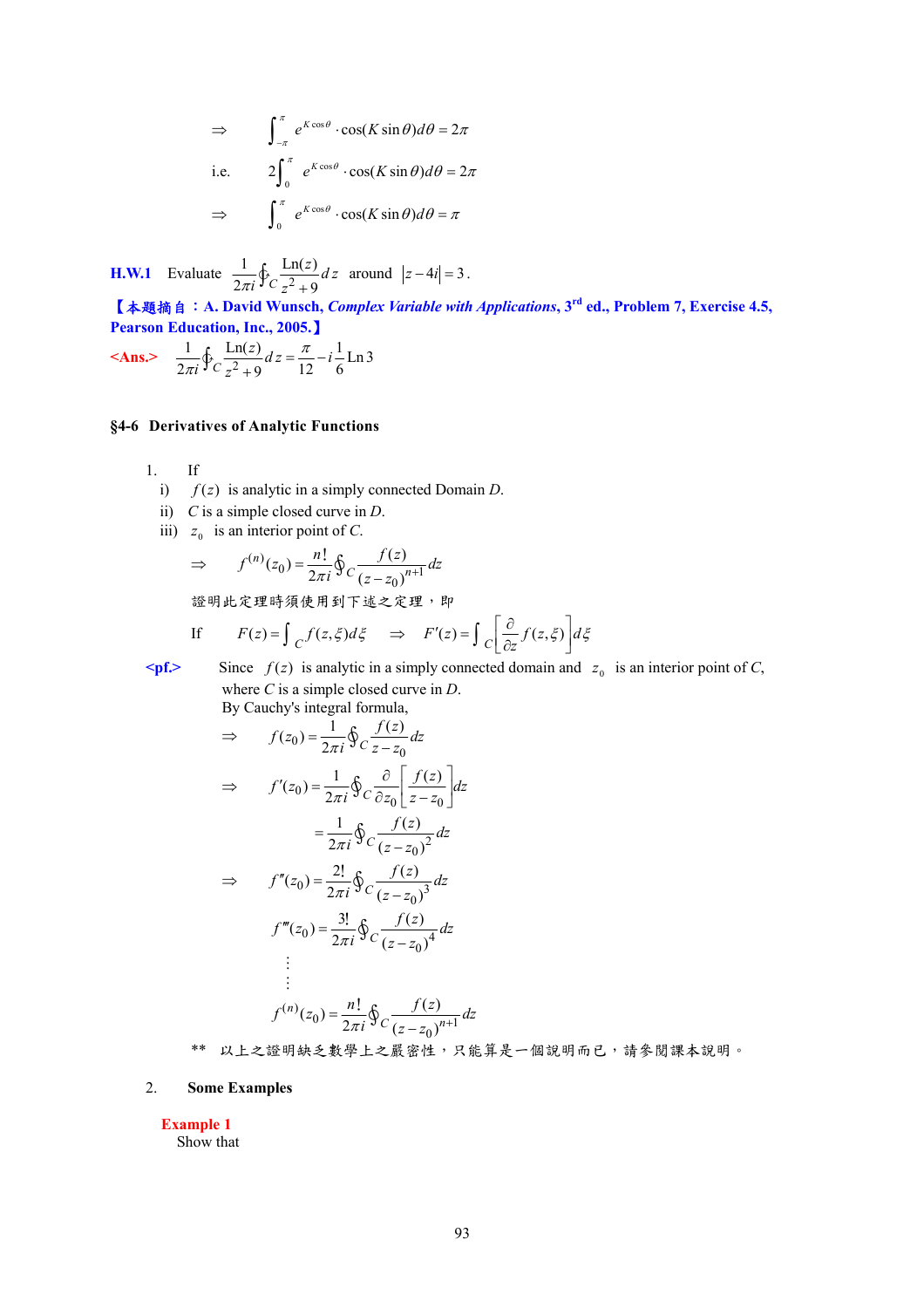$$
\oint_C \frac{e^{3z} + 3\cosh z}{\left(z - \frac{\pi}{2}i\right)^4} dz
$$

where *C* is any simple closed contour containing  $z_0 = \frac{\pi}{2}i$  in its interior and the integral along *C* is taken in the positive direction.

$$
Sol. \qquad \oint_C \frac{e^{3z} + 3\cosh z}{\left(z - \frac{\pi}{2}i\right)^4} dz
$$
\n
$$
= \frac{2\pi i}{3!} \frac{d^3}{dz^3} \left[e^{3z} + 3\cosh z\right]_{z = \frac{\pi}{2}i}
$$
\n
$$
= \frac{\pi i}{3} \left[27e^{3z} + 3\sinh z\right]_{z = \frac{\pi}{2}i}
$$
\n
$$
= \frac{\pi i}{3} \left[27\left(\cos\frac{3\pi}{2} + i\sin\frac{3\pi}{2}\right) + 3\sinh\left(\frac{3\pi i}{2}\right)\right]
$$
\n
$$
= \frac{\pi i}{3} \left[-27i + i3\sin\frac{\pi}{2}\right]
$$
\n
$$
= \frac{\pi i}{3}(-24i)
$$
\n
$$
= 8\pi
$$

**H.W. 1** (a) Show that  $\oint_C \frac{e^{az}}{z^{n+1}} dz = \frac{a^n 2}{n!}$ ! *az n*  $\oint_C \frac{e^{az}}{z^{n+1}} dz = \frac{a^n 2\pi i}{n!}$ , where *C*:  $|z|=1$ . (b) Show that  $\int_0^{2\pi} e^{a\cos\theta} \cos(a\sin\theta - n\theta) d\theta = 2\pi a^n/n!$  and  $\int_0^{2\pi} e^{a\cos\theta} \sin(a\sin\theta - n\theta) d\theta = 0$ 

【本題摘自:**A. David Wunsch,** *Complex Variable with Applications***, 3rd ed., Problem 15, Exercise 4.5, Pearson Education, Inc., 2005.**】

**H.W. 2** (a) If *a* is a real number and  $|a|=1$  show that

$$
\int_0^{2\pi} \frac{1 - a\cos\theta}{1 - 2a\cos\theta + a^2} d\theta = 2\pi
$$

(b) Evaluate the above integral for the case  $|a| > 1$ .

【本題摘自:**A. David Wunsch,** *Complex Variable with Applications***, 3rd ed., Problem 17, Exercise 4.5, Pearson Education, Inc., 2005.**】

3. Cauchy's Inequality For  $f^{(n)}(z_0)$ 

Let *C* be a circle with center at  $z_0$  and radius r, and let function f be analytic in an open set D containing *C* and its interior. Then, we have

$$
f^{(n)}(z_0) \le \frac{Mn!}{r^n}
$$
,  $n = 0, 1, 2,...$ 

where *M* is the least upper bound of  $|f(z)|$ .

**<pf.>** 

The equation of the circle *C* is given by

$$
C: |z - z_0| = r e^{i\theta}, \quad 0 \le \theta \le 2\pi
$$

Since  $f^{(n)}(z_0) = \frac{n!}{2\pi i} \oint_C \frac{f(z)}{(z - z_0)^{n+1}}$  $f^{(n)}(z_0) = \frac{n!}{2\pi i} \oint_C \frac{f(z)}{(z - z_0)^{n+1}} dz$ Clearly, such a constant  $M$  ( $> 0$ ) exist.

*y x* 0 *C z*0 *r*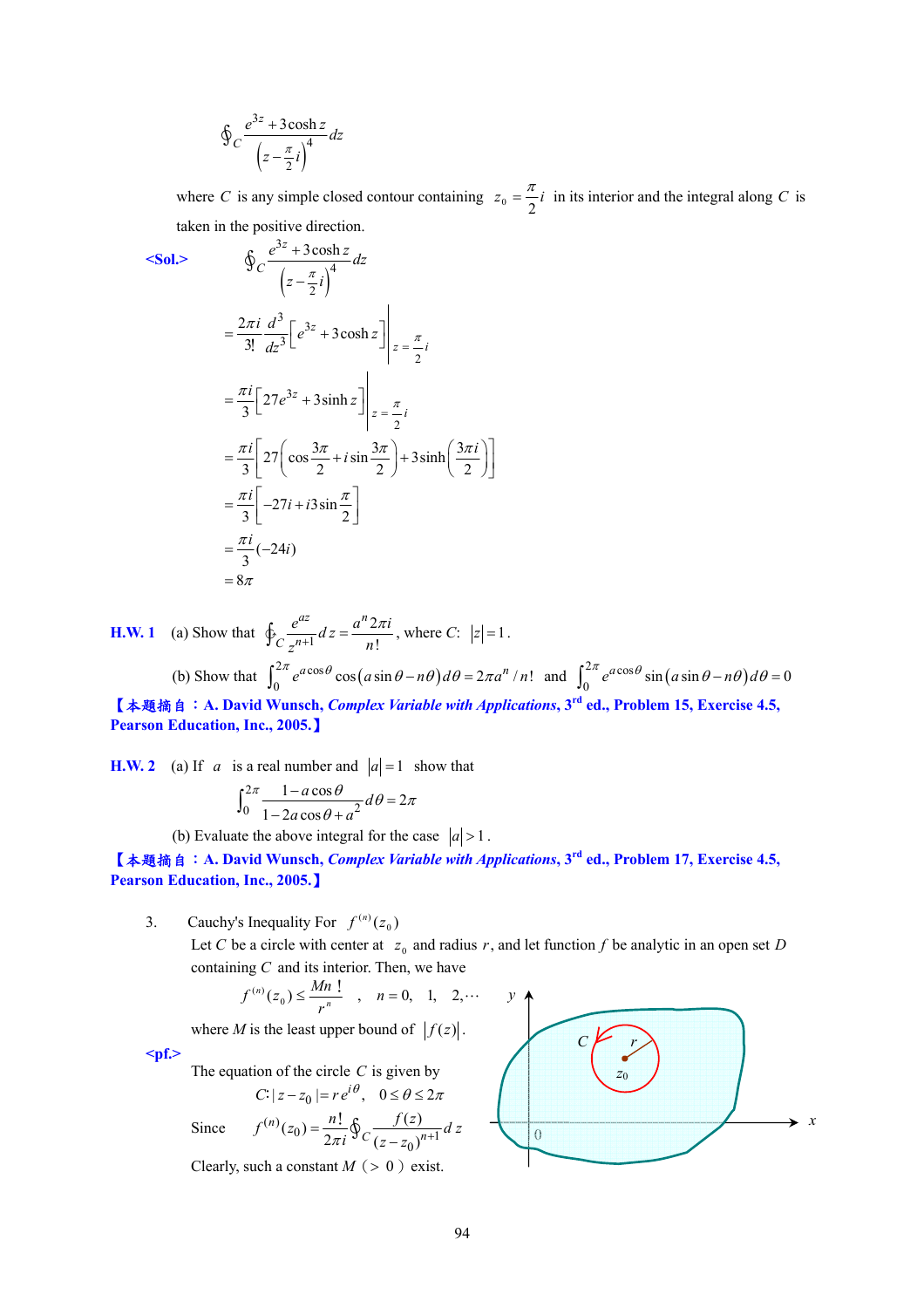$$
\Rightarrow |f^{(n)}(z_0)| = \left| \frac{n!}{2\pi i} \oint_C \frac{f(z)}{(z - z_0)^{n+1}} dz \right|
$$
  

$$
= \frac{n!}{2\pi} \left| \oint_C \frac{f(z)}{(z - z_0)^{n+1}} dz \right|
$$
  

$$
\leq \frac{n!}{2\pi} \frac{M}{r^{n+1}} \cdot 2\pi r
$$
  

$$
= \frac{Mn!}{r^n}
$$
  
i.e.  $|f^{(n)}(z_0)| \leq \frac{n! M}{r}$ 

4. Liouville's Theorem

If function  $f$  is analytic and bounded for all values of  $z$  in the complex plane  $(C)$ , then  $f$  is a constant.

**<pf.>** 



Since *f* is bounded  $\forall z \in C$ , there exists a constant  $M > 0$  such that

 $| f(z) | \leq M$  ∀ *z* ∈ *C* 

Let  $z_0$  be any point in *C*, and let  $\Gamma$  be a circle with center  $z_0$  and radius *r*.

Clearly, Γ and its interior are contained in *C*.

Since *f* is analytic  $\forall z \in C$ , then by Cauchy's Inequality for  $f^{(n)}(z_0)$  with  $n = 1$ 

$$
\Rightarrow \qquad \left| f'(z_0) \right| \leq \frac{M}{r}
$$

Let  $r \to \infty$ , then  $|f'(z_0)| = 0$ 

$$
\Rightarrow f'(z_0) = 0
$$

Since  $z_0$  is any point in *C* (entire complex plane).

 $\Rightarrow$   $f'(z_0) = 0$  for all z.

 $\Rightarrow$   $f(z_0) = C$  is a constant.

5. Morera's Theorem

If  $f(z)$  is continuous in a simply connected domain *D*, and if

$$
\int_{\Gamma} f(z) dz = 0
$$

for every closed contour Γ in *D.*  $\Rightarrow$  *f(z)* is analytic in *D*.

#### 6. **Some Examples**

### **Example 2**

Find  $\int_{-Ki}^{Ki} \frac{dz}{z}$  for any contour joining the points  $-Ki$  to  $Ki$  ( $K > 0$ ) and lying in the domain of  $D = C - \{z \mid z = x + 0i, x \le 0\}.$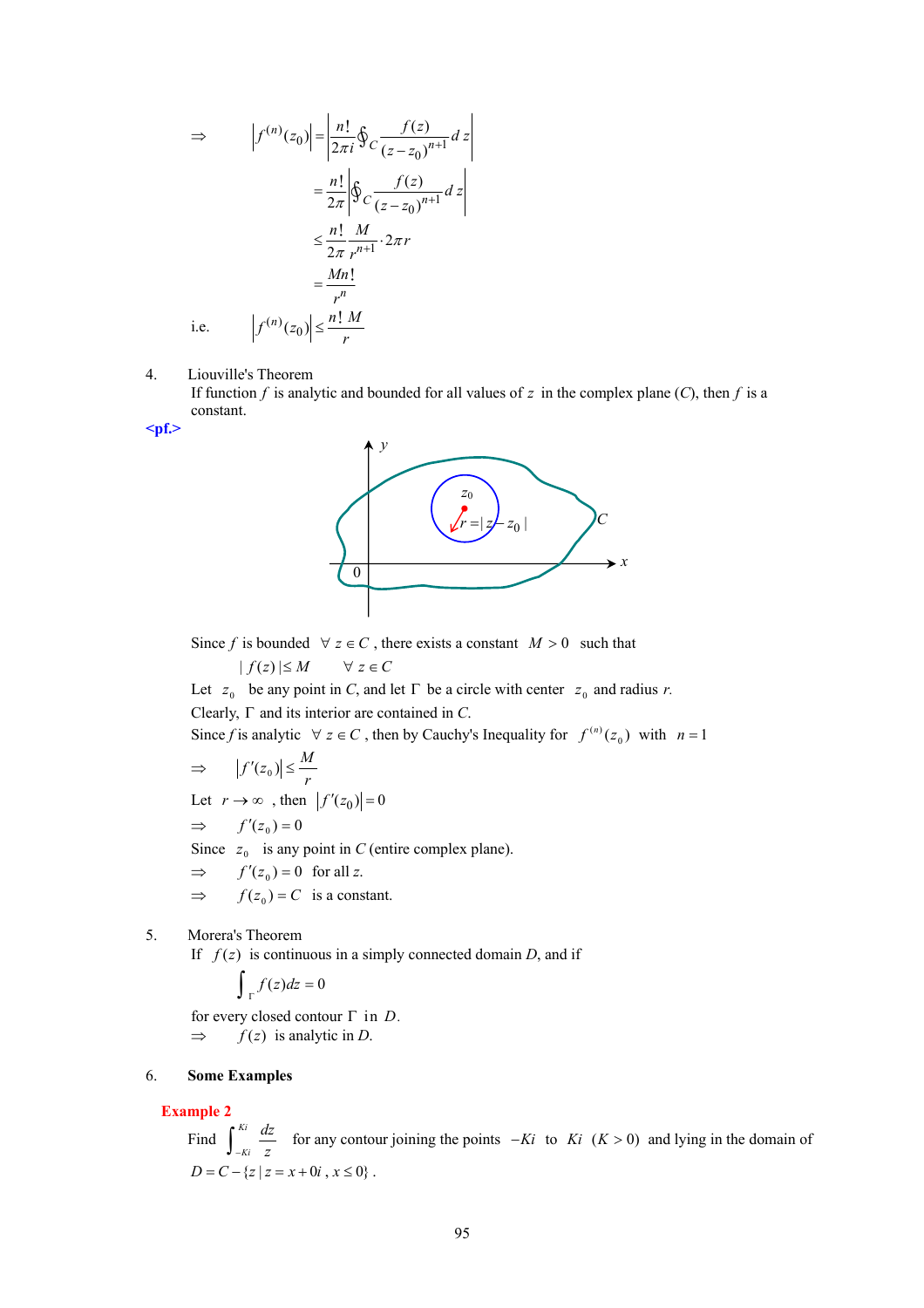**<Sol.> Method I:**

$$
\int_{-Ki}^{Ki} \frac{dz}{z} = \text{Ln } z \Big|_{-Ki}^{Ki} = \text{Ln } Ki - \text{Ln}(Ki)
$$
\n
$$
= \text{Ln } Ki - \text{Ln}(Ki)
$$
\n
$$
= \ln K + \frac{\pi}{2} i - \ln K + \frac{\pi}{2} i
$$
\n
$$
= \pi i
$$
\nMethod II:

\n

−*Ki*

**Method II:** 

Since  $f(z) = \frac{1}{z}$  is analytic in *D*,  $\Rightarrow$   $\int_{-Ki}^{Ki} \frac{dz}{z}$  is independent of the path, then we choose that

$$
C' : z(t) = Ke^{it}, \quad -\frac{\pi}{2} \le t \le \frac{\pi}{2}
$$

Hence, we have

$$
\int_{-Ki}^{Ki} \frac{1}{z} dz = \int_{-\frac{\pi}{2}}^{\frac{\pi}{2}} \frac{1}{K e^{it}} i e^{it} \cdot K dt
$$

$$
= i \int_{-\frac{\pi}{2}}^{\frac{\pi}{2}} dt = \pi i
$$

**Example 3** 

Evaluate  $\oint_C \frac{\cos \theta}{\sqrt{e^2}}$  $\oint_C \frac{\cos z}{z(z^2+4)} dz$  ,  $C: |z|=1$ . **<Sol.>**  Let  $f(z) = \frac{\cos z}{z^2}$  $f(z) = \frac{\cos z}{z^2 + 4}$ . *y x*  $\overline{\hspace{.2cm}0\hspace{.2cm}}$  $| z | = 1$ 2*i* −2*i C*

 $\Rightarrow$  *f(z)* is analytic on *C* and interior of *C*, then by Cauchy's Integral Formula, we obtain that

$$
\oint_C \frac{\cos z}{z(z^2 + 4)} dz
$$
\n
$$
= 2\pi i \cdot f(0)
$$
\n
$$
= 2\pi i \left[ \frac{\cos z}{z(z^2 + 4)} \right] | z = 0
$$
\n
$$
= \frac{\pi}{2} i
$$

**Example 4** 

Find  $\frac{1}{2\pi i} \int \frac{a^n e^{az}}{n!(z)^{n+1}} dz$ ,  $\frac{1}{\pi i} \int \frac{a^n e^{az}}{n!(z)^{n+1}} dz$ ,  $a \in C$ .

The given simple closed contour  $\Gamma$  is taken as the boundary of a square whose sides lies along the line  $x = \pm 7$  and  $y = \pm 7$ , and is described in the positive direction.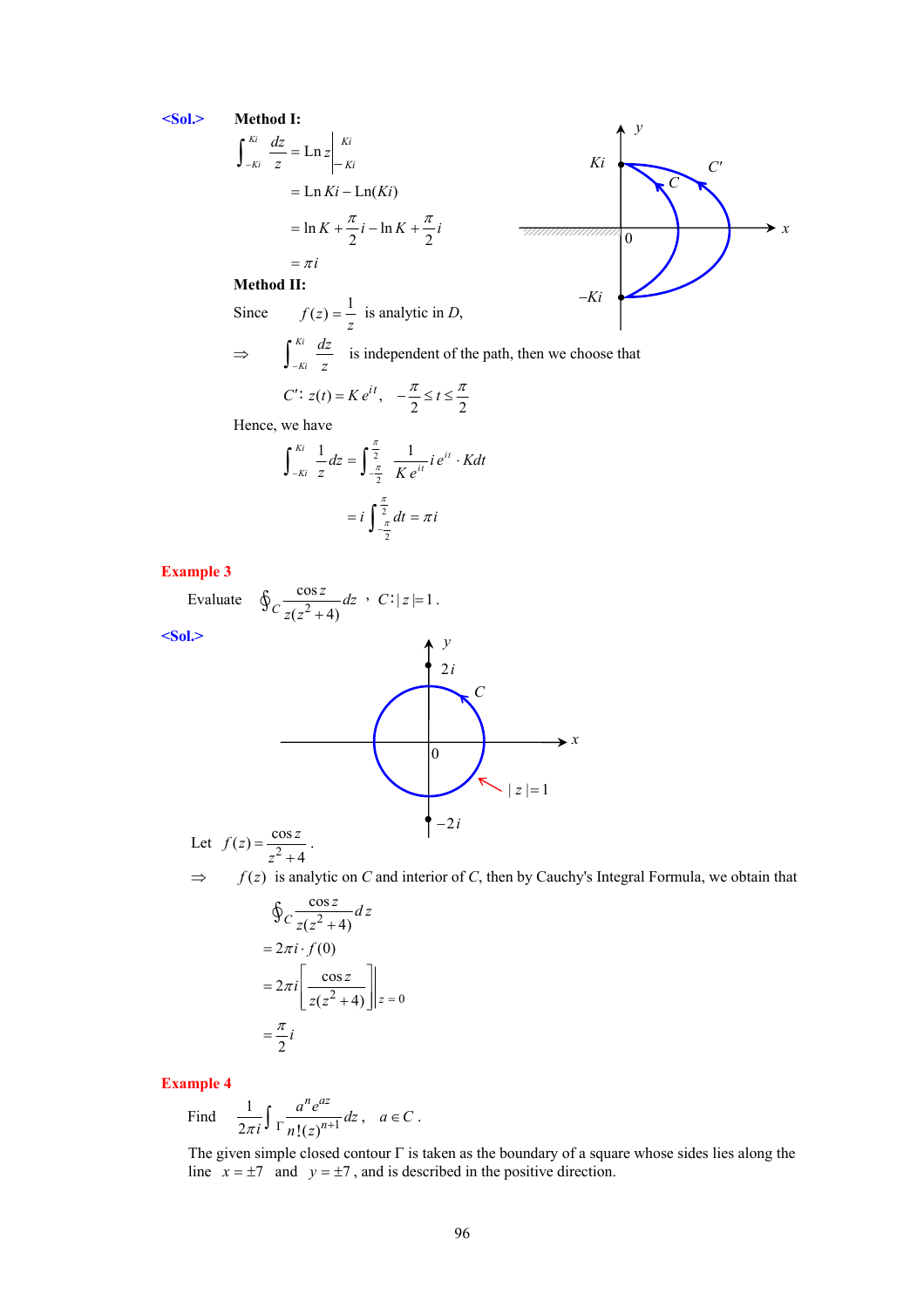

**<Sol.>** 

$$
\frac{1}{2\pi i} \oint \frac{a^n e^{az}}{\ln |(z)^{n+1}} dz
$$
  
= 
$$
\frac{1}{2\pi i} \cdot \frac{2\pi i}{n!} \cdot \frac{a^n}{n!} \cdot \frac{dn}{dz^n} (e^{az}) \Big|_{z=0}
$$
  
= 
$$
\frac{a^{2n}}{(n!)^2}
$$

#### 7. **Gauss' Mean Value Theorem**

Let  $f(z)$  be analytic in a simply connected domain. Consider any circle lying in this domain. The value assumed by  $f(z)$  at the center of the circle equal s the average of the values assumed by  $f(z)$ on its circumference. If  $z_0$  is the center of the circle and *r* its radius, this is equivalent to

$$
f(z_o) = \frac{1}{2\pi} \int_0^{2\pi} f(z_o + re^{i\theta}) d\theta.
$$
  
=  $z_o + re^{i\theta}$  0  $\le \theta \le 2\pi$   $\implies dz = re^{i\theta}$ .

 $\epsilon$ **pf.>** *C*:  $z = z_0 + re^{i\theta}$ ,  $0 \le \theta \le 2\pi$   $\Rightarrow$   $dz = re^{i\theta} d\theta$ 

From Cauchy Integral Theorem, we have

$$
f(z_0) = \frac{1}{2\pi i} \oint_C \frac{f(z)}{z - z_0} dz
$$
  
\n
$$
\Rightarrow \qquad f(z_0) = \frac{1}{2\pi i} \int_0^{2\pi} \frac{f(z_0 + re^{i\theta})}{re^{i\theta}} ire^{i\theta} d\theta
$$
  
\n
$$
\Rightarrow \qquad f(z_0) = \frac{1}{2\pi} \int_0^{2\pi} f(z_0 + re^{i\theta}) d\theta
$$



The expression on the right of the above Equation is the arithmetic mean (average value) of  $f(z)$  on the circumference of the circle.

If let  $f(z) = u(x, y) + iv(x, y)$ , it follows

$$
u(z_o) + iv(z_o) = \frac{1}{2\pi} \int_0^{2\pi} u(z_o + re^{i\theta}) d\theta + \frac{i}{2\pi} \int_0^{2\pi} v(z_o + re^{i\theta}) d\theta
$$

Taking  $z_0 = x_0 + iy_0$  and equating corresponding parts of each side of above equation, we obtain

$$
u(x_0, y_0) = \frac{1}{2\pi} \int_0^{2\pi} u(z_0 + re^{i\theta}) d\theta.
$$
  

$$
v(x_0, y_0) = \frac{1}{2\pi} \int_0^{2\pi} v(z_0 + re^{i\theta}) d\theta.
$$

**Example 5** Using Gauss' mean value theorem, evaluate

$$
\int_0^{2\pi} \cos(\cos\theta + i\sin\theta) d\theta
$$

By identifying the real and imaginary parts of the integrand, what identities are obtained?

**<Sol.>**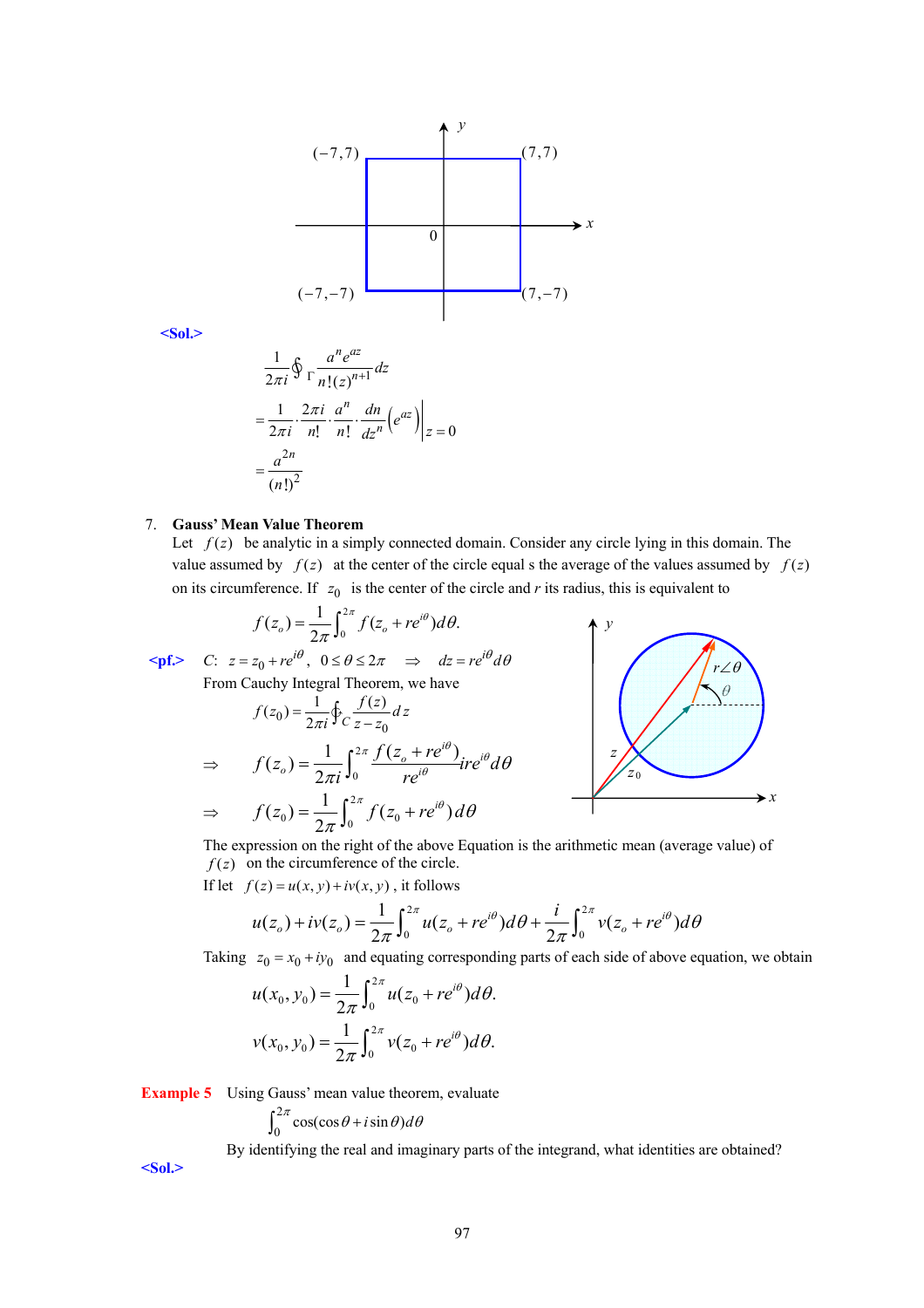Since  $C: z = \cos \theta + i \sin \theta$  is a unit circle, we can take  $z_0 = 1$  and  $r = 1$ . Then, we have

$$
\frac{1}{2\pi} \int_0^{2\pi} \cos(e^{i\theta}) d\theta = \cos z \Big|_{z=0}
$$
  
\n
$$
\Rightarrow \qquad \int_0^{2\pi} \cos(\cos\theta + i\sin\theta) d\theta = 2\pi
$$

Since  $\cos z = \cos x \cosh y - i \sin x \sinh y$ , the last equation can be rewritten as

$$
\int_0^{2\pi} \left[ \cos(\cos \theta) \cosh(\sin \theta) - i \sin(\cos \theta) \sinh(\sin \theta) \right] d\theta = 2\pi
$$

Equating corresponding parts (real and imaginary) on both sides of the equation, we have

$$
\int_0^{2\pi} \cos(\cos \theta) \cosh(\sin \theta) d\theta = 2\pi
$$

and 
$$
\int_0^{2\pi} \sin(\cos \theta) \sinh(\sin \theta) d\theta = 0
$$

Also, we have

$$
\int_{-\pi}^{\pi} \cos(\cos \theta) \cosh(\sin \theta) d\theta = 2\pi
$$
  
and 
$$
\int_{-\pi}^{\pi} \sin(\cos \theta) \sinh(\sin \theta) d\theta = 0
$$

The last result can be checked if we verify the odd symmetry of the integrand.

**H.W. 3** Using gauss' mean value theorem, prove the following:

(a) 
$$
\int_{-\pi}^{\pi} e^{\cos \theta} \cos(\sin \theta) d\theta = 2\pi
$$
  
\n(b) 
$$
\int_{-\pi}^{\pi} \frac{a + \cos n\theta}{a^2 + 1 + 2a \cos n\theta} d\theta = \frac{2\pi}{a}
$$
, where  $a > 1$ , *n* integer.  
\n(c) 
$$
\int_{0}^{2\pi} \text{Ln}\left[a^2 + 1 + 2a \cos(n\theta)\right] d\theta = 4\pi \text{Ln } a
$$
, where  $a > 1$ , *n* integer.

【本題摘自:**A. David Wunsch,** *Complex Variable with Applications***, 3rd ed., Problems 2 and 4-5 , Exercise 4.6, Pearson Education, Inc., 2005.**】

**Hint** (a) Using 
$$
\frac{1}{2\pi} \int_0^{2\pi} e^{e^{i\theta}} d\theta = 1
$$
; (b) Using  $f(z) = \frac{1}{z^n + a}$ ; (c) Using  $a^2 + 1 + 2a \cos(n\theta) = |a + e^{in\theta}|^2$ 

**H.W. 4** In this problem, we derive one of the four Wallis formulas. They allow one to evaluate

$$
\int_0^{\pi/2} \bigl[f(\theta)\bigr]^m d\theta
$$

where  $m \ge 0$  is an integer and  $f(\theta) = \sin \theta$  or  $\cos \theta$ . The cases of odd and even *m* must be considered separately. We will consider *m* even.

(a) Using the binomial theorem, show that

$$
z^{-1}\left(z+\frac{1}{z}\right)^{2n} = \sum_{k=0}^{2n} \frac{(2n)!z^{2n-2k-1}}{(2n-k)!k!}, \quad n = 0, 1, 2, \cdots
$$

(b) Using the above result, a term-by-term integration, and the extended Cauchy integral formula (i.e., **Derivatives of Analytic Functions**), show that

$$
\oint z^{-1} \left( z + \frac{1}{z} \right)^{2n} dz = 2\pi i \frac{(2n)!}{(n!)^2}
$$

where the integration is around  $|z|=1$ .

(c) With  $z = e^{i\theta}$ ,  $0 \le \theta \le 2\pi$ , on the unit circle, show from (b) that

$$
\int_0^{2\pi} (2\cos\theta)^{2n} d\theta = 2\pi \frac{(2n)!}{(n!)^2}
$$

(d) Noting the symmetry of  $\cos \theta$ , and that  $2n$  is even ( $n = 0, 1, 2, \dots$ ), explain why

$$
\int_0^{\pi/2} (\cos \theta)^{2n} d\theta = \frac{\pi}{2} \frac{(2n)!}{(n!)^2 2^n}
$$

This is one of Wallis's formulas.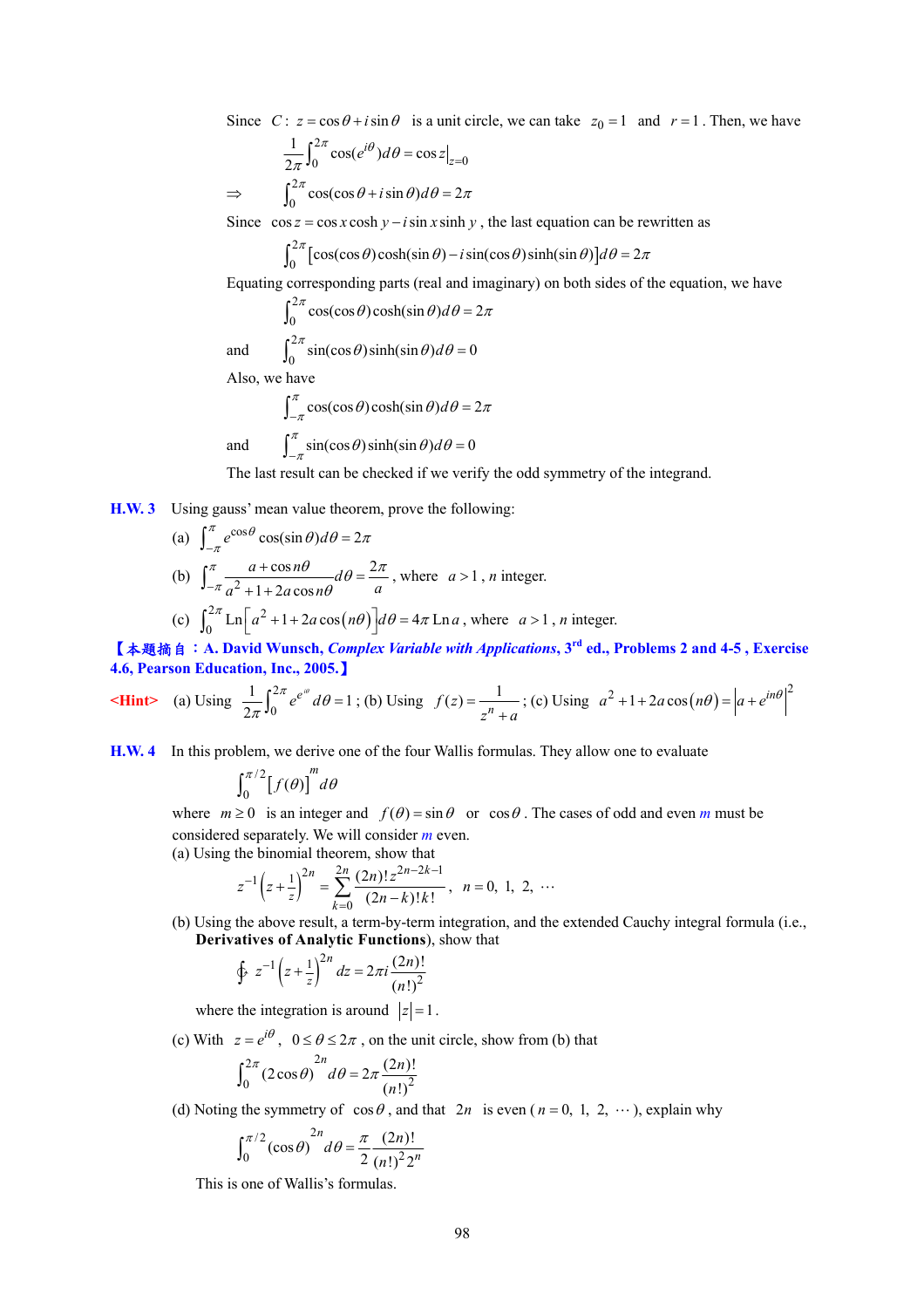(e) Find  $\int_{0}^{\pi/2} (\sin \theta)^2$  $\int_{0}^{\pi/2} (\sin \theta)$  $\int_0^{\pi/2} (\sin \theta) \, d\theta$ , where *n* = 0, 1, 2, ….

【本題摘自:**A. David Wunsch,** *Complex Variable with Applications***, 3rd ed., Problems 17 , Exercise 4.6, Pearson Education, Inc., 2005.**】

#### **§4-7 Introduction to Dirichlet Problems: The Poisson Integral Formula for the Circle and Half Plane**

#### ♣ **Dirichlet Problem**

Suppose that *D* is a domain in the plane and that *g* is a function defined on the boundary *C* of *D*. The problem of finding a function  $\phi(x, y)$ , which satisfies Laplace's equation in *D* and which equals *g* on the boundary *C* of *D* is called a **Dirichlet problem**.

#### 1. **The Dirichlet Problem for a Circle**

- 1) Consider a circle of radius *R* whose center lies at the origin of the complex *w*-plane.
- 2) Let  $f(w)$  be a function that is analytic on and throughout the interior of this circle.
- 3) Cauchy Integral formula:

1 () () . <sup>2</sup> *f w <sup>f</sup> z dw* <sup>π</sup>*i wz* <sup>=</sup> <sup>−</sup> >∫ ------------ (1)

Suppose  $f(z) = U(x, y) + iV(x, y)$ . We would like to use the preceding integral to obtain the explicit expressions for *U* and *V*.

Define the point  $z_1$  as  $z_1 = R^2 / \overline{z}$ . We have

$$
|z_1| = \frac{R^2}{\left|\overline{z}\right|} = \frac{R}{\left|z\right|} R.
$$

Since  $|z| < R$  (*z* is an arbitrary interior point of the circle),

we have  $|z_1| > R$  (exterior point). However,  $\arg z_1 = \arg z$ . The function  $f(w)/(w - z_1)$  is analytic in the *w*-plane on and inside the given circle. Hence, from the Cauchy integral formula, we have

$$
0 = \frac{1}{2\pi i} \oint \frac{f(w)}{w - z_1} dw = \frac{1}{2\pi i} \oint \frac{f(w)}{w - (R^2/\overline{z})} dw \quad \text{............} \tag{2}
$$

Subtracting Eq.  $(2)$  from Eq.  $(1)$ , we obtain

$$
f(z) = \frac{1}{2\pi i} \oint f(w) \left[ \frac{1}{w - z} - \frac{1}{w - (R^2 / \overline{z})} \right] dw
$$
  
= 
$$
\frac{1}{2\pi i} \oint f(w) \left[ \frac{z - (R^2 / \overline{z})}{(w - z) (w - (R^2 / \overline{z}))} \right] dw.
$$
 ....... (3)

Changing to polar coordinate, let  $w = Re^{i\phi}$  and  $z = re^{i\theta}$ . Thus,  $\overline{z} = re^{-i\theta}$ . Along the path of integration,  $dw = Re^{i\phi} d\phi$  and  $0 \le \phi \le 2\pi$ . Rewriting the right side of Eq. (3), we have

$$
f(r,\theta) = \frac{1}{2\pi i} \int_0^{2\pi} f(R,\phi) \left[ \frac{re^{i\theta} - (R^2 / re^{-i\theta})}{(Re^{i\phi} - re^{i\theta}) (Re^{i\phi} - (R^2 / re^{-i\theta}))} \right] Re^{i\phi} i d\phi
$$
  

$$
= \frac{1}{2\pi} \int_0^{2\pi} f(R,\phi) \left[ \frac{\left( re^{i\theta} - (R^2 e^{i\theta} / r) \right) Re^{i\phi}}{(Re^{i\phi} - re^{i\theta}) (Re^{i\phi} - (R^2 e^{i\theta} / r))} \right] d\phi
$$

If we multiply the two terms in the denominator of the preceding integral together and then multiply numerator and denominator by  $(-r/R)e^{-i(\theta+\phi)}$ , we can show, with the aid of Euler's identity, that



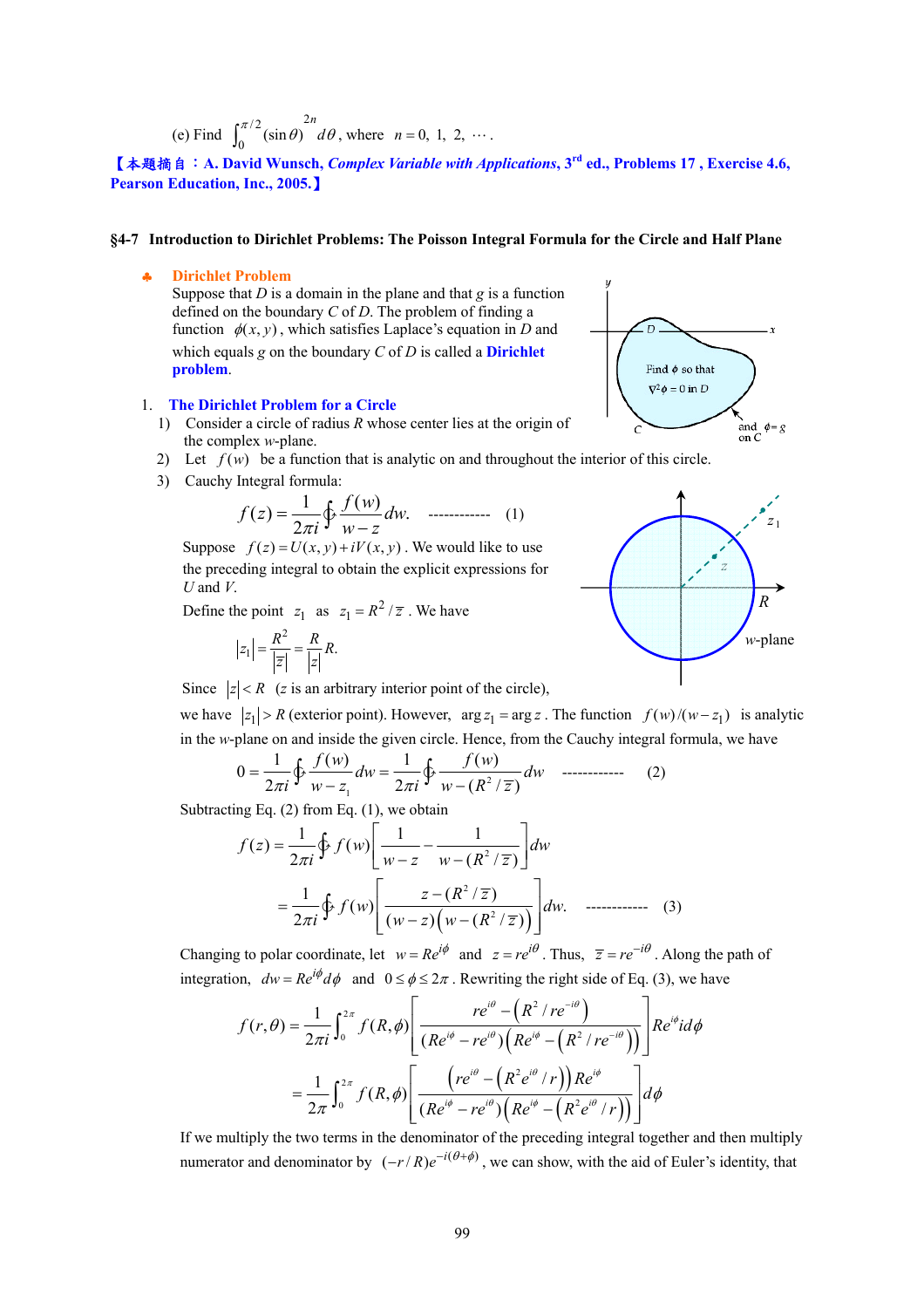$$
f(r,\theta) = \frac{1}{2\pi} \int_0^{2\pi} \frac{f(R,\phi)(R^2 - r^2) d\phi}{R^2 + r^2 - 2Rr\cos(\phi - \theta)}.
$$
 (4)

Since  $f(R, \phi) = U(R, \phi) + iV(R, \phi)$  and  $f(r, \theta) = U(r, \theta) + iV(r, \theta)$ , Eq. (4) becomes

$$
U(r,\theta) + iV(r,\theta) = \frac{1}{2\pi} \int_0^{2\pi} \frac{[U(R,\phi) + iV(R,\phi)] [R^2 - r^2] d\phi}{R^2 + r^2 - 2Rr \cos(\phi - \theta)}.
$$

By equating the real parts on either side of this equation, we obtain the following formula:

$$
U(r,\theta) = \frac{1}{2\pi} \int_0^{2\pi} \frac{U(R,\phi) \left[ R^2 - r^2 \right] d\phi}{R^2 + r^2 - 2Rr \cos(\phi - \theta)}.
$$
 (6)  

$$
V(r,\theta) = \frac{1}{2\pi} \int_0^{2\pi} \frac{V(R,\phi) \left[ R^2 - r^2 \right] d\phi}{R^2 + r^2 - 2Rr \cos(\phi - \theta)}.
$$
 Poisson Integral Formula (For interior of a circle)

The formula yields the value of the harmonic function

### $U(r, \theta)$  (or  $V(r, \theta)$ ) everywhere inside a circle of the radius *R*, provided we know the values  $U(R,\phi)$  (or  $V(R,\phi)$ ) assumed by  $U$  (or *V*) on the circumference of the circle.

#### **Example 1**

An electrically conducting tube of unit radius is separated into two halves by means of infinitesimal slits. The top half of the tube ( $R = 1$ ,  $0 < \phi < \pi$ ) is maintained at an electrical potential of 1 volt while the bottom half ( $R = 1$ ,  $\pi < \phi < 2\pi$ ) is

maintained at −1 volt. Find the potential at an arbitrary point  $(r, \theta)$  inside the tube (see the shown figure). Assume there is a dielectric material inside the tube.



**<Sol.>** 

Since the electrostatic potential is a harmonic function, the Poisson integral formula is applicable. From above discussion (Eq. (6)), with  $R = 1$ , we have

$$
U(r,\theta) = \frac{1}{2\pi} \int_0^{\pi} \frac{(1-r^2)d\phi}{1+r^2 - 2r\cos(\phi-\theta)} - \frac{1}{2\pi} \int_0^{2\pi} \frac{(1-r^2)d\phi}{1+r^2 - 2r\cos(\phi-\theta)} \tag{7}
$$

In each integral, we make the change of variable  $x = \phi - \theta$ ; from a standard table of integrals, we find the following formula, which is valid for  $a^2 > b^2 \ge 0$ :

$$
\int \frac{dx}{a + b \cos x} = \frac{2}{\sqrt{a^2 - b^2}} \tan^{-1} \left[ \frac{\sqrt{a^2 - b^2} \tan(x/2)}{a + b} \right].
$$

Using this formula in Eq. (7) with  $a = 1 + r^2$ ,  $b = -2r$ , we obtain

$$
U(r,\theta) = \frac{1}{\pi} \left[ 2 \tan^{-1} \left( \frac{1+r}{1-r} \tan \left( \frac{\pi}{2} - \frac{\theta}{2} \right) \right) - \tan^{-1} \left( \frac{1+r}{1-r} \tan \left( \pi - \frac{\theta}{2} \right) \right) - \tan^{-1} \left( \frac{1+r}{1-r} \tan \left( -\frac{\theta}{2} \right) \right) \right]
$$
(8)

Conclude that  $-1 \le U(r, \theta) \le 1$  when  $r \le 1$ .

• Recall that  $tan(n\pi + \theta) = tan \theta$ , where  $\theta$  is any angle and *n* any integer. We can recast eq. (8) as follows:

$$
U(r,\theta) = \frac{2}{\pi} \left[ \tan^{-1} \left[ \frac{1+r}{1-r} \tan \left( \frac{\pi}{2} - \frac{\theta}{2} \right) \right] + \tan^{-1} \left[ \frac{1+r}{1-r} \tan \frac{\theta}{2} \right] \pm \frac{\pi}{2} \right].
$$
 (9)

where the minus sign is to be used in the front of  $\pi/2$  when  $0 < \theta < \pi$  and the plus sign when  $\pi < \pi < 2\pi$ .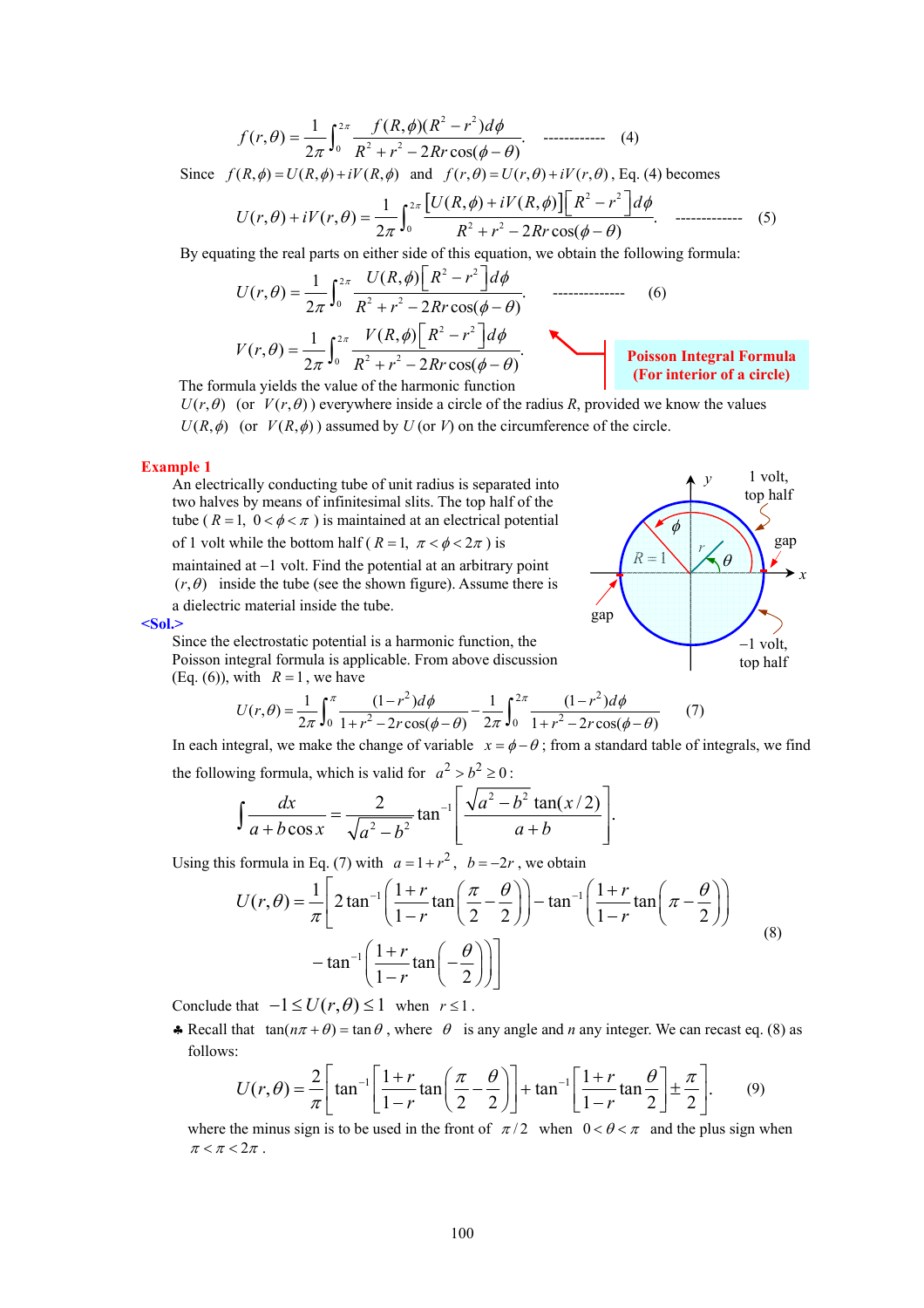

### 2. **The Dirichlet Problem for a half plane (Infinite Line Boundary)**

- 1) Find a function  $\phi(u,v)$  that is harmonic in the upper half complex *w*-plane (the domain  $v > 0$ ).
- 2) B.C. of  $\phi(x, y)$ :  $\phi(u, 0)$  at  $v = 0$ .
- 3) Let  $f(w) = \phi(u, v) + i\psi(u, v)$  be a function that is analytic for  $v \ge 0$ . Also, let *z* be a point inside this semicircle.
- 4) Cauchy Integral formula:

1 () () . <sup>2</sup> *<sup>C</sup> f w <sup>f</sup> z dw* <sup>π</sup>*i wz* <sup>=</sup> <sup>−</sup> >∫ ------------ (10)

*v u R* Base *z*  Arc −*R* The closed contour *C*

Since *z* lies inside the semicircle, the point  $\overline{z}$  must lie outside the semicircle. Hence the function  $f(w)/(w-\overline{z})$  is analytic on and interior to the contour *C*. We have

$$
0 = \frac{1}{2\pi i} \oint_C \frac{f(w)}{w - \overline{z}} dw.
$$
 (11)

Let us subtract Eq.  $(11)$  from eq.  $(10)$ :

$$
f(z) = \frac{1}{2\pi i} \oint_C f(w) \left( \frac{1}{w - z} - \frac{1}{w - \overline{z}} \right) dw = \frac{1}{2\pi i} \oint_C \frac{(z - \overline{z}) f(w)}{(w - z)(w - \overline{z})} dw. \tag{12}
$$

Note that the contour  $C \equiv$  the base ( $v = 0$ ,  $-R \le u \le R$ , denoted by  $\rightarrow$ ) + the arc with radius of *R* (denoted by  $\cap$ ). Thus, Eq. (12) can be expressed as

$$
f(z) = \frac{1}{2\pi i} \int_{-\infty}^{\infty} \frac{(z-\overline{z})f(w)}{(w-z)(w-\overline{z})} dw + \frac{1}{2\pi i} \int_{\cap}^{\infty} \frac{(z-\overline{z})f(w)}{(w-z)(w-\overline{z})} dw.
$$
 \n........(13)

Consider the Cartesian representations  $z = x + iy$ ,  $\overline{z} = x - iy$ , and  $w = u + iv$ . We see that  $z - \overline{z} = 2iy$  and  $w = u$  along the base. Hence the first integrand on the right in the preceding equation can be rewritten as

$$
\frac{(z-\overline{z})f(w)}{(w-z)(w-\overline{z})}=\frac{2iyf(u)}{[u-(x+iy)][u-(x-iy)]}=\frac{2iyf(u)}{(u-x)^2+y^2}.
$$

so that Eq. (13) becomes

$$
f(z) = \frac{y}{\pi} \int_{-\frac{R}{2}}^{R} \frac{f(u)du}{(u-x)^2 + y^2} + \frac{y}{\pi} \int_{\cap} \frac{f(w)dw}{(w-z)(w-\overline{z})}.
$$
 (14)

As  $R \rightarrow \infty$ , we have

$$
\int_{\cap} \frac{f(w)dw}{(w-z)(w-\overline{z})} \rightarrow 0
$$

Thus, Eq.(14) simplifies to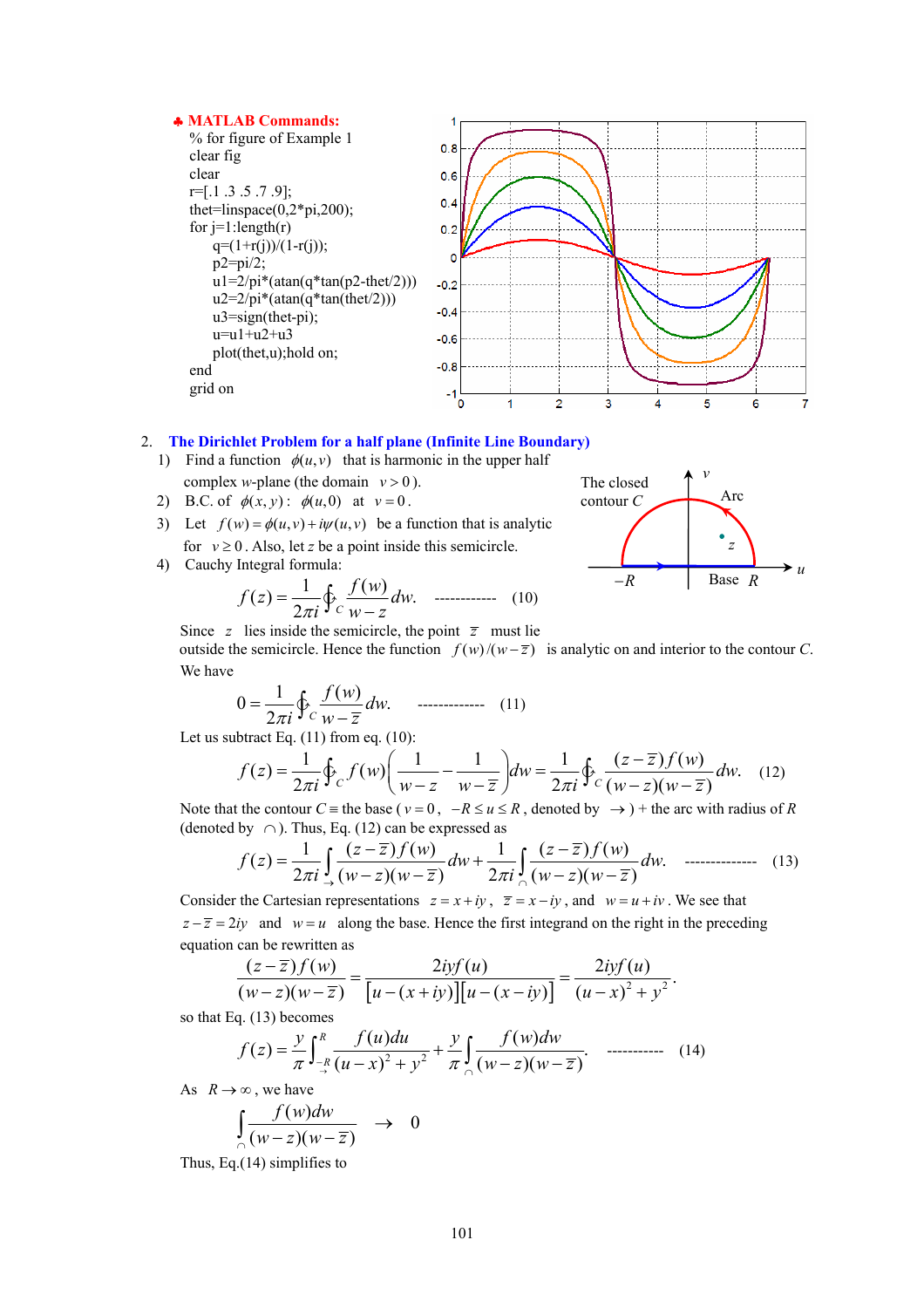$$
f(z) = \frac{y}{\pi} \int_{-\infty}^{+\infty} \frac{f(u)du}{(u-x)^2 + y^2}.
$$
 (15)

With  $f(z) = \phi(x, y) + i\psi(x, y)$  and  $f(w) = \phi(u, v) + i\psi(u, v)$ , we obtain, from Eq. (15),

$$
\phi(x, y) + i\psi(x, y) = \frac{y}{\pi} \int_{-\infty}^{+\infty} \frac{\phi(u, 0) + i\psi(u, 0)}{(u - x)^2 + y^2} du.
$$

By equating the real parts on either side of this equation, we obtain the following formula:

$$
\phi(x, y) = \frac{y}{\pi} \int_{-\infty}^{+\infty} \frac{\phi(u, 0)}{(u - x)^2 + y^2} du.
$$
 (16)  

$$
\psi(x, y) = \frac{y}{\pi} \int_{-\infty}^{+\infty} \frac{\psi(u, 0)}{(u - x)^2 + y^2} du.
$$

Eq. (16) will yield the value of a harmonic

function  $\phi(x, y)$  anywhere in the upper half plane provided  $\phi$  is already known over the entire real axis.

#### **Example 2**

As indicated in the figure, the upper half-space  $Im w > 0$  is filled with a heat-conducting material. The boundary  $v = 0$ ,  $u > 0$  is maintained at a temperature of 0 while the boundary  $v = 0$ ,  $u < 0$  is kept at temperature at  $T_0$ . Find the steady-state distribution of temperature  $\phi(x, y)$  throughout the conducting material.



**Poisson Integral Formula (For the Upper half plane)** 

#### **<Sol.>**

Since the temperature is a harmonic function, the Poisson integral formula is directly applicable. We have  $\phi(u, 0) = T_0$ ,  $u < 0$  and  $\phi(u, 0) = 0$ ,  $u > 0$ . Thus,

$$
\phi(x, y) = \frac{y}{\pi} \int_{-\infty}^{0} \frac{T_0 du}{(u - x)^2 + y^2} + \frac{y}{\pi} \int_{0}^{\infty} \frac{0 du}{(u - x)^2 + y^2}
$$

In the first term, make the change of variables  $p = x - u$ . Thus,

$$
\phi(x, y) = \frac{T_0 y}{\pi} \int_x^{\infty} \frac{dp}{p^2 + x^2} = \frac{T_0}{\pi} \tan^{-1} \frac{p}{y} \bigg|_x^{\infty} = \frac{T_0}{\pi} \bigg[ \frac{\pi}{2} - \tan^{-1} \frac{x}{y} \bigg]. \quad \text{............} \quad (17)
$$

From the trigonometric identity  $\tan^{-1} \theta = \pi/2 - \tan^{-1}(1/\theta)$ , we that the expression in the brackets on the right side of Eq. (17) is  $\tan^{-1}(y/x) = \theta$ , where  $\theta$  is the polar angle associated with the point  $(x, y)$ . If we take  $\theta$  as the principal polar angle in the space  $y \ge 0$ . Thus,



**H.W. 1** (a) An electrically conducting metal sheet is perpendicular to the *y*-axis and passes through  $y = 0$ , as shown in **Fig. A**. The right half of the sheet,  $x > 0$ , is maintained at an electrical potential of  $V_0$ volts while the left half,  $x < 0$ , is maintained at a voltage −  $V_0$ . Show that in the half space,  $y \ge 0$ , the electrostatic potential is given by

$$
\phi(x, y) = V_0 - \frac{2V_0}{\pi} \tan^{-1} \left( \frac{y}{x} \right) = V_0 - \frac{2V_0}{\pi} \operatorname{Im} (\operatorname{Ln} z)
$$

where  $0 \leq \tan^{-1}(y/x) \leq \pi$ .